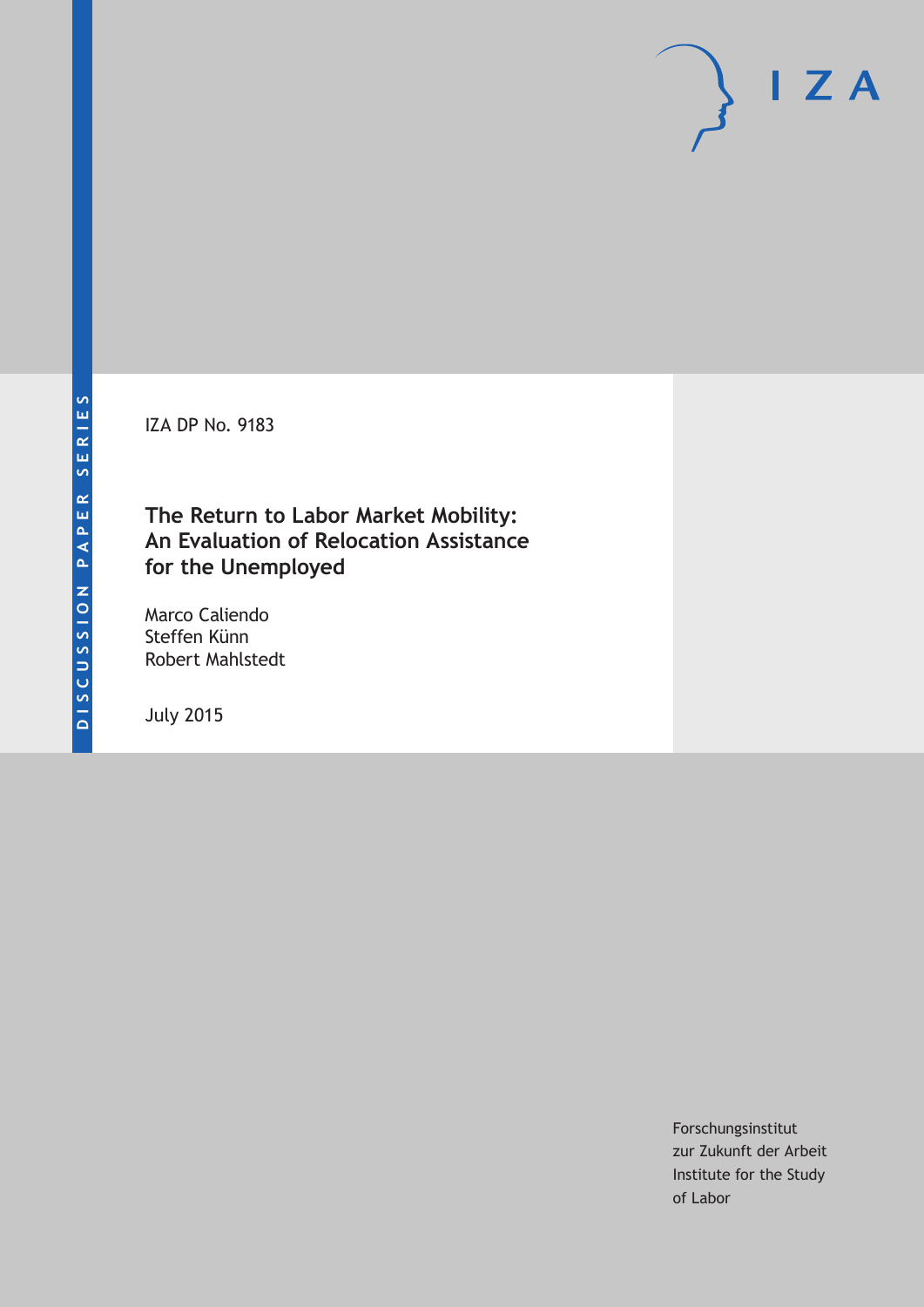# **The Return to Labor Market Mobility: An Evaluation of Relocation Assistance for the Unemployed**

## **Marco Caliendo**

*University of Potsdam, DIW Berlin, IAB Nuremberg and IZA*

## **Steffen Künn**

*IZA*

## **Robert Mahlstedt**

*IZA and University of Potsdam*

Discussion Paper No. 9183 July 2015

IZA

P.O. Box 7240 53072 Bonn **Germany** 

Phone: +49-228-3894-0 Fax: +49-228-3894-180 E-mail: iza@iza.org

Any opinions expressed here are those of the author(s) and not those of IZA. Research published in this series may include views on policy, but the institute itself takes no institutional policy positions. The IZA research network is committed to the IZA Guiding Principles of Research Integrity.

The Institute for the Study of Labor (IZA) in Bonn is a local and virtual international research center and a place of communication between science, politics and business. IZA is an independent nonprofit organization supported by Deutsche Post Foundation. The center is associated with the University of Bonn and offers a stimulating research environment through its international network, workshops and conferences, data service, project support, research visits and doctoral program. IZA engages in (i) original and internationally competitive research in all fields of labor economics, (ii) development of policy concepts, and (iii) dissemination of research results and concepts to the interested public.

<span id="page-1-0"></span>IZA Discussion Papers often represent preliminary work and are circulated to encourage discussion. Citation of such a paper should account for its provisional character. A revised version may be available directly from the author.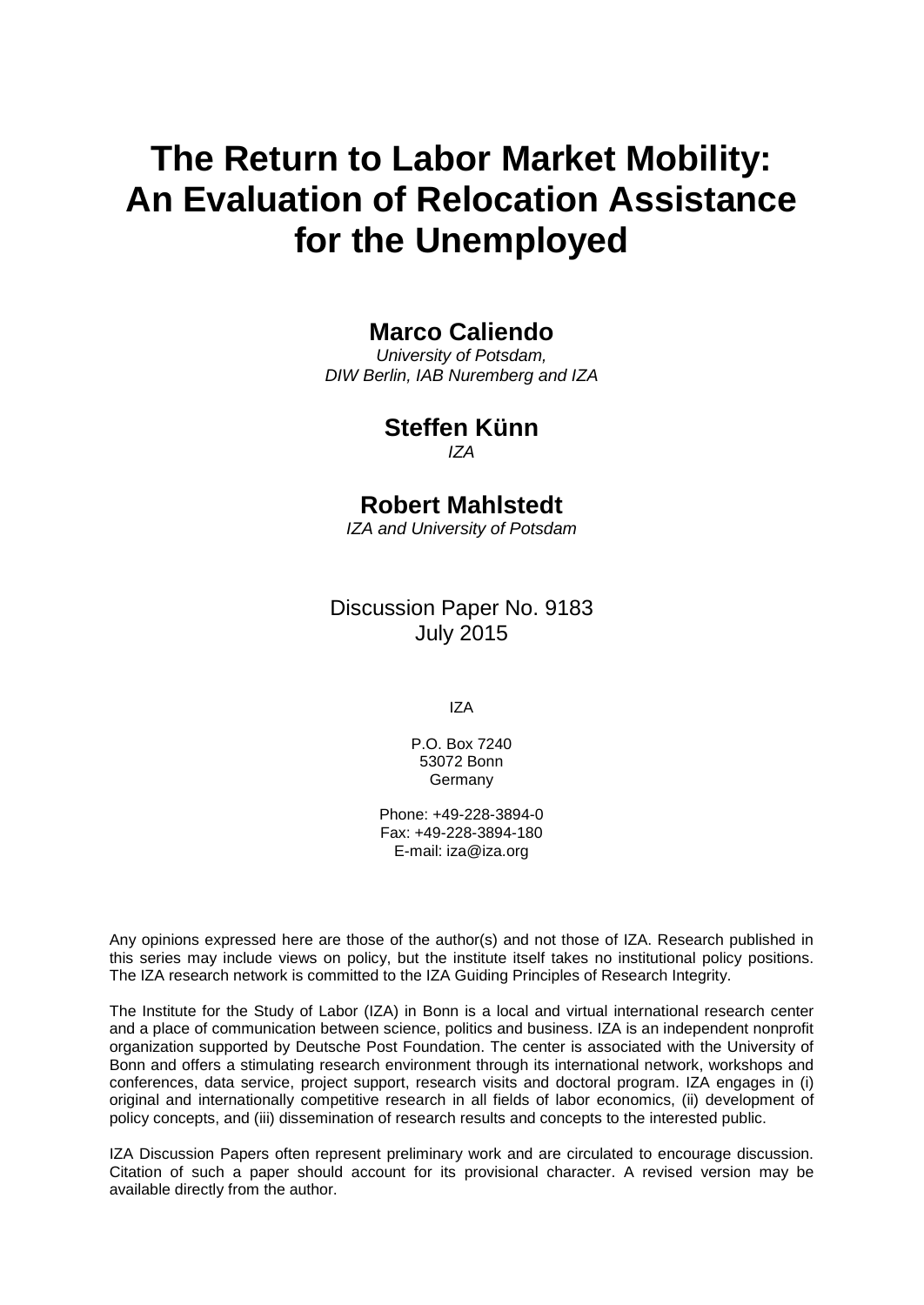IZA Discussion Paper No. 9183 July 2015

## **ABSTRACT**

## **The Return to Labor Market Mobility: An Evaluation of Relocation Assistance for the Unemployed[\\*](#page-1-0)**

In many European countries, labor markets are characterized by high regional disparities in terms of unemployment rates on the one hand and low geographical mobility among the unemployed on the other hand. This is somewhat surprising and raises the question of why only minor shares of unemployed job seekers relocate in order to find employment. The German active labor market policy offers a subsidy covering moving costs to incentivize unemployed job seekers to search/accept jobs in distant regions. Based on administrative data, this study provides the first empirical evidence on the impact of this subsidy on participants' prospective labor market outcomes. We use an instrumental variable approach to take endogenous selection based on observed and unobserved characteristics into account when estimating causal treatment effects. We find that unemployed job seekers who participate in the subsidy program and move to a distant region receive higher wages and find more stable jobs compared to non-participants. We show that the positive effects are (to a large extent) the consequence of a better job match due to the increased search radius of participants.

JEL Classification: J61, J64, J68, D04, C26

Keywords: evaluation, active labor market policy, labor market mobility, Instrumental variable approach

Corresponding author:

Steffen Künn IZA - Institute for the Study of Labor Schaumburg-Lippe-Str. 5-9 53113 Bonn Germany E-mail: [kuenn@iza.org](mailto:kuenn@iza.org)

We thank Peter Kuhn, Fabrizia Mealli and participants at the 2013 Spring Meeting of Young Economists, the 2013 Annual Conference of the European Society for Population Economics (ESPE), the 2013 European Meeting of the Econometric Society (ESEM), the 2013 IZA Conference on Labor Market Policy Evaluation, the 2014 Meeting of the German Statistical Association, the 2015 SOLE-EALE world meeting and seminars at IZA Bonn, University of Potsdam, Humboldt University Berlin and Georgetown University for helpful discussions and comments. We further thank the Research Data Center (FDZ) of the Federal Employment Agency at the Institute of Employment Research (IAB) for data access.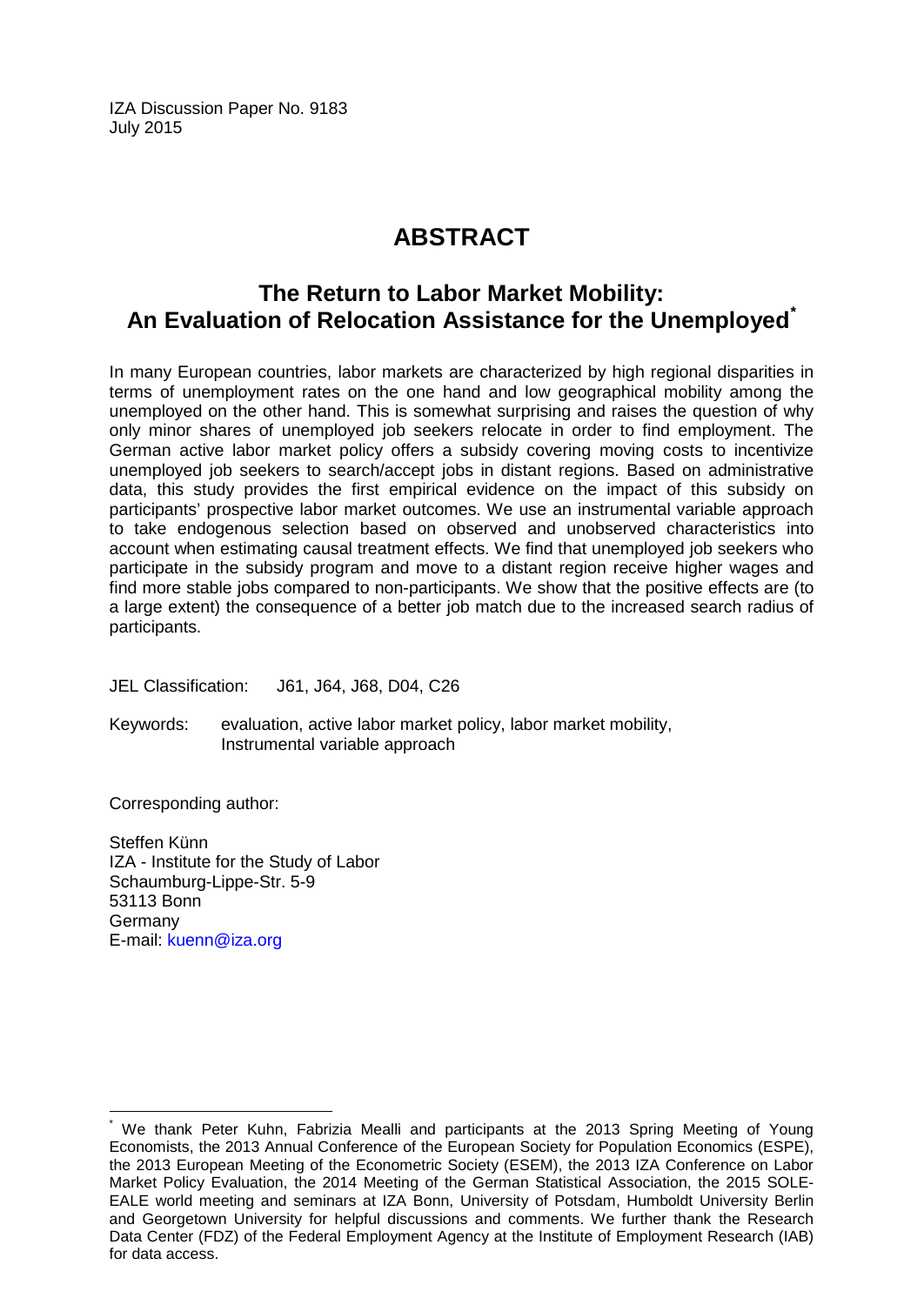## **1 Introduction**

Many European countries are characterized by high regional disparities in terms of unemployment rates. For instance, the European Commission (Eurostat) reports regional unemployment rates for Germany (France) ranging from  $2.7\%$  to  $10.8\%$  (7.1% to 15.6%) in 2012, while the Southern European countries face even higher disparities ranging between 4.1% to 19.3% in Italy and 15.6% to 34.4% in Spain. Besides differences in real wages and labor productivity across regions, regional disparities in unemployment rates can be explained, in particular, by regional labor market tightness and a mismatch of vacancies and skills on a regional level (Taylor and Bradley, 1997; Giannetti, 2002). Although these regional disparities exist, geographical labor mobility in European countries is relatively low compared to the US, Canada or Australia (e.g. Puhani, 2001; Decressin and Fatás, 1995; Bentivogli and Pagano, 1999).<sup>1</sup> This is somewhat surprising given that geographical labor mobility is considered to be an efficient adjustment to macroeconomic shocks (see Blanchard et al., 1992; Borjas, 2006, for evidence on the U.S.). Therefore, the question arises why European unemployed job seekers living in areas characterized by high unemployment rates do not move to more prosperous areas in order to find employment. Besides cultural reasons (preferences for certain regions, social environment, etc.), it is very likely that financial constraints prevent unemployed job seekers to search/accept distant jobs (see e.g. Ardington et al., 2009). In this context, a subsidy covering the moving costs might be a sensible strategy to incentivize unemployed job seekers to relocate to distant regions in order to find employment. In addition to individual labor market gains due to the relocation, such a program might also lead to an overall reduction in unemployment rates as increased geographical labor mobility might shift excess labor supply from depressed to prosperous regions.<sup>2</sup>

In Germany, one such active labor market policy (ALMP) provides unemployed job seekers a monetary subsidy covering the moving costs when starting a job in a distant region.<sup>3</sup> However, it has not been examined as of yet whether the participation in the subsidy program and hence starting a new job in a distant region is a successful strategy for the unemployed. In this study, we contribute the first empirical evidence on the labor market return for participants in the

<sup>&</sup>lt;sup>1</sup>Yearly mobility rates in the US (~3%) are approximately three times larger than the European average (~1%), while the southern European countries that were heavily affected by the recent economic crisis, e.g., Spain, Italy or Portugal, exhibit especially low mobility rates within the EU (e.g. Nickell, 1997; Bonin et al., 2008).

 $^{2}$ For example, Marinescu and Rathelot (2013) estimate that the US unemployment rate could be reduced by up to 3% when reallocating job-seekers among regions, while Razin and Yuen (1997) show that labor mobility is an income-equalizing force, but policies to facilitate the movement of labor across different regions are needed to exploit these adjustment potentials.

<sup>&</sup>lt;sup>3</sup>A distant region is defined as a location outside the daily commuting radius. With respect to the program under scrutiny, the daily commuting time between the current and the new location must exceed 2.5 hours (for both ways) in order to be eligible for the subsidy.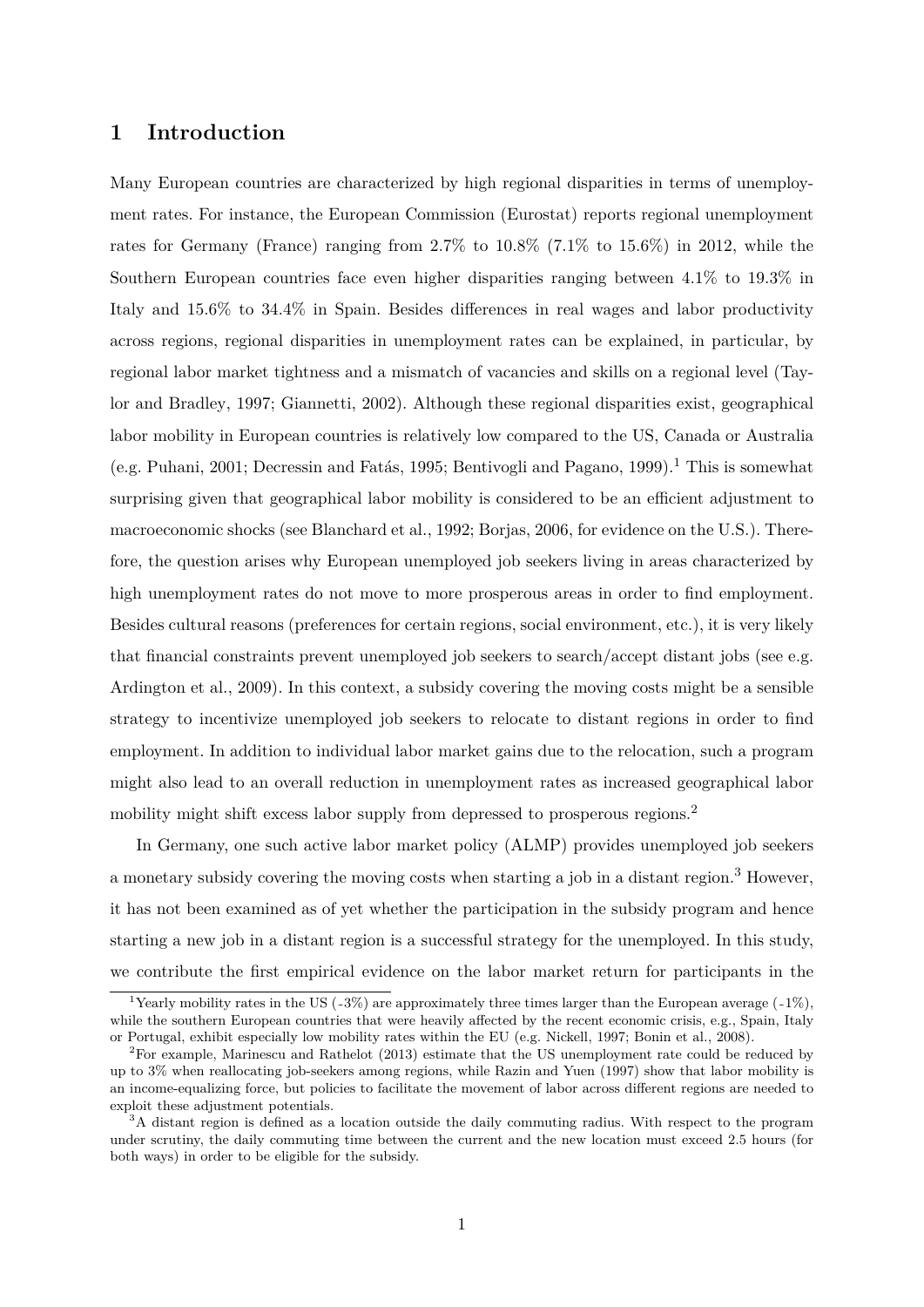program, i.e., we investigate the impact of participation in the subsidy program on prospective labor market outcomes such as wages, job stability and long-term employment probability. Germany is a good example to study such a policy as its labor market is characterized by high regional disparities in terms of unemployment rates and wage levels (e.g. Lehmer and Ludsteck, 2011) while the geographical mobility among unemployed workers was, until now, rather low.<sup>4</sup> Given that the program has been successful, the policy might also be interesting for other countries characterized by similar labor markets suffering from low geographical mobility among the unemployed.

Following the model by Rogers (1997), which extends the classical job search model by Mortensen (1986) with respect to the search radius of job seekers, such a subsidy is expected to impact both the job search behavior and subsequent job characteristics of unemployed individuals. On the one hand, the subsidy would directly reduce moving costs, decreasing job seeker's reservation wage for distant jobs and hence increasing the search radius. On the other hand, the increase in the search radius will raise the job offer arrival rate, which is expected to raise reservation wages. It remains ambiguous which effect on the reservation wage dominates. Moreover, job seekers are expected to move —if at all— to regions which show the highest returns to their skills in terms of wages (Borjas et al., 1992) and employment probabilities (Arntz et al., 2011).<sup>5</sup> This will most likely positively affect participants' labor market outcomes.

Based on a random sample of male entries into unemployment from 2005 and 2006 drawn from administrative data, we find that participants in the subsidy program predominately move to regions characterized by better economic conditions compared to their initial place of residence. Furthermore, descriptive statistics indicate improved labor market outcomes among participants, i.e., we find higher prospective employment probabilities, more stable jobs and higher wages than for non-participants. However, these gaps might be explained by structural differences between participants and non-participants and hence exist even in the absence of the treatment. Therefore, to identify causal treatment effects, we apply an instrumental variable approach allowing us to control for both observed and unobserved characteristics.

We exploit the intensity at which the local employment agencies (LEA) assign unemployed

<sup>4</sup>For instance, 68.5% of the prime-age population in Germany still lived in the same federal state in 2008 as where they grew up (Source: European Value Survey, own calculations). Moreover, Bonin et al. (2008) report that the share of the population that has moved their place of residence within Germany (compared to the year before) is relatively low and constant at about 1.3% within the period 1995-2006. Moreover, see, among others, Arntz (2005); Peukert and Smolny (2011); Lehmer and Ludsteck (2011) and Arntz et al. (2011) for the effects of geographical mobility on the German labor market in general, and Burda (1993); von Hagen (2000); Hunt  $(2006)$ ; Brücker and Trübswetter  $(2007)$  and Fuchs-Schündeln and Schündeln  $(2009)$  for the determinants and consequences of the East-West transition after the German reunification in 1990.

<sup>&</sup>lt;sup>5</sup>In practice, these are expected to be areas characterized by better overall economic conditions compared to their current place of residence.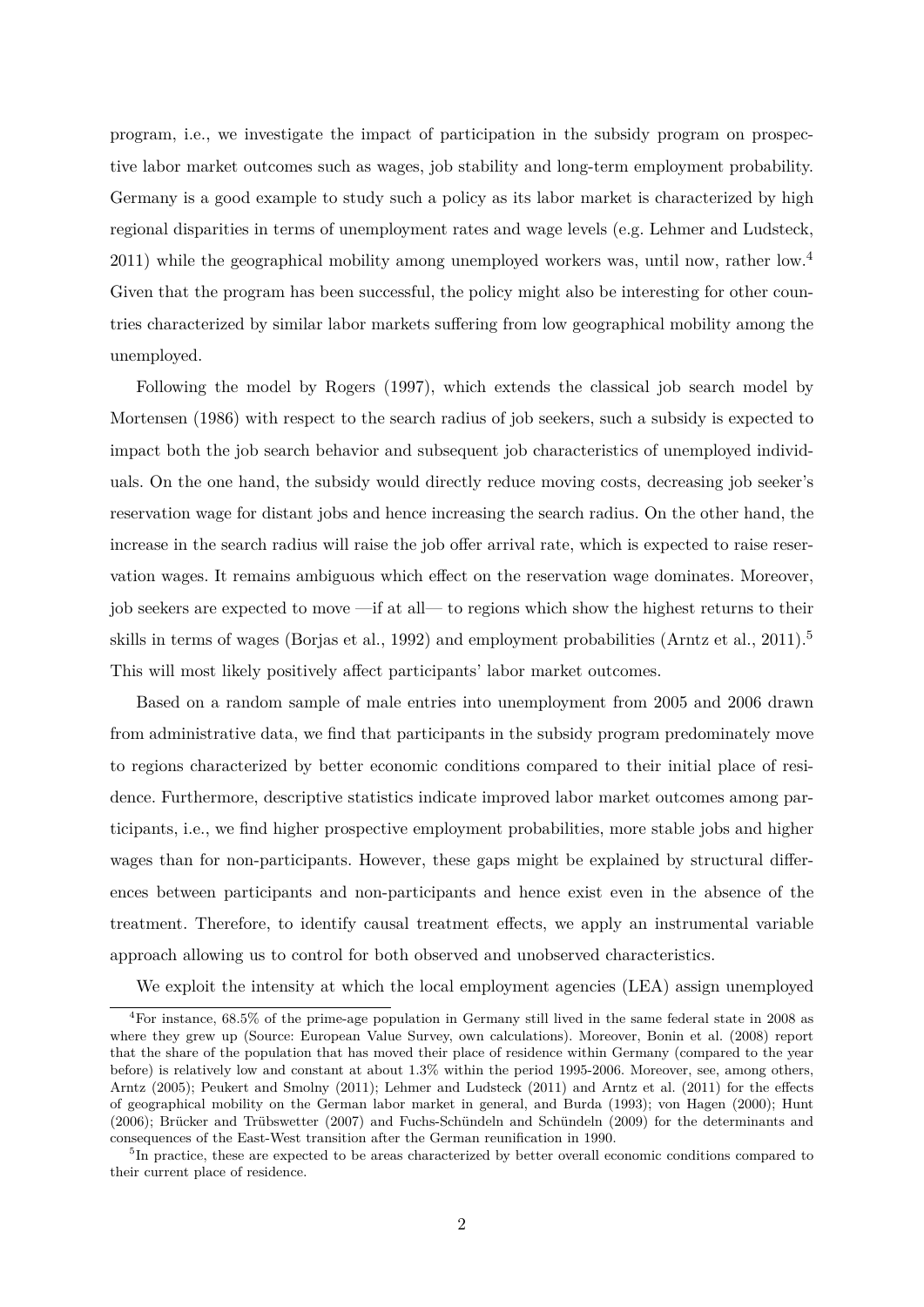job seekers to mobility programs as an instrumental variable.<sup>6</sup> At the beginning of a calendar year, each LEA receives a fixed budget for ALMP programs from the Federal Employment Agency. While the set of programs is predetermined by the Federal Employment Agency, each LEA decides independently which share of the received budget to spend on which programs, i.e., the intensity at which it uses certain programs. The allocation of the budget, respectively the policy style, depends on (i) the local labor market conditions and (ii) the preferences of the LEA.<sup>7</sup> We can eliminate the first part by controlling for detailed local labor market conditions (including regional fixed effects) so that our instrument represents the LEAs' preferences for mobility programs. Given that the job seeker has no influence on the allocation decision of the LEA, the instrument generates exogenous variation on the individual decision to participate in the treatment due to an information channel, i.e., a job seeker living in a district with a relatively high treatment intensity is, compared to a job seeker in a district with a low treatment intensity, more likely to receive knowledge about the existence of the program (as mentioned by the caseworker during regular talks), then to search for distant jobs, and finally participate in the subsidy program. The IV estimation results show that participants earn significantly higher wages and find more stable jobs compared to non-participants. We further show that the positive effects are driven by both the better economic conditions in the new region as well as upward job mobility.

The paper is structured as follows. The next section provides institutional details on the subsidy program and summarizes results of related studies. Section 3 describes the data, the definition of the estimation sample, the setting of the empirical analysis and presents descriptive statistics. Section 4 discusses the identification and estimation strategy, Section 5 presents the results, and Section 6 concludes.

### **2 Institutional Settings and Related Literature**

#### **2.1 Mobility Assistance in Germany and the Program Under Scrutiny**

Programs designed to encourage the inter-regional labor mobility among unemployed job seekers were first introduced in Germany in 1998, whereby the use of these programs increased with the implementation of the "Hartz-Reform", a major labor market reform which was introduced between 2003 and 2005 (see, e.g., Caliendo and Hogenacker, 2012, for details). In their current

<sup>6</sup> In Germany, 178 LEA districts exist in total within our observation window.

<sup>7</sup>Among others, Fertig et al. (2006) and Blien et al. (2009) illustrate that, since a labor market reform in 1998, LEAs in Germany have a high degree of autonomy when allocating labor market policies, which results in substantial differences with respect to policy styles among regions.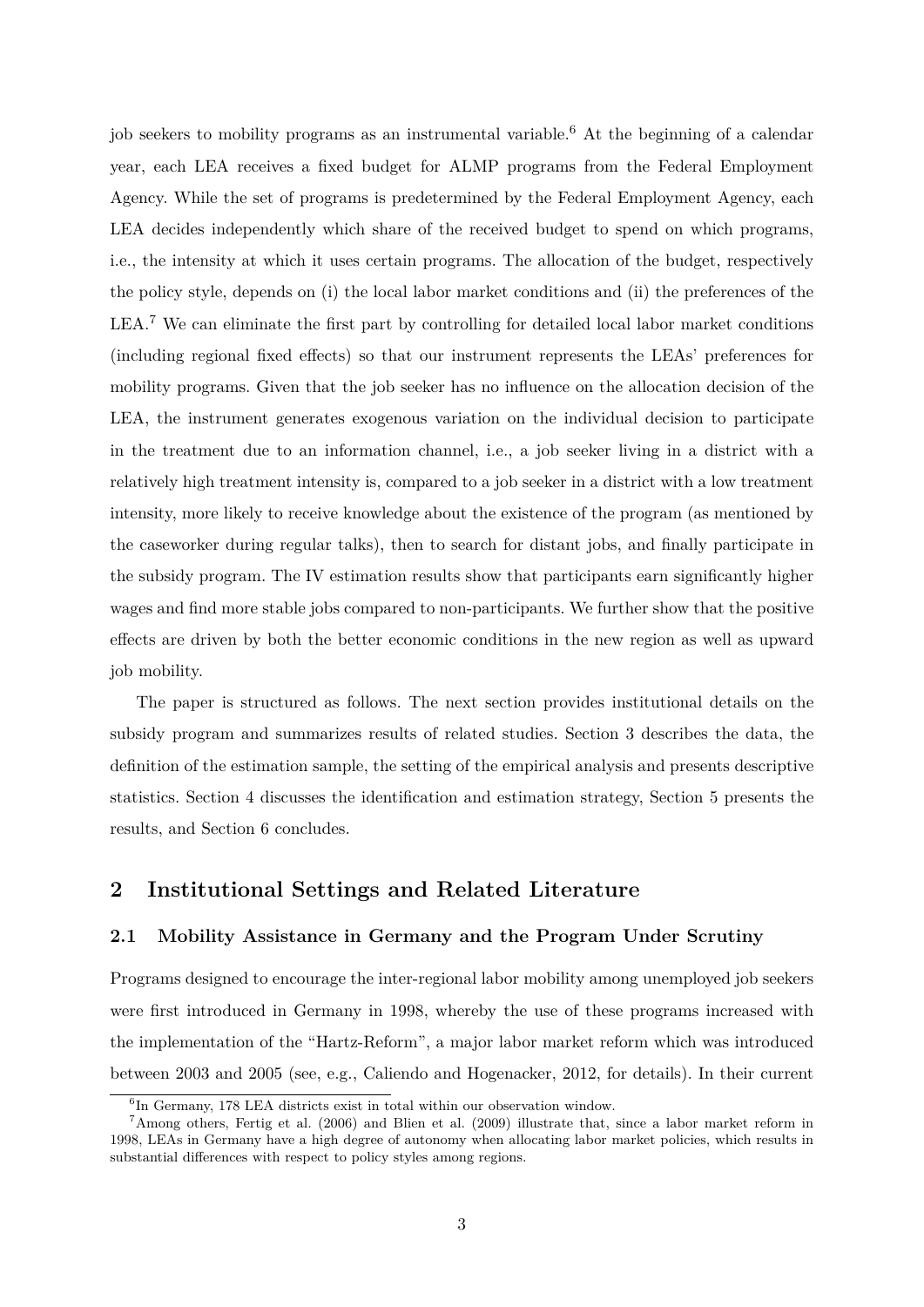version, the mobility programs offer unemployed job seekers who are willing to move locally in order to find employment a wide range of support, starting from simple reimbursement of travel expenses for distant job interviews up to financial support for commuting costs or full coverage of transportation costs.<sup>8</sup>

In this study, we focus on one particular mobility program —the relocation assistance— as we are interested in the effect of taking up employment in a distant labor market (which requires relocation) on the labor market performance of job seekers. The relocation assistance program provides financial support for the costs associated with a permanent or temporary move to a distant region in order to find employment. In general, all unemployed job seekers who are not able to find a job locally but in a distant region are eligible to the program. Thereby, it is required that the daily commuting time from the current place of residence to the location of the new job would exceed 2.5 hours.<sup>9</sup>

If this pre-condition is fulfilled, the unemployed job seeker faces two options: (i) he/she can move permanently to the new location or (ii) leaves his/her current place of residence unchanged and just lives during the working week at the new location. The second option is called double housekeeping because it requires the job seeker to rent a second accommodation at the new location. The relocation assistance program provides a financial subsidy for both options. A temporary relocation is supported by a monthly payment for renting a secondary flat of up to  $\epsilon$  260 for a maximum of six months after the new job has been started. In case that the job seeker decides to move permanently to the new location, the program provides full coverage of the moving costs (with a maximum of  $\epsilon$  4,500).<sup>10</sup> The permanent relocation has to occur within a time window of two years after the new distant job has been started. The average costs for both types of relocation assistance in 2006 were about  $\epsilon \in 1,177$  per participant, which is relatively cheap compared to other ALMP programs (e.g.,  $\epsilon$ 6,420 for vocational training programs). Job seekers are not eligible to the subsidy when the employer provides accommodation. Consecutive participation in both program types is possible. The application for the subsidy has to be submitted, together with the employment contract, to the LEA before the move takes place. The final decision about granting the relocation assistance is taken by the caseworker based

<sup>&</sup>lt;sup>8</sup>In addition, the mobility programs also contain measures which are not directly related to regional mobility, e.g., equipment assistance which supports the acquisition of work clothes and tools and transition assistance that provides an interest-free loan to job seekers in order to cover the costs of subsistence until the first wage payment arrives.

<sup>&</sup>lt;sup>9</sup>In case that the daily commuting time is less than 2.5 hours, the individuals might be eligible for another mobility assistance program. For instance, the commuting assistance pays a subsidy of  $\epsilon$ 0.20 per kilometer for the first six months in the new job.

 $10$ The applicant has to provide three cost estimates from a professional moving company to the LEA. The most cost-efficient offer will be chosen. The subsidy is paid directly to the moving company. Alternatively, the agency can also reimburse the costs for a rental car.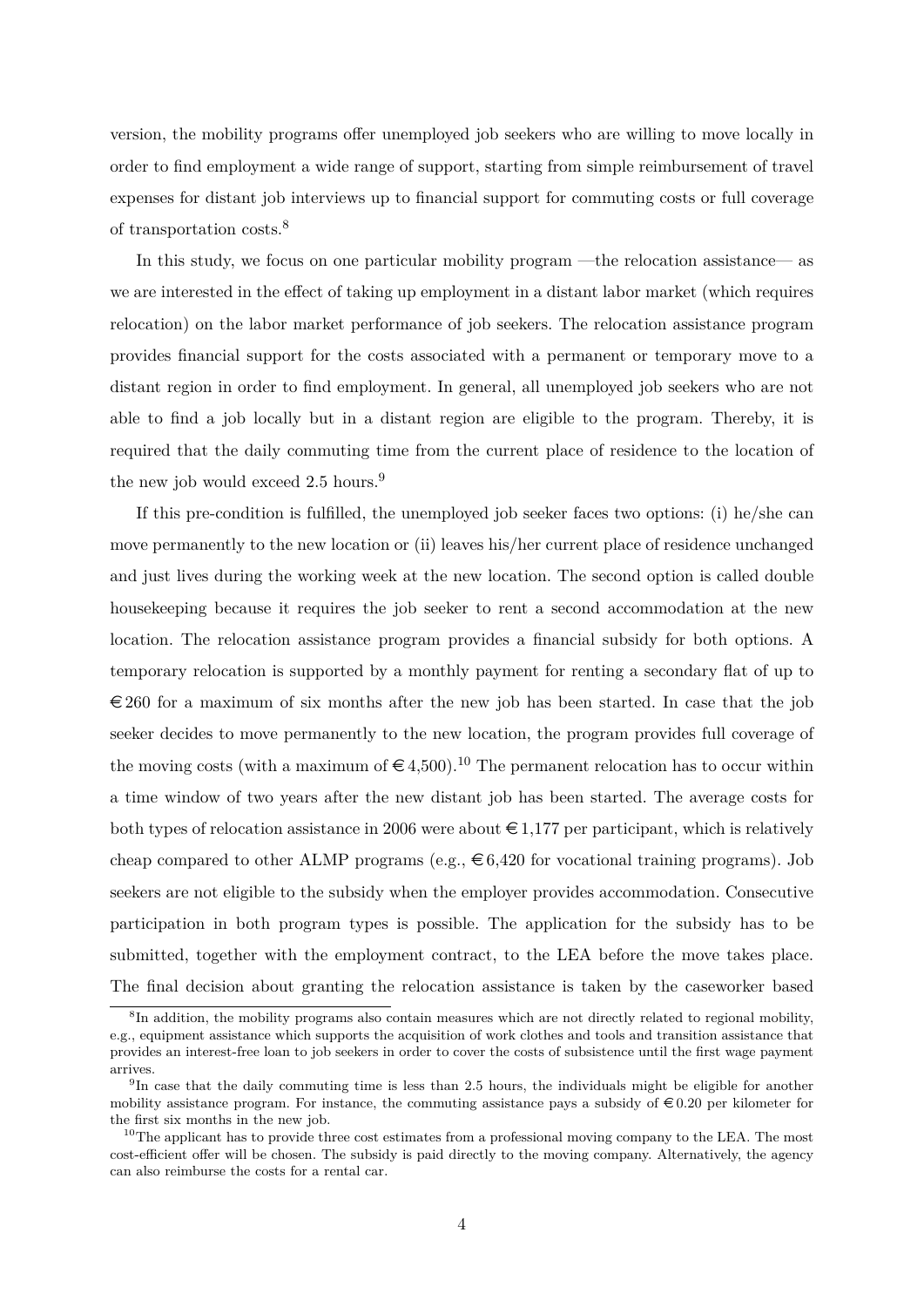on the individual labor market situation of the applicant and the available budget of the local employment agency for mobility assistance programs. In practice, the caseworker indicates to the job seeker whether the subsidy would be approved or not before the job seeker accepts a certain job offer.

#### [Insert Table 1 about here]

Table 1 shows the number of entries into unemployment and different ALMP programs in Germany within the considered observation window in the empirical analysis. Besides the number of all entries into mobility assistance programs, we separately show the number of recipients for the program under scrutiny. It can be seen that the relocation assistance is a relatively small program compared to other ALMP programs like vocational training or wage subsidies. Less than 1% of the total entries into unemployment receive relocation assistance.

#### **2.2 Related Literature**

The empirical evidence on similar mobility programs is very scarce internationally and nonexistent for Germany. The international evaluation studies indicate positive returns to mobility assistance on labor market outcomes. For instance, Briggs and Kuhn (2008) analyze the Relocation Assistance Program in Kentucky (U.S.) as introduced in May 1998. The program pays a lump sum subsidy of up to \$900 to households of welfare recipients given that they accept a full-time job offer that is at least 10 miles away from their current place of residence. Using IV estimation, the authors find a positive and significant effect on both employment and unconditional earnings. However, the results are mixed with respect to the earnings conditional on being employed. A second example for the U.S. is the Moving to Opportunity (MTO) program introduced in 1994 by the U.S. Department of Housing and Urban Development in five metropolitan areas, i.e., Baltimore, Boston, Chicago, Los Angeles and New York City. The program was implemented as a randomized experiment where housing vouchers were offered to low-income families in order to move to better neighborhoods. The aim was to improve their health status, educational opportunities and labor market outcomes. Several studies (e.g. Katz et al., 2001; Ludwig et al., 2005; Kling et al., 2007; Ludwig and Kling, 2007) investigate the effectiveness of this program and find that the MTO program successfully relocated these families to better neighborhoods and partly improved their health status, while there is no significant effect with respect to educational or labor market outcomes. An earlier study by Mueller (1981) finds the U.S. Job Search and Relocation Assistance from 1976 to have a positive effect on the labor market performance of participants. With this program, unemployed individuals who showed a high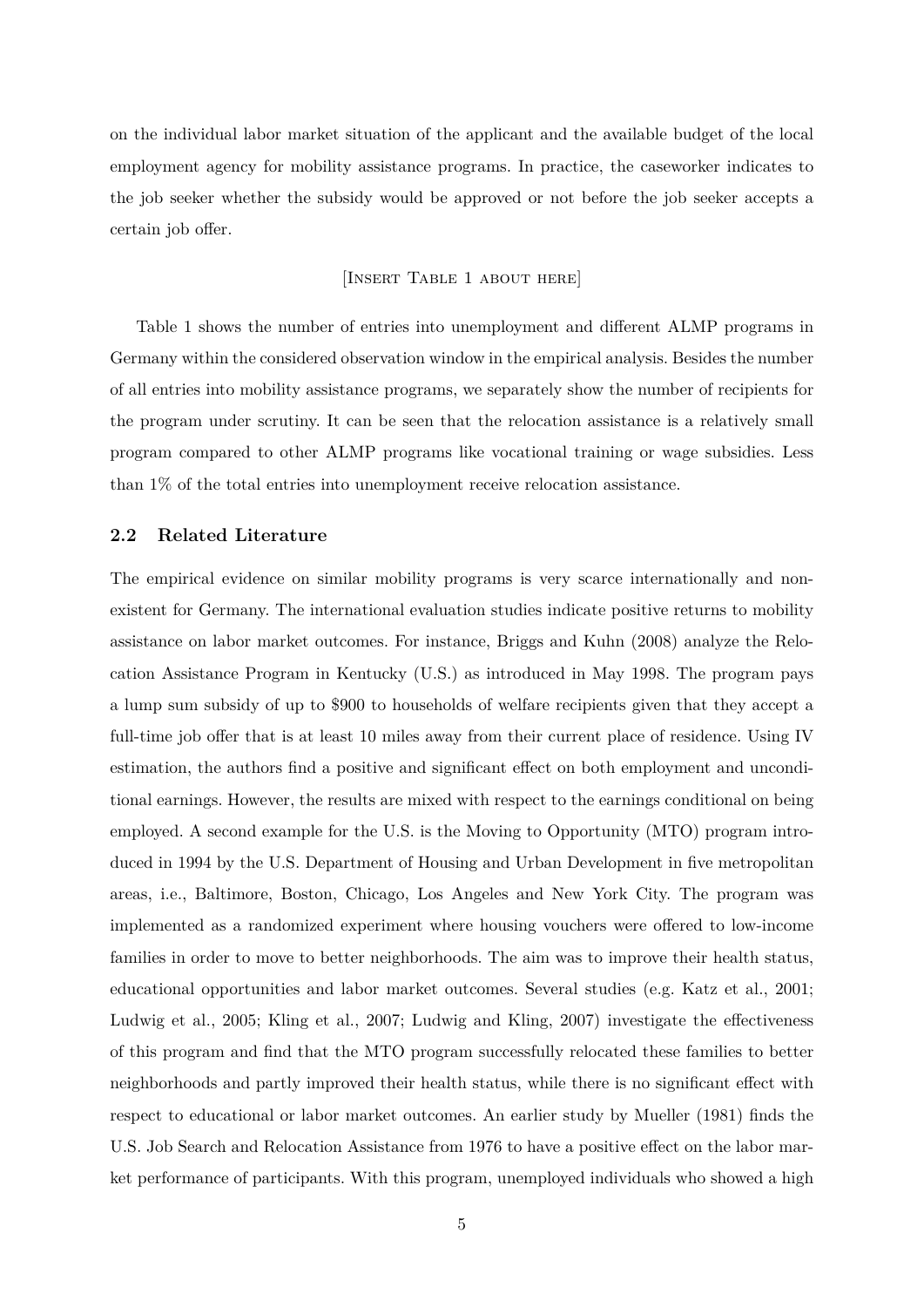willingness to relocate were offered different types of job search assistance and financial support for the relocation. Descriptive evidence shows that participants end up with better employment prospects and higher wages. With respect to Europe, Rodríguez-Planas and Benus (2010) investigate the effectiveness of employment and relocation services for unemployed individuals in Romania, which reimburses expenses associated with moving to another community. Using propensity score matching, they find that the program has a positive and significant impact on the employment probability and earnings level of participants. Westerlund (1998) analyzes the effect of mobility grants on internal migration in Sweden. Using a regional fixed effects model, he finds no significant effects of varying grants on labor market mobility. However, the migratory behavior of the unemployed responds to changes in the regional labor market conditions.

### **3 Data, Settings and Descriptive Statistics**

#### **3.1 Data**

This study uses the IZA/IAB Administrative Evaluation Dataset, which is based on the *Integrated Employment Biographies* (IEB) as provided by the Institute for Employment Research (IAB) and consists of a 5% random sample of entries into unemployment between 2001 and 2008 in Germany.<sup>11</sup> The IEB are administrative data based on different sources, e.g., employment history, benefit recipient history, training participant history and job search history. They therefore contain detailed information on employment subject to social security contributions, unemployment and participation in active labor market policy including wages and transfer payments. The data additionally include a broad range of socio-economic characteristics including education, family status and health restrictions. The data do not contain information about working hours and periods in self-employment, time spent in inactivity or when individuals work as civil servants.

#### **3.2 Sample Construction, Settings and Definition of Outcome Variables**

Table 2 shows that the full dataset contains 918,906 individuals. For our analysis, we only consider entries into unemployment<sup>12</sup> (with a minimum duration of two weeks) in 2005 or 2006 whereby the selected individuals must have been employed for at least three months before entering unemployment with a monthly gross income of  $\epsilon$  600 or more. The previous employment

 $11$ This study is based on a weakly anonymized sample of the IEB by the IAB (V.901). The data can be accessed at the Research Data Center of the Federal Employment Agency at the IAB. For a detailed description of this dataset, see Caliendo et al. (2011); Eberle and Schmucker (2015).

<sup>&</sup>lt;sup>12</sup>We define unemployment as being registered as unemployed at the Federal Employment Agency with or without benefit receipt including participation in ALMP.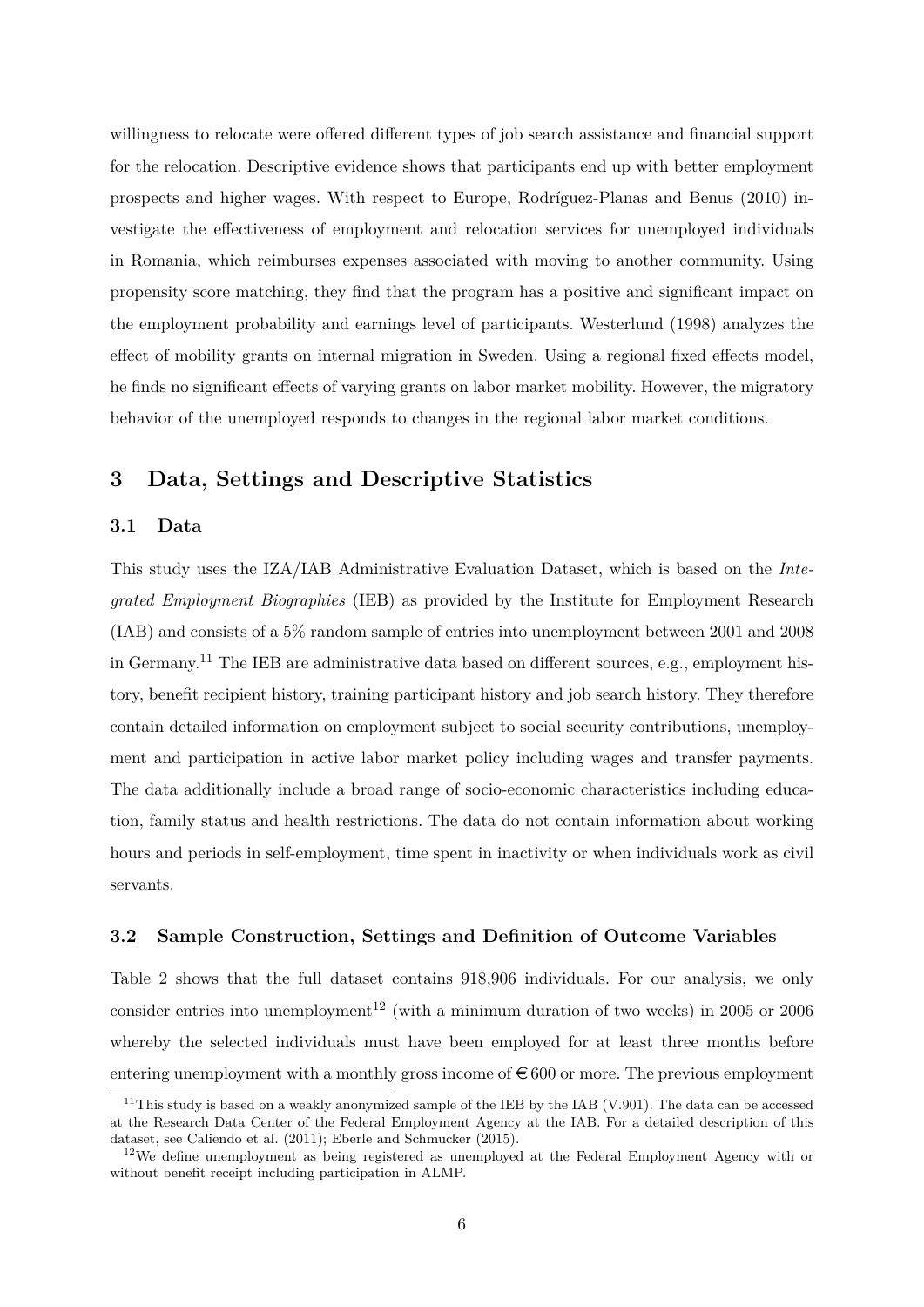and earnings condition guarantees a "fresh" sample of entries into unemployment (no returnees from ALMP or periods of sickness, etc.) making the assumption that the selected individuals indeed search for employment plausible. We do not consider cohorts before 2005 to avoid any structural breaks within our observation window due to a major labor market reform in Germany ("Hartz-Reform"). We also exclude cohorts after 2006 in order to have available a sufficiently large observation window of up to 48 months after entry into unemployment (given that the data in its current version end in December 2010). Table 2 shows that 127,091 individuals are selected based on these criteria.

#### [Insert Table 2 about here]

We further focus on prime-age (25-55 years) male individuals only because female moving behavior is less elastic with respect to factors such as education (e.g. Compton and Pollak, 2007; Brandén, 2013) or occupational choices (e.g. Halfacree, 1995; McKinnish, 2008), and women are sometimes constrained in the relocation decisions of families ("tied movers", e.g. Bielby and Bielby, 1992; Jürges, 2006; Clark and Huang, 2006). Additionally, we find that our instrument, the LEA's provision of mobility programs, only weakly determines the moving decision of women. Therefore, we decided to drop women from the analysis in order to have a clear identification of the treatment effect. Furthermore, we exclude individuals who do not find non-subsidized employment within 24 months after entry into unemployment. This condition is required given that the treatment is perfectly correlated with a transition to employment, i.e., every treated individual finds employment. Therefore, excluding control individuals who do not find employment within this time window reduces the impact of potential unobserved differences between treated and control individuals.<sup>13</sup> In total, 42,803 individuals remain who fulfill these restrictions (see Table 2).

We further have to imply technical restrictions, i.e., excluding job seekers with implausible information on the subsidy receipt and participants in other mobility programs, in order to define the group of participants and non-participants unambiguously (details are provided in the Supplementary Appendix). After these, the final estimation sample consists of 30,397 individuals in total, where 538 are participants in relocation assistance and 29,859 are non-participants (see Table 2). The low participation rate in our estimation sample corresponds to the overall low

<sup>&</sup>lt;sup>13</sup>Non-subsidized employment is defined as employment subject to social security contributions (excluding ALMP) with a monthly income of at least  $\in 600$ . The income condition is introduced in order to ensure a certain quality of employment as we do not observe the exact working time in the data. The transition period of 24 months is chosen based on the observation that 98% of all transitions take place within this time window. We discuss the sensitivity of our estimation with respect to both conditions in Section 5.4 and present further robustness checks.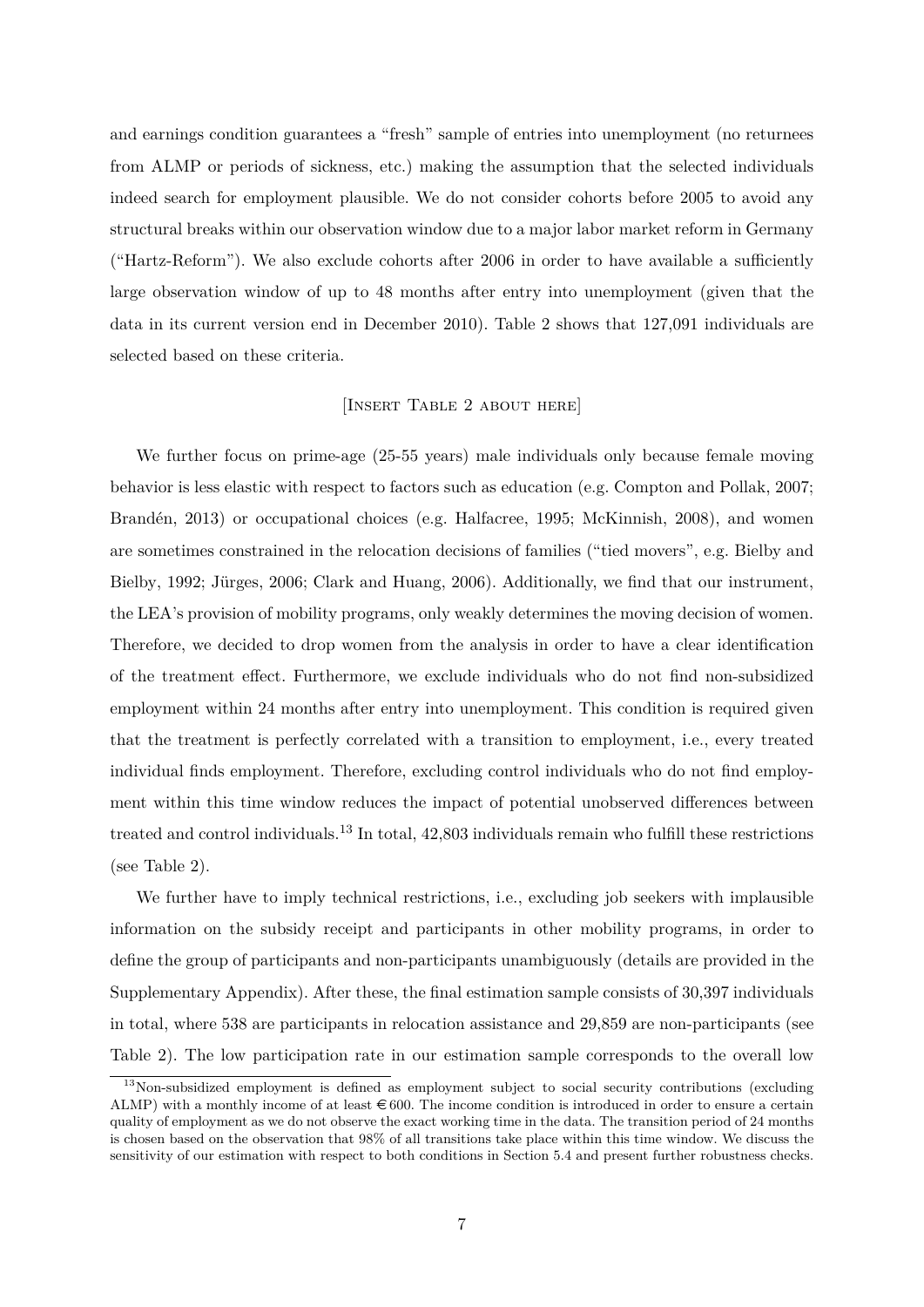participation rate in relocation assistance as shown in Table 1, representing the low geographical mobility among the German population.

Figure 1 illustrates the empirical setting of the study (based on two examples). Every individual starts as being unemployed in  $t_0$  and finds full-time non-subsidized employment within a transition period of 24 months. The exact month of transition is indicated by *tue*. For example, person 1 starts a new job after six months in unemployment (i.e., *tue* = 6). Given that our observation window is restricted to 48 months after entry into unemployment and the transition period consists of 24 months, we can follow each individual after transition to employment for a maximum of 24 months.

#### [Insert Figure 1 about here]

To answer the research question of whether participation in relocation assistance has an impact on the labor market performance of participants, we consider four baseline outcome variables (see Figure 1): (i) The initial daily wage in the first month in the new job (measured at *tue*+1). (ii) To measure wage growth and job stability, we consider the maximum observation period after the transition to employment  $(t_{ue+1}$  until  $t_{ue+24}$  and measure the average daily wage and the number of job quits. (iii) We measure the long-term employment probability at the end of our observation window  $(t_{ue+24})$ . Note, we cannot estimate causal treatment effects with respect to unemployment duration given that we only observe the date of the subsidy payment, which determines the end of unemployment. To assess the impact on unemployment duration, one would need to observe the date of the program announcement to the job seeker, which is unobservable with the data at hand. Therefore, we focus on post-transition outcomes as described before.

#### **3.3 Descriptive Statistics**

With respect to the individual characteristics, Table 3 shows that participants are positively selected in terms of socio-demographic characteristics and previous labor market performance. Participants are on average younger (37.71 years vs. 38.54 years), better educated (e.g., 39% vs. 14% with upper secondary education, 28% vs. 7% with an university degree), and less likely to be married and have children (reducing the costs of taking up a distant job). With respect to labor market history, higher shares of participants worked in service occupations before entering unemployment, received a substantially higher wage ( $\in 74.29$  vs.  $\in 67.50$ ) and spent less time in unemployment (360 vs. 480 days) in the past. Moreover, participants also exhibited a higher willingness to commute in the past. On average, 45% of their jobs during the last five years involved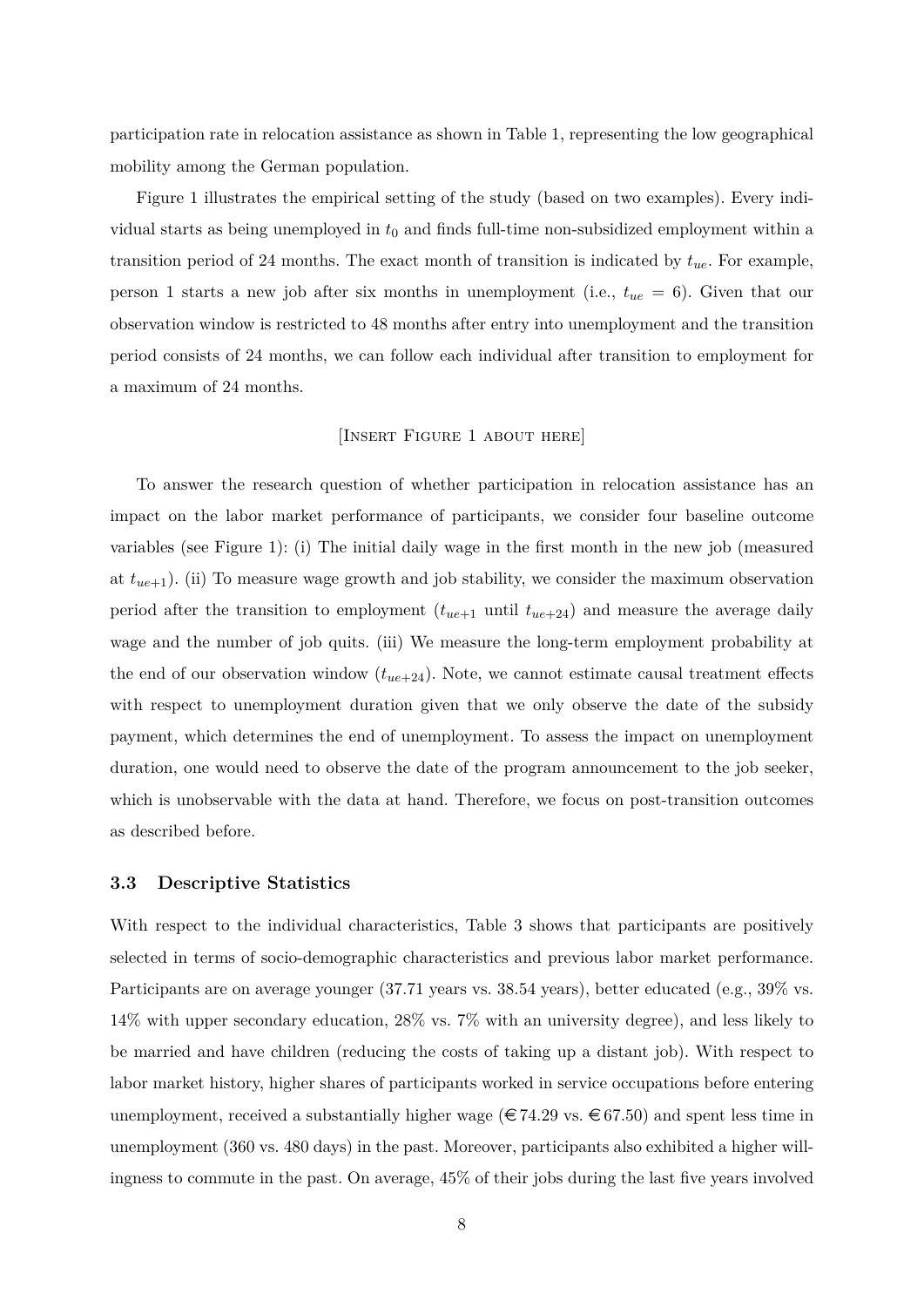daily commuting to a different local employment agency district, while this only applies to 29% of the non-participants. Furthermore, higher shares of participants had previously participated in any type of mobility assistance  $(26\% \text{ vs. } 6\%)$ , i.e., since its introduction in 1998.<sup>14</sup>

#### [Insert Table 3 and Figure 2 about here]

Table 3 further shows descriptive statistics with respect to outcome variables. It can be seen that participants remain unemployed longer than non-participants (6.36 vs. 5.39 months). In addition, Figure 2 shows the survival and hazard functions for the transition from unemployment to employment. Non-participants face a higher probability of leaving unemployment, in particular in the beginning of the unemployment spell, which explains the shorter average unemployment duration of non-participants. The longer unemployment duration for participants is somehow surprising given that participants are positively selected in terms of observable labor market characteristics. However, the delay might be explained by higher reservation wages due to an increased job offer arrival rate or due to a time-intensive preparation period of the relocation (searching for distant jobs, finding a new apartment, etc.).

With respect to post-transition labor market outcomes, participants receive higher daily wages at the beginning of the new job ( $\in$ 81.8 vs.  $\in$ 65.5) and also later on ( $\in$ 86.3 vs.  $\in$ 67.9 within  $t_{ue+1}$  until  $t_{ue+24}$ ), have more stable jobs (0.67 vs. 0.93 job quits within 24 months) and have a higher long-term employment probability in  $t_{ue+24}$  (78% vs. 73%).

In addition to the outcome variables, Table 3 shows regional characteristics. Here it becomes clear that, as expected, individuals move predominately to areas characterized by better economic conditions, i.e., lower unemployment rates and higher vacancy rates, or from East to West Germany. Moreover, only a minority of non-participants takes up a distant job at all. While 46% of participants start a new job in a non-bordering federal state, only 4% of non-participants do so. On average, the new working location is 188 (33) kilometers away from the place where participants (non-participants) registered as unemployed.<sup>15</sup> Furthermore, participants predominately move to urban areas.

### **4 Empirical Analysis**

The descriptive statistics presented in the previous section suggest that, in particular, individuals with rather positive labor market characteristics and performance in the past select into the

 $14$ The knowledge about the treatment is the main channel to identify the treatment effect (as discussed later on). Controlling for previous program participation rules out (at least to some extent) that endogenous selection into the treatment in the past determines the actual participation and may bias our estimation results.

<sup>&</sup>lt;sup>15</sup>Distance is measured as the linear distance between the corresponding county seats.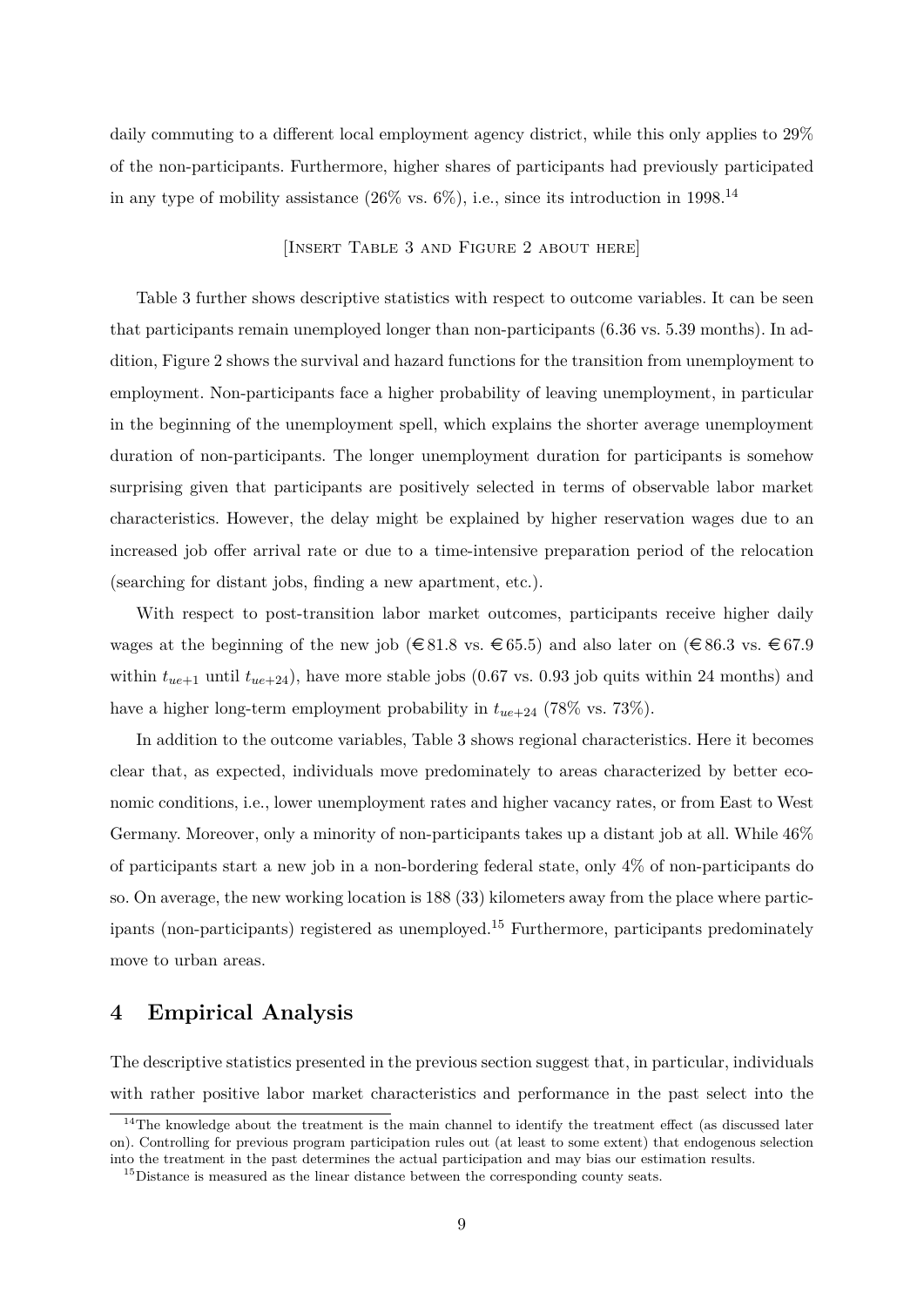program. Therefore, it is important to control for a large set of individual characteristics when investigating the causal impact of relocation assistance on the labor market performance of participants. Although we have very informative data available that allow us to control for individual (socio-demographics, labor market history etc.) and regional characteristics, it is very likely that the selection into treatment and thus the decision to move to a distant region also depends on unobserved factors, such as individuals' personality or decisions by the caseworker, which are simultaneously correlated with labor market outcomes.

#### **4.1 The Local Treatment Intensity as Instrumental Variable**

To overcome this endogeneity issue and get unbiased estimates of the treatment effect, we use an instrumental variable approach. The idea is to find an instrument *Z* that affects individuals' decisions to participate in the program but not the outcome of interest *Y* (or only through *D*) (see for instance, Heckman and Robb, 1985; Imbens and Angrist, 1994; Heckman and Vytlacil, 1999). In this study, we exploit the fact that local employment agencies (LEA) in Germany have a high degree of autonomy when allocating the different types of ALMP programs (including mobility programs) among unemployed job seekers.<sup>16</sup> In order to understand the idea behind the instrument, we briefly outline the allocation process of ALMP programs. At the beginning of a calendar year, each LEA receives a fixed budget for ALMP programs from the Federal Employment Agency (FEA). While the set of programs is predetermined by the FEA, each LEA decides independently what share of the received budget to spend on which programs, i.e., each LEA determines their own policy mix (see Blien et al., 2009; Fertig et al., 2006). In order to measure this policy mix of the LEA, we define the local treatment intensity  $(Z_{jt-1})$  as the ratio of entries into mobility programs  $(N_{jt-1}^{ma})$  and the average stock of unemployed job seekers in each LEA district *j*  $(N_{jt-1}^{ue})$ :<sup>17</sup>

$$
Z_{jt-1} = \frac{N_{jt-1}^{ma}}{N_{jt-1}^{ue}} \times 100.\t\t(1)
$$

The numbers are measured in the year before the considered entry window into unemployment (t-1). This ensures that our estimation sample will not contribute to the construction of the instrument. The instrument ranges between 0.14% and 44.0% (with a mean/median at 4.28/2.08%) within our estimation sample.

<sup>&</sup>lt;sup>16</sup>In Germany, 178 LEAs exist in total within our observation window. Similar regional variations are used as instrumental variables for instance by Briggs and Kuhn (2008), Frölich and Lechner (2010) and Card and Krueger (2000).

 $17$  Here, we count all entries into mobility programs including in addition to relocation assistance, also commuting assistance, travel cost assistance for distant job interviews, as well as equipment and transition assistance (e.g., for work clothes, and financial aid to bridge the time until receipt of the first salary payment).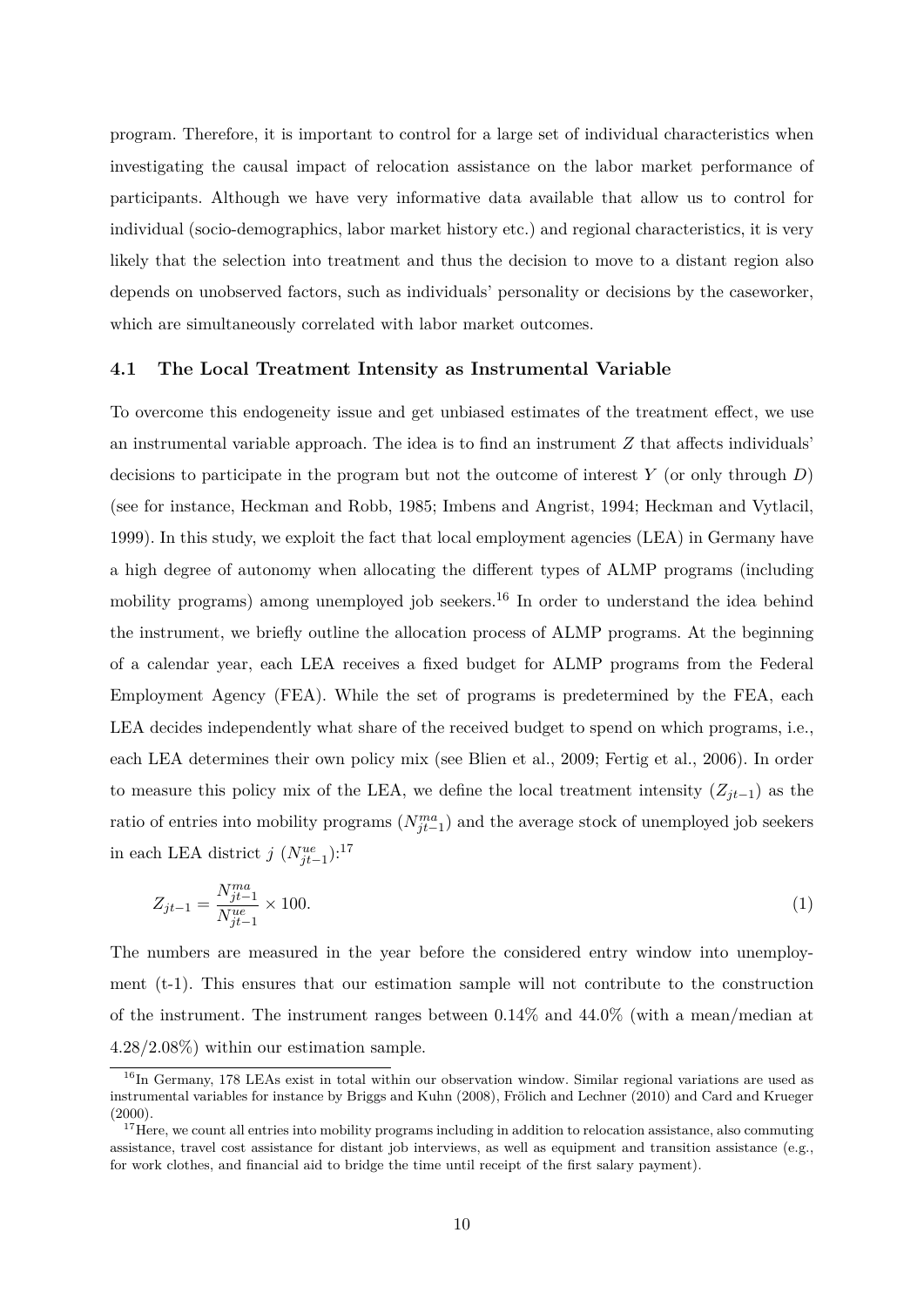The allocation of the budget within a district is based on two dimensions: the local labor market conditions and the preferences of the LEA. We argue that we can eliminate the first part by controlling for detailed local labor market conditions such as the local unemployment rate, availability of vacancies, GDP per capita, industry structure and regional fixed effects. Hence, conditional on these variables, the instrument proxies the LEA's preferences for mobility programs. Given that the job seeker has no influence on the policy mix/preferences of the LEA, the instrument creates exogenous variation with respect to the individual participation decision stemming from an information channel, i.e., a job seeker living in a district with a relatively high treatment intensity is compared to a job seeker in a district with a low treatment intensity more likely to receive knowledge about the existence of the program and hence to participate in relocation assistance. In Germany, every unemployed job seeker will be assigned to a caseworker. The caseworker and the job seeker meet regularly to discuss the job search strategy, including possible ALMP participation. During these meetings, caseworkers in regions with high treatment intensities, and therefore a strong preference for the program, are more likely to inform job seekers about the availability of the program. Once the unemployed receive a job offer which would involve relocation, those living initially in high treatment intensity districts are more likely to accept the offer as the subsidy reduces their reservation wage for distant jobs. In addition to the effect on the behavior of the job seeker, the instrument is also expected to affect the approval decision by the caseworker. In districts with high treatment intensities, applications for relocation assistance are more likely to be approved by the caseworker due to higher program-specific budgets.

#### **4.2 Estimation Strategy**

Using this instrument, we then estimate the treatment effect using the two-stage least squares estimator (2-SLS, e.g. Angrist and Imbens, 1995):

$$
D_i = \gamma Z_j + \beta_1 X_i + \pi_1 R_j + \eta_j + U_i \tag{2}
$$

$$
Y_i = \delta \hat{D}_i + \beta_2 X_i + \pi_2 R_j + \eta_j + V_i,\tag{3}
$$

where *i* denotes the individual and *j* the employment agency. In a first step, we regress the treatment indicator  $D_i$  on the instrument  $Z_j$ , the observable characteristics  $X_i$  and the unobservable characteristics  $U_i$ . In a second step, the individual outcome variable  $Y_i$  is a function of the predicted treatment probabilities  $\hat{D}_i$ , the observed individual characteristics  $X_i$ , the regional information  $R_j$ , and the unobserved characteristics  $V_i$ , while  $\delta$  is the parameter of interest. In addition, we include regional fixed effects at the LEA level  $\eta_j$  in both equations to take unobserved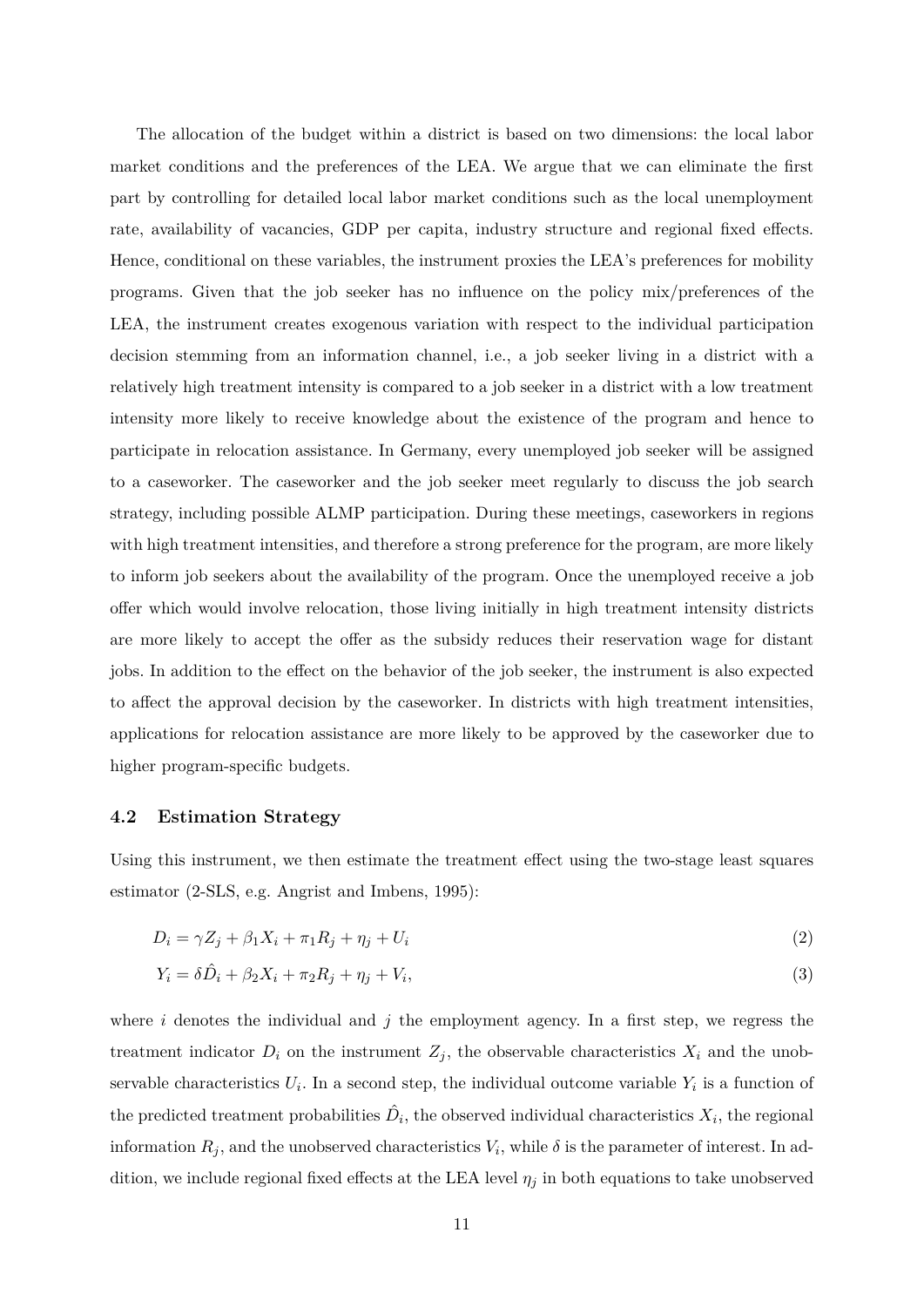regional heterogeneity into account. This is important as, in addition to regional characteristics  $R_i$ , the treatment intensity might be determined by the job seekers' demand for relocation assistance. This would be problematic if there exist unobserved regional differences that influence the local demand for mobility assistance and labor market outcomes simultaneously. For instance, assume that unemployed individuals in region A are generally higher motivated than in other regions and hence are more willing to move in order to find employment. This will increase the demand for relocation assistance in region A and also lead to better labor market outcomes in region A. Given that the LEA in region A would adjust their policy mix in subsequent years with respect to the increased demand for relocation assistance, the instrument would no longer be independent of the individual labor market outcomes, and estimation results would be biased. Therefore, we include regional fixed effects to capture time-invariant unobserved regional differences, while the time-varying part of these unobserved differences is excluded by using the treatment intensity in the year before a job seeker enters unemployment.

#### **4.3 Instrumental Variable Conditions and Discussion of Potential Violations**

Assuming that there are heterogeneous effects of the treatment among participants, the instrument  $Z_j$  has to fulfill three main conditions in order to identify causal local average treatment effects (LATE, see e.g., Imbens and Angrist, 1994). The LATE can be interpreted as the average effect of the treatment on the subgroup of compliers, i.e., the individuals whose participation decision is actually influenced by the instrumental variable.

**Relevance** The relevance condition requires that the instrument significantly determines the individual participation decision. Table 4 contains the first stage estimation results of equation (2). The first two columns show that the local treatment intensity has a significant impact on the probability of receiving relocation assistance with (column 1) and without (column 2) regional fixed effects. In addition, the resulting F-statistics of testing the joint significance of all instruments (in our case only one) confirms the relevance of the instrument with F-statistics larger than the critical value of 10, which is usually considered to suggest sufficiently strong instruments (Staiger and Stock, 1997).

#### [Insert Table 4 about here]

**Exogeneity** The second assumption states that the instrument has to be randomly assigned (independence condition) and has to have no influence on the outcome variables other than through its effect on the program participation probability (exclusion restriction). It requires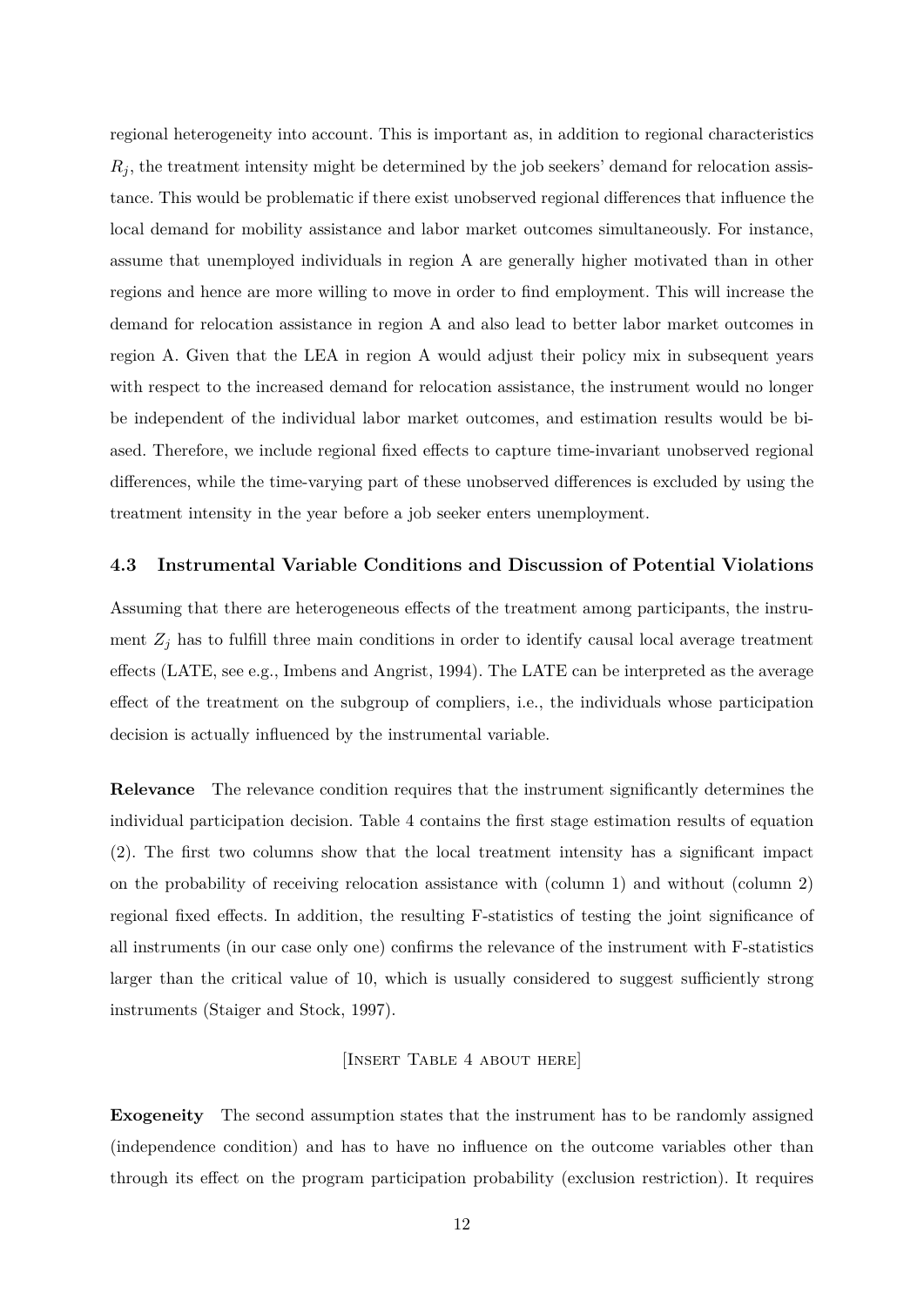the instrument to be jointly independent of individual labor market outcomes and treatment assignment, i.e., the outcome *Y* with or without treatment is independent of *Z*. As outline above, the conditional instrument  $(Z_i | R_i, \eta_i)$  can be expected to reflect LEA's preferences, which should be randomly assigned. In addition to the verbal explanation of the institutional setting, we also apply a regression analysis to convince the reader that the conditional instrument is indeed exogenous (similar to Altonji et al., 2005, who compare individual control variables based on different values of the instrument):

$$
Z_j = \alpha_1 R_j + \eta_j + V_j \tag{4}
$$

$$
\hat{V}_j = \alpha_2 X_i + U_i \tag{5}
$$

Thereby, we regress in a first step the instrument  $Z_j$  on regional characteristics  $R_j$  in the LEA district of origin and regional fixed effects  $\eta_i$  (Equation 4). The idea is to adjust the instrument  $Z_j$  for regional economic conditions so that the resulting residuals  $\hat{V}_j$  solely represent the preferences of the local employment agency for mobility programs. The estimation results in Table 5 show that the regional characteristic  $R_j$  explains a large and significant part of the variation in  $Z_j$  ( $R^2=0.621$  without  $\eta_j$  and  $R^2=0.862$  including  $\eta_j$ ). In a second step, we regress the conditional instrument  $\hat{V}_j$  on the observed individual characteristics  $X_i$ , which are not included in Equation (4). Table 5 also shows the number of statistically significant coefficients when estimating Equation (5) by OLS. The first column uses the unconditional instrument  $Z_j$ as a dependent variable, while columns  $(2)$  and  $(3)$  use the conditional instrument  $\hat{V}_j$  excluding, (column 2) and respectively including, regional fixed effects (column 3). It can be seen that the number of statistically significant coefficients decreases dramatically from columns (1) to (3), indicating very small correlations between the observed individual characteristics and the instrument conditioning on regional characteristics. In addition, the explanatory power of the estimation decreases dramatically as indicated by the declining  $R^2$  from columns (1) to (3). This suggests that the conditional instrument creates exogenous variation with respect to the participation decision which cannot be explained by systematic differences between participants and non-participants. Given that we control for a large set of observed individual characteristics (in addition to regional characteristics including regional fixed effects) in our main 2-SLS regression analysis, the remaining unexplained variation of the instrument is even more likely to be exogenous.

[Insert Table 5 about here]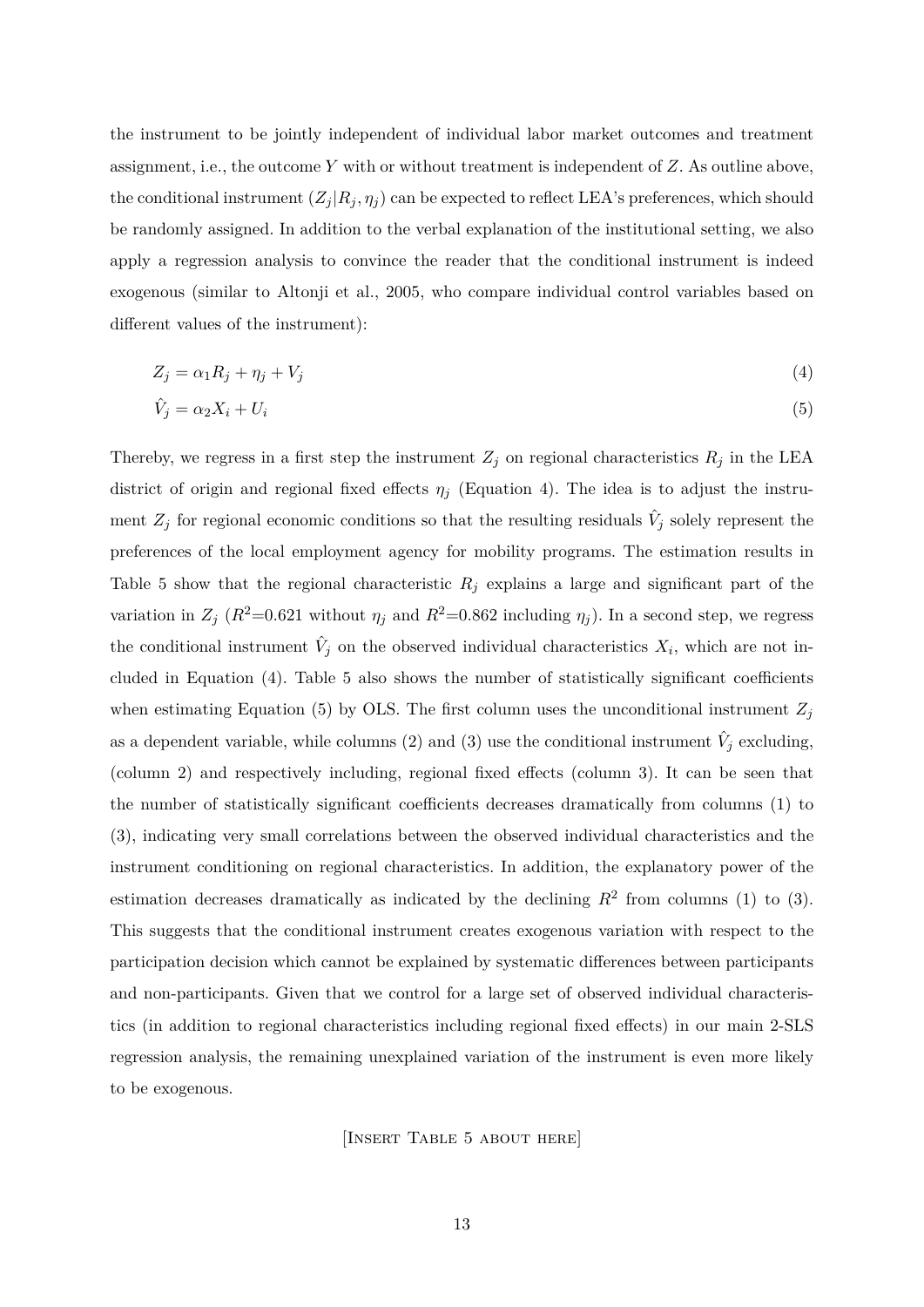In addition, we provide graphical evidence for the justification of the independence assumption in Figure 3. The left figure 3a shows the distribution of the unconditional treatment intensity  $(Z_i)$  across Germany. Unsurprisingly, the instrument is correlated with local labor market conditions, i.e., the highest treatment intensities can be found in Eastern Germany, while the lowest treatment intensities exist in prosperous areas in the south of Germany. However, our estimation strategy requires the treatment intensity to be exogenous conditional on observable regional characteristics (including regional fixed effects). Therefore, Figure 3b shows the distribution of the adjusted instrument  $(\hat{V}_j$  in Equation 5), i.e., the absolute differences with respect to local treatment intensities between 2004 and 2005 conditional on regional characteristics (local unemployment rate, availability of vacancies, GDP per capita and industry structure), which is the source of identification within the fixed effect estimation. Figure 3b visually supports our claim that the adjusted instrument is randomly distributed across Germany.

#### [INSERT FIGURE 3 ABOUT HERE]

This evidence makes us very confident that the conditional instrument  $(Z_j | R_j, \eta_j)$  is as good as randomly assigned among regions. However, we might still be concerned that the exclusion restriction is violated, i.e., that the instrument might have an influence on the outcome variables other than through its effect on the program participation probability. Here, we could think about two possible violations: (i) if the instrument would be significantly correlated with the individual participation probability in other ALMP programs, i.e., a higher treatment probability in mobility programs might result in a lower participation probability in another program. If this is true, then our instrument might affect *Y* not through participation in relocation assistance but through not-participating in the other program. To investigate whether this is a relevant channel in our study, we implement a placebo test to check whether the participation in relocation assistance is uniquely determined by the treatment intensity of mobility programs or other ALMP programs (see again Table 4). Therefore, we calculate the treatment intensity for other ALMP programs (job creation schemes, vocational training) and re-estimate the first stage using the alternative instruments. As indicated by the small and insignificant coefficients in columns (3) and (4), as well as the resulting F-statistics that are clearly below the critical value of 10, there is no evidence that the receipt of relocation assistance is correlated with the (non-)participation in other ALMP programs. This makes us confident that the explained channel does not violate the exclusion restriction. (ii) A second potential violation of the exclusion restriction would occur if there is an endogenous regional shock which affects the instrument and the labor market outcomes of participants simultaneously, e.g., firm closure on the local level. To avoid such a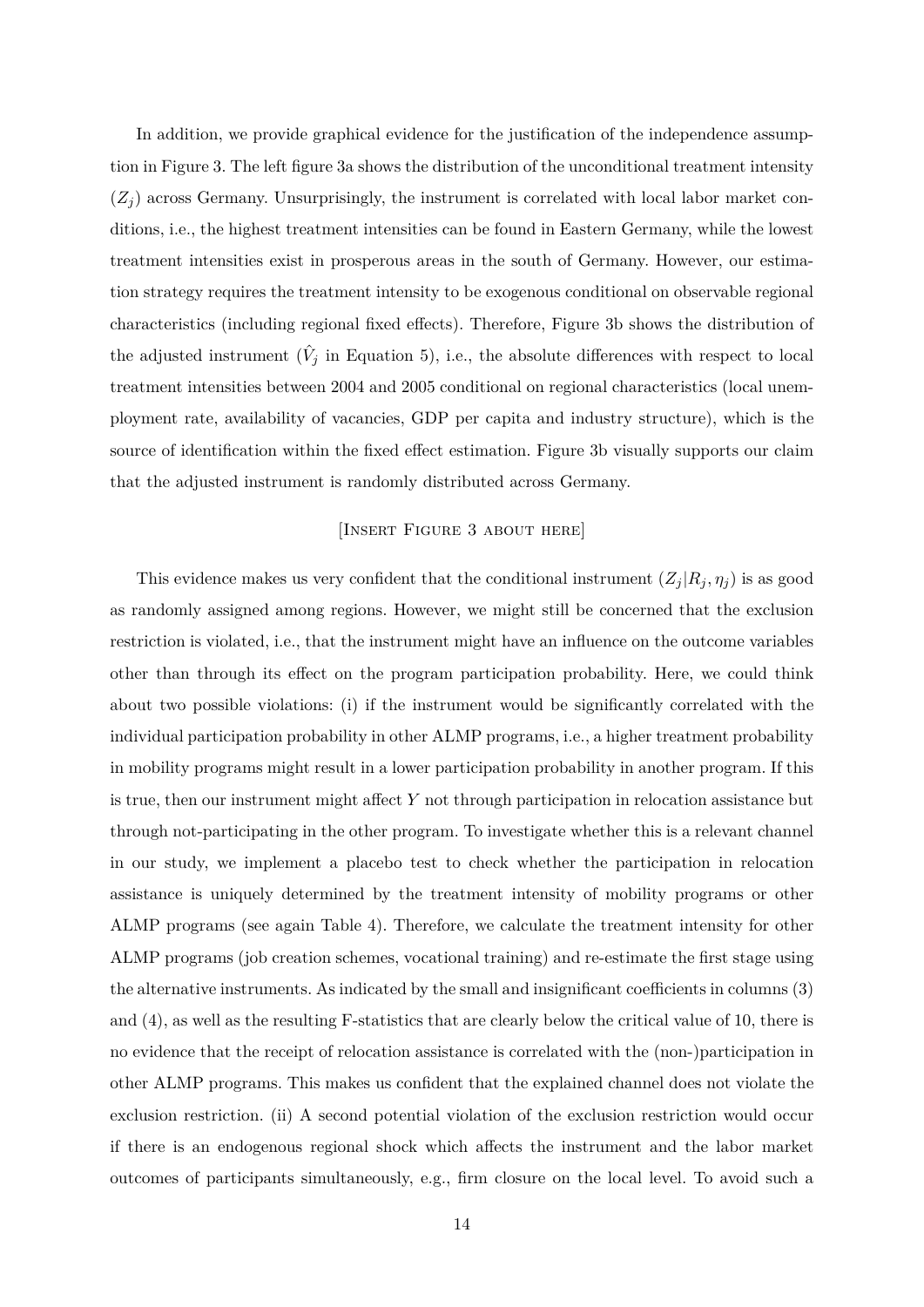violation, we use the local treatment intensity with a lag of one year before the entry into unemployment and control for a large set of regional characteristics (including regional fixed effects). Furthermore, it should be noted that usually in Germany additional programs (based on additional funding) are offered to employees in cases where a large firm which has a significant impact on the local labor market closes down. As a consequence, it can be expected that the assignment of ALMP programs are not affected substantially. Finally, we can conclude that the exclusion restriction seems to be a plausible assumption here.

**Monotonicity** Finally, the monotonicity condition requires that the treatment probability is a (positive) monotonic function of the instrument excluding the presence of defiers. In other words, this excludes individuals who do not participate due to the higher treatment intensity. As the treatment intensity proxies the caseworkers willingness to inform job seekers about the availability of the subsidy and to accept applications, it is very unlikely that there are individuals who face a lower participation probability because of a higher treatment intensity. Hence, we assume that the monotonicity assumption is fulfilled.

### **5 Estimation Results**

#### **5.1 Baseline Results**

Panel A in Table 6 presents our baseline results and shows the marginal effects  $(\delta)$  for the four different labor market outcomes as defined in Section 3.3. Besides the IV results (with and without regional fixed effects), we also present the OLS estimates. All specifications include several control variables for socio-demographic characteristics, short- and long-term labor market history, characteristics of the current unemployment spell (e.g., benefit entitlement, duration, other ALMP participation) and local macroeconomic conditions at the time of entry into unemployment. In addition to Table 6, Figure 4 shows the monthly employment effect within our observation window.

#### [Insert Table 6 and Figure 4 about here]

The OLS results suggest higher wages and more stable jobs for program participants compared to non-participants, but no significant effect on the long-term employment probability. Using the instrument to control for unobserved terms affecting the selection into relocation assistance leads to even more promising effects, where the positive effect on the long-term probability also becomes statistically significant. Although the inclusion of regional fixed effects (to control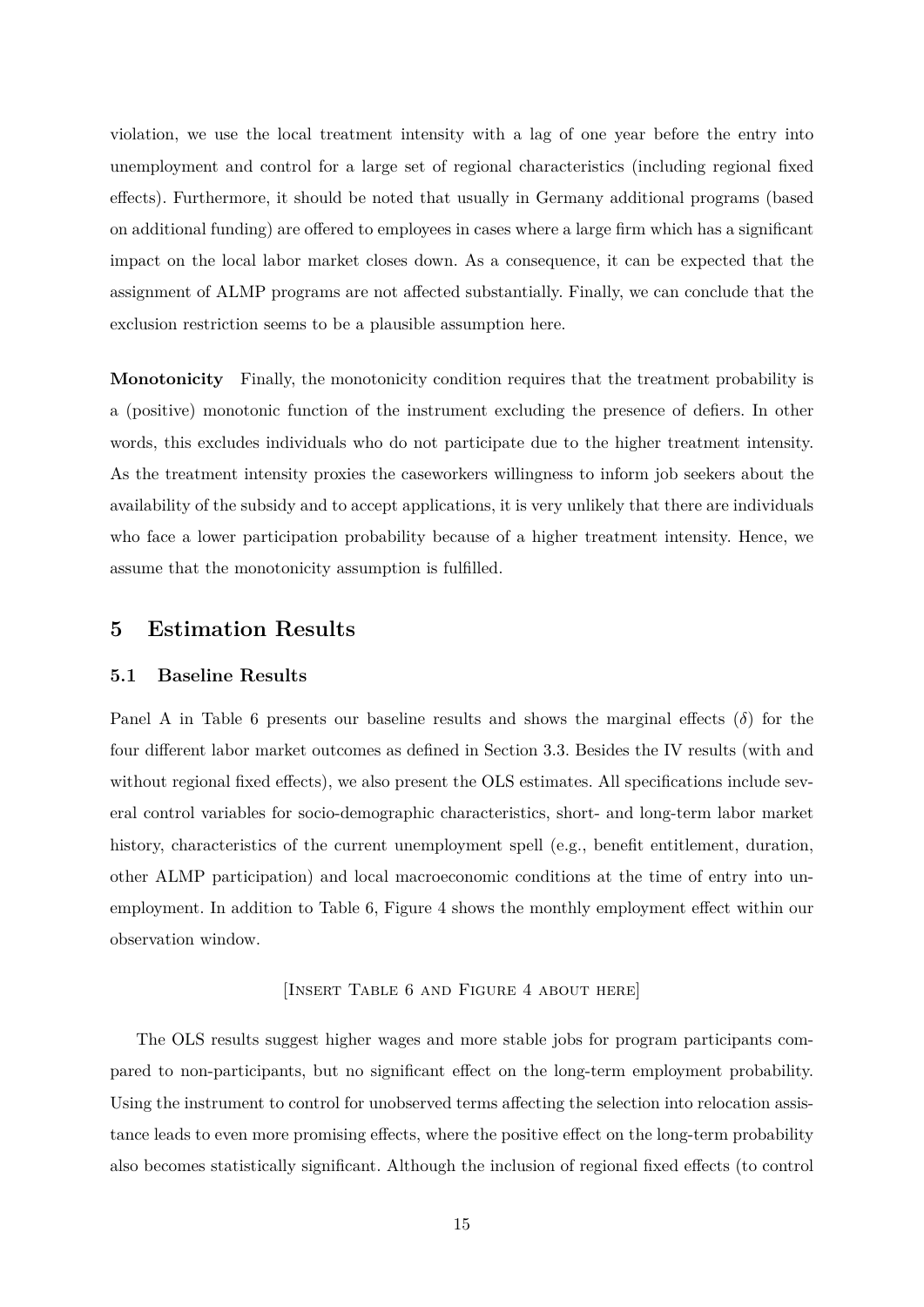for regional unobserved heterogeneity that might affect the exogeneity of the instrument) leads to a reduction in point estimates, the treatment effects remain more positive than the OLS results. The results in column (3), which is our preferred specification, suggest that participants earn in the first month of the new job, on average, 25% more than non-participants. The wage difference declines over time (16%) but remains positive and statistically significant. Furthermore, participants experience significantly less job quits within our observation window and have a 24%-points higher employment probability 24 months after the initial transition from unemployment to the new job. In addition, Figure 4 shows that the positive employment effect is also quite stable over time after an initial adjusting period. In summary, the results suggest that program participation and hence the decision to move to a distant labor market improves the employment prospects of participants substantially.

The differences between the OLS and IV results may be caused by two factors. First, it seems that participants have worse unobserved characteristics, which makes them fail to find employment locally and leave for distant labor markets. A reason for this might be the fact that the potential monetary returns of the relocation —in other words the wage differences between local and distant job offers— are larger for individuals with high (unobserved) abilities,<sup>18</sup> while the subsidized moving costs are rather fixed. Hence, the relative impact of the subsidy on the moving decision is larger for individuals with low (unobserved) abilities. As the final decision about the approval of the subsidy is up to the caseworker, who is legally constrained to check whether the job seeker could find employment locally or without the subsidy, it seems to be natural that predominately applications of low ability individuals will be approved, and thus OLS estimates are downward biased.

This is also in line with the second explanation, which is based on the fact that the 2-SLS estimator identifies the local average treatment effect (LATE) on those individuals induced to participate in the program due to a change in the instrumental variable (e.g. Angrist et al., 1996; Heckman, 1997; Heckman and Vytlacil, 2005). In our case, this is the effect on those jobseekers who chose the treatment due to the higher treatment intensity in their LEA district. Therefore, our IV results are only informative for a specific subgroup of participants and might differ from the average treatment effect on all treated individuals (ATT). However, we argue that the LATE is the policy relevant parameter here given that policy makers can directly influence the treatment intensity (instrument) and hence the number of job seekers that move due to the existence of the subsidy. We expect that the LATE identifies the treatment effect on those

 $18$ In line with this, Abramitzky (2009) shows, using data from Israeli kibbutzim, that high-ability individuals are more likely to out-migrate from less competitive environments since they can expect large returns to migration.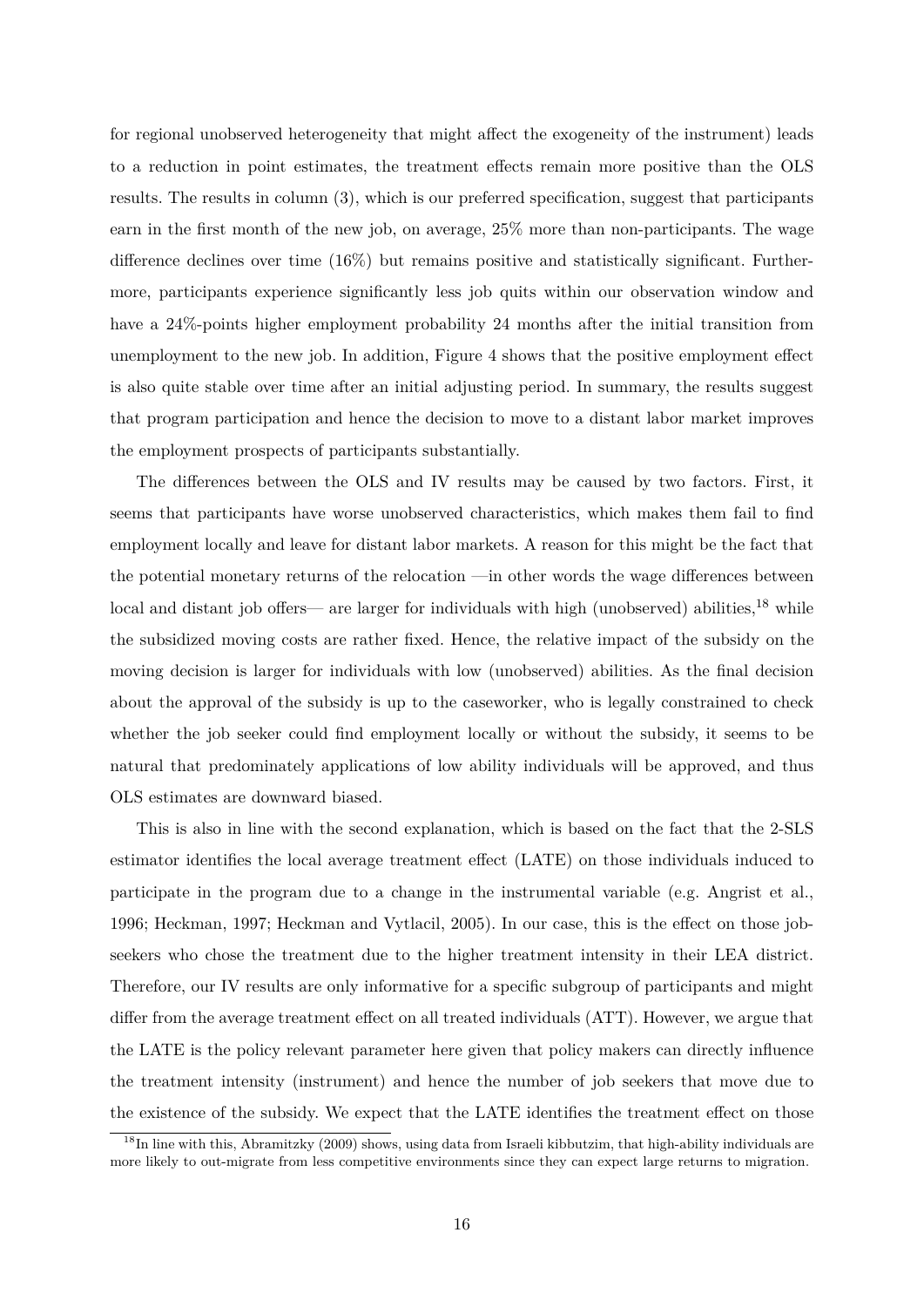(low-ability) individuals who would not move in absence of the program but who are, due to the high treatment intensity, induced to change their behavior and collect the potentially large returns of the move.

#### **5.2 Economic Conditions and Job Match Quality as Underlying Mechanisms**

The positive effect of the moving subsidy on the labor market performance might be explained by three different channels: (i) participants move to regions characterized by better economic conditions compared to their region of origin, (ii) the existence of the subsidy increases the search radius of job seekers, which is likely to also increase the quality of the job match, and (iii) the relocation might have a positive effect on participants' unobserved characteristics, e.g., individuals' motivation or the new social environment, etc.

#### [INSERT FIGURE 5 ABOUT HERE]

While we have no information on the importance of the third aspect (as unobserved with the data at hand), we do provide evidence on the relevance of the first two channels. To do so, we take a closer look at the first wage in the new job and consider an additional outcome variable that measures the relative rank of the realized wage in  $t_{ue+1}$  of a participant (non-participant) in the new job within the overall wage distribution in the new (origin) region. The relative rank ranges between 0 and 1 and is independent of the absolute value of the wage. Figure 5 illustrates the underlying idea. Let us assume that an average non-participant in the origin region realizes a nominal daily wage in  $t_{ue+1}$  of  $\in 60$  in the new job, which corresponds to a relative rank of 0.3 within the regional wage distribution (left side of Figure 5). Now, consider the case of participants. Given that the new region is characterized by better economic conditions, we would expect a wage distribution that is shifted towards the right so that the same relative rank of 0.3 in the new region corresponds to a higher nominal wage (as illustrated by  $\epsilon$  70 on the right side of Figure 5). However, if upward job mobility additionally drives the wage effect, we would expect to find a higher relative rank for participants compared to non-participants (who represent the counterfactual situation). In our example, the difference in the nominal wage between  $\epsilon$  60 and  $\epsilon$  70 arises due to better economic conditions in the new region (shift in wage distribution), while the increase from  $\epsilon$  70 to  $\epsilon$  90 is due to upward job mobility (increase in job match quality).

Based on this concept, a zero effect in terms of the relative rank would indicate that the positive wage effect in  $t_{ue+1}$  of  $25\%$  (as shown in Panel A in Table 6) is just a consequence of the better economic conditions in the new region. In contrast, a positive effect with respect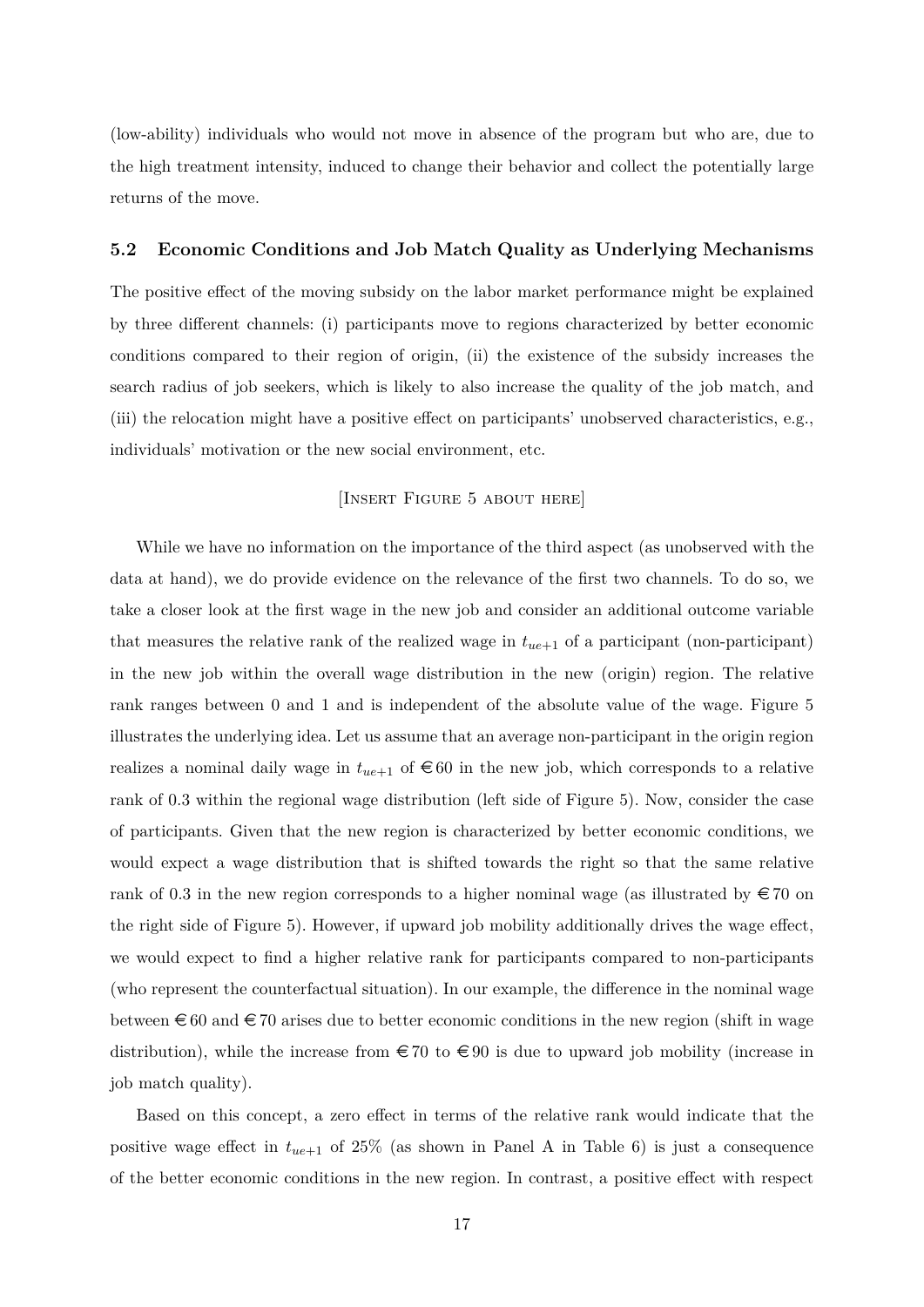to the relative rank would suggest that both the better economic conditions and upward job mobility explain the positive wage effect in  $t_{ue+1}$ . Moreover, as the industrial composition might differ across regions, we also consider the relative rank within the wage distribution separated by region and sector as an additional outcome variable.

Panel B in Table 6 shows positive and statistically significant effects with respect the relative rank within the regional wage distribution. Based on the IV estimation including regional fixed effects (column 3), participants' wages in *tue*+1 are located about 22 percentage points closer towards the right of the regional wage distribution compared to non-participants' wages in *tue*+1. This clearly supports the hypothesis that the positive wage effect in *tue*+1 of 25% (as shown in Panel A in Table 6) is driven by both the better economic conditions in the new region and upward job mobility (better job matches) of participants. Although additionally conditioning on the industry sector slightly reduces the effect, it is still positive and statistically significant.

This evidence also contributes to the question of whether people who move (and make use of the subsidy) are really better off in terms of relative wages than those who stay in the region of origin. Unfortunately, we cannot calculate real wages as we have no data on individual consumption available. However, although the regional wage level is one driving factor of regional price differences (see Roos, 2006), the finding that participants move upwards in the wage distribution indicates that the higher nominal wage is not only a manifestation of differences in regional price levels between the region of origin and the new working location. We can conclude that participants are also better off than those who stay in terms of real income.

#### **5.3 Heterogeneous Treatment Effects**

Another interesting exercise includes the consideration of heterogeneous treatment effects among different subgroups. This might be relevant for two reasons. First of all, it can be assumed that the relocation generates additional monetary and non-monetary costs which are not covered by the subsidy, e.g., school change for children, selling personal property, job change of partner, finding a new apartment/house, leaving social networks behind.<sup>19</sup> Therefore, given that the additional costs are likely to vary with respect to household size, we might expect to find larger effects for households where children or a partner are present. Secondly, given that the subsidy is the same for all recipients, the incentives to move are larger for those who expect higher returns, while the subsidy is more likely to be necessary to make the relocation cost-effective for those job seekers who expect low returns of the relocation. Therefore, we consider the local

<sup>&</sup>lt;sup>19</sup>In line with this, Brauninger and Tolciu (2011) argue that individual's mobility depend on their social environment, and it is likely that economic incentives (disparities in unemployment rates or wages) and policies (subsidy) might be insufficiently strong enough to affect an individual's decision to move.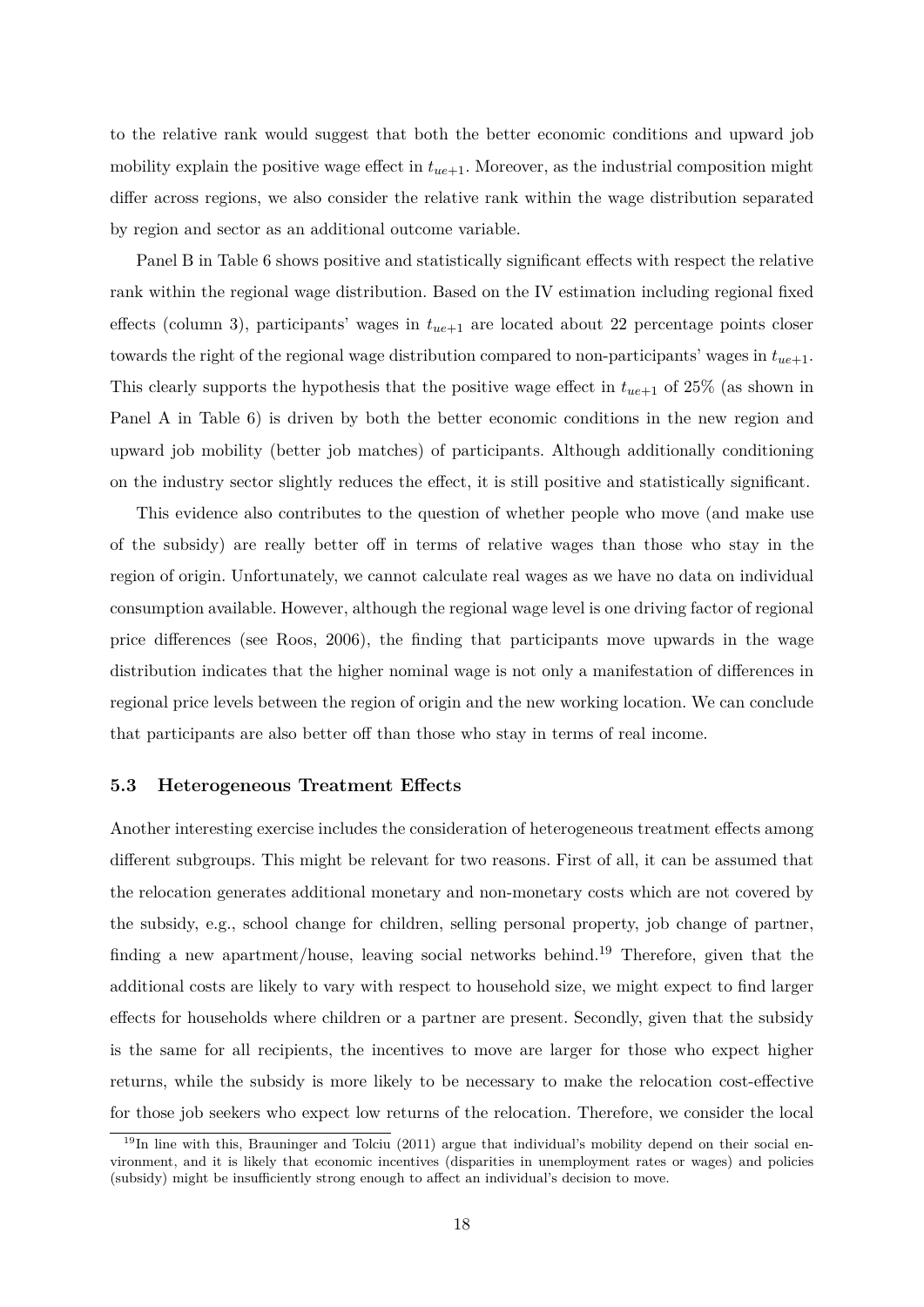unemployment rate and the previous wage level as proxies for a job seeker's potential returns to the relocation. The idea is that people living in regions with relatively poor economic conditions, as well as those with high abilities (which is indicated by a high wage in the previous job), have the largest potential for wage increases when they move to a different local labor market.

### [Insert Table 7 about here]

In order to test for the presence of heterogeneous effects, we re-estimate our baseline model for different subgroups based on certain characteristics indicating individuals' family obligations as well as the local unemployment  $rate^{20}$  and previous wages as a proxy for potential returns to the relocation. The estimation results are presented in Table 7. As indicated by the low Fstatistics, for some subgroups, e.g., job seekers with strong family obligations or those living in regions with high unemployment rates, the LEAs preferences have only a limited influence on the individual participation decision. Therefore, the results have to be interpreted with some caution (see, e.g., Bound et al., 1995, who show that 2-SLS estimates are biased towards OLS when the relationship between the instrument and the endogenous variable is weak).

Nevertheless, we find a positive effect on first wages and on the relative rank of the first wage within the LEA district, similar to the baseline estimates for all subgroups.<sup>21</sup> We interpret the absence of a clear pattern with respect to the non-monetary moving cost and the expected returns of the relocation, as more evidence that the moving subsidy is a suitable instrument in order to improve the labor market performance of unemployed job seekers. It should be noted that the results in column 7 and 8 indicate explicitly stronger relative wage effects for those who have been in the lower part of the wage distribution before entering unemployment.

#### **5.4 Robustness Analysis**

As we focus on daily wages as the main outcome variable, there might be concerns that our estimates are rather a consequence of participants' higher working hours than increasing hourly wages, which would have different implications for the quality of the job match. Although we have no information on working hours (which prevents us from calculating hourly wages), the data contain indicators for part-time employment. For the main analysis, we refrain from using a more restrictive definition where we condition on full-time employment only, as it would reduce the external validity of the results because it is not required by the institutional settings of the

 $^{20}$ We define regions with low unemployment rates as those LEA districts with an unemployment rate below the median of the federal state.

 $21$ Since the first wage directly after the transition to employment is already known by the job seeker when making the relocation decision, we expect to see a particularly heterogeneous effect here. For the sake of completeness, we present heterogeneous treatment effects for the full set of outcome variables.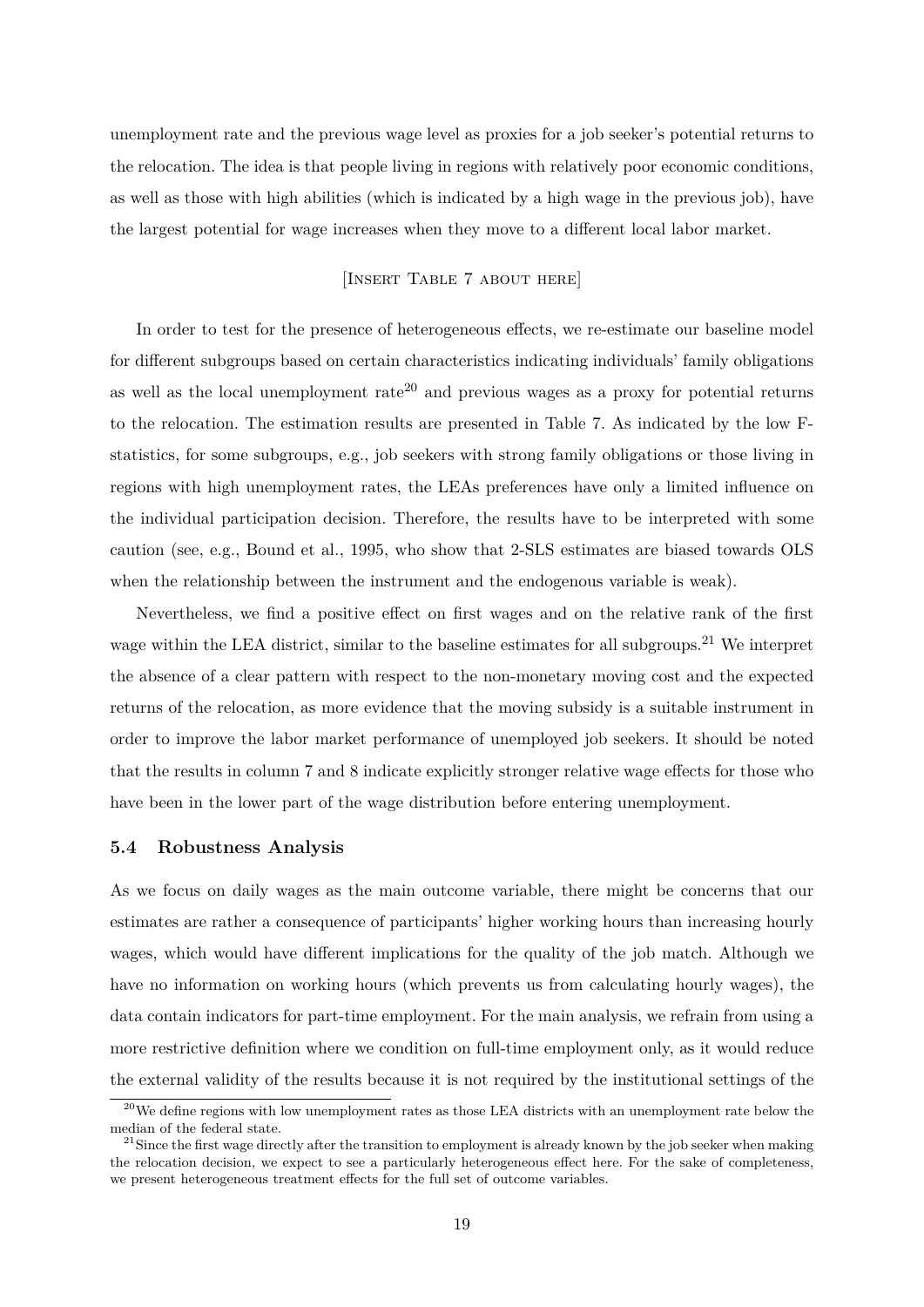program. However, in order to test the sensitivity of our results with respect to working hours, we re-estimate our baseline results using a more restrictive employment definition. As shown in the Supplementary Appendix, excluding those job seekers who find only part-time employment has nearly no impact on our estimation results. This is not very surprising given that 95% of the male individuals work full-time. Additionally, it should be noted that the daily wage is calculated based on actual workdays and not based on monthly income. Hence, we can also rule out that systematic differences between participants and non-participants with respect to the number of workdays influences our results.

Moreover, we apply further robustness checks with respect to the definition of our treatment group (details are discussed in the Supplementary Appendix) and the selection into employment within 24 months after the entry into unemployment. The latter might be important as the availability of the subsidy also affects a job seekers initial job finding probability. However, comparing descriptive statistics between participants and non-participants with respect to the employment condition, we find no systematic differences. Moreover, we re-estimate treatment effects for an extended estimation sample without conditioning on a transition to employment. The results indicate, as expected, that including a large number of non-participants with weak labor market outcomes increases the treatment effects but lowers the precision of the estimates. However, all in all, the results presented in the Supplementary Appendix indicate that the positive effects on wages and employment are rather constant with respect to these technical restrictions.

#### **5.5 Discussion of Economic Implications**

As implied by our baseline results, the moving subsidy has a positive effect of about 25% on the first daily wage after the transition to regular employment. This seems to be a strong impact in relative terms; however, the absolute wage level of the target population is fairly low. For example, considering the average non-participant in our estimation sample, he could earn about  $\epsilon$  330 more per month if he would make use of the subsidy and move to a distant region. Moreover, in the long run, this treatment effect will be reduced to an average of  $\epsilon$  220 per month over a period of 2 years, which suggests that about one third of the moving bonus paid by the employer directly after the transition is just an early realization of the overall raise in nominal wages over time, and the wage difference between treated and non-treated decreases in the long-run. Furthermore, the analysis of the effect heterogeneity reveals that the relative wage effects are the largest for job seekers who are initially at the lower end of the wage distribution.

As indicated by the positive effects on the relative rank within a region, and respectively,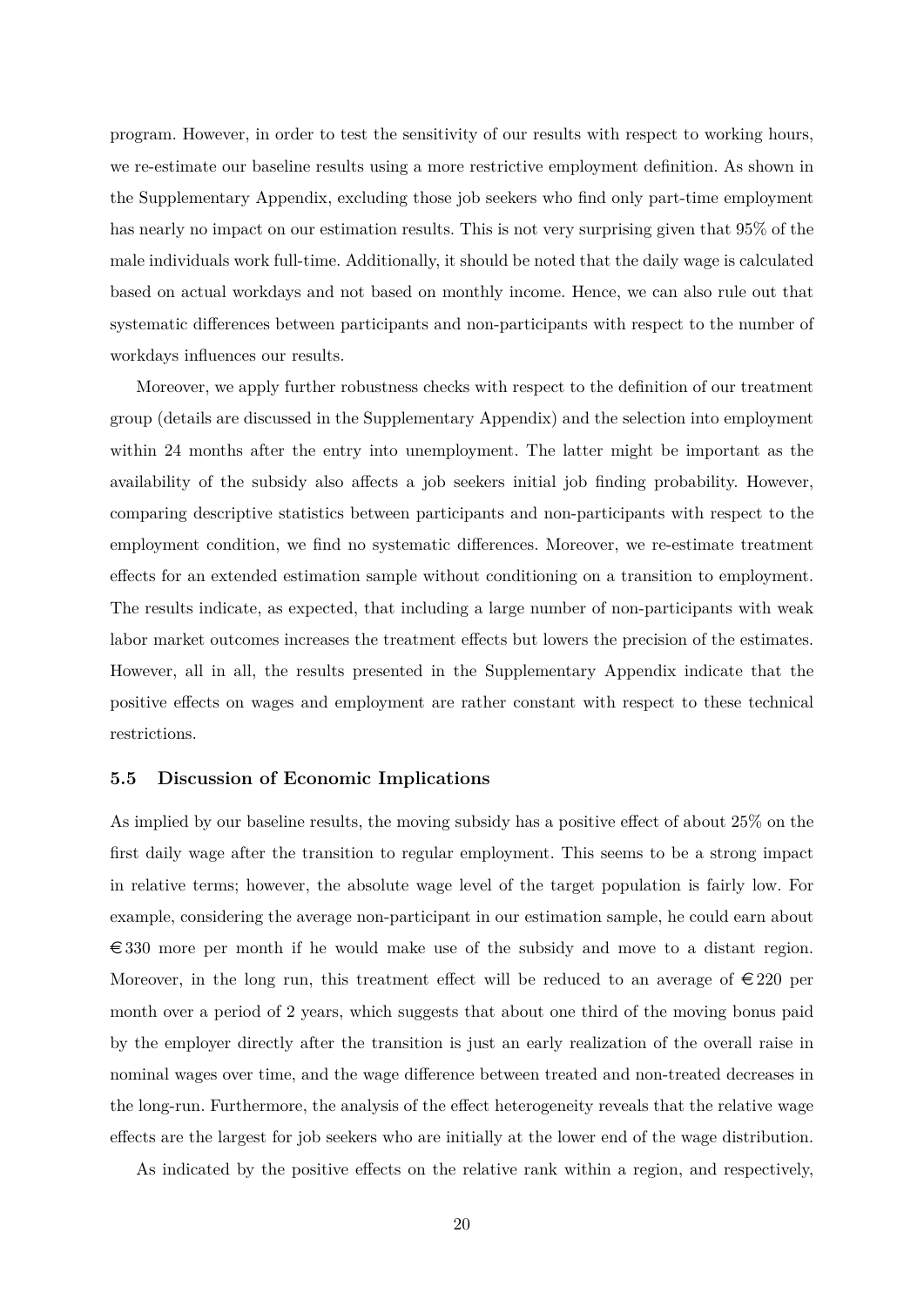within a sector, the relocation assistance does not only raise participants nominal wage, but it also increases the real disposable income of subsidized movers. This is even more remarkable in the light of the relatively low program costs for the employment agency compared to other ALMP measures. For example, a participant in vocational training creates costs that are about six times larger than a subsidized mover, while vocational training is related to a strong lockingin effect during program participation (e.g. Lechner and Wunsch, 2008). Moreover, positive effects on participants' labor market outcomes are modest and can be found only in the very long run (e.g. Fitzenberger et al., 2008; Lechner et al., 2011). In contrast to this, the relocation assistance implies no locking-in effect in unemployment, and strong positive effects on labor market outcomes are realized in the short-run already.

## **6 Conclusion**

We use German administrative data on entries into unemployment in 2005 and 2006 to evaluate the effectiveness of relocation assistance on labor market outcomes. The relocation assistance is part of the German ALMP system and provides unemployed job seekers a subsidy to move to distant labor markets in order to find employment. The main aim of this program is to encourage geographical mobility among the unemployed, expecting an overall reduction in unemployment rates by shifting excess labor supply from depressed to prosperous areas.

The decision to participate in relocation assistance and hence to move to a distant region is likely to be correlated with unobserved factors, such as personality and motivation by the unemployed or considerations by the caseworker. Therefore, we use an IV strategy to identify causal treatment effects. Using the lagged local treatment intensity of mobility assistance programs as a proxy for the local employment agencies' preferences for these programs, the IV estimation results show that receiving the relocation assistance and hence moving to a distant labor market leads to significantly higher wages and more stable jobs in the future compared to non-participants.

Descriptive evidence shows that participants move predominately to regions with better economic conditions. In the causal analysis, we find positive wage and employment effects. In fact, participants have 25% higher wages in the new job compared to non-participants, a higher job stability over time and also higher employment probabilities in the long-run. While the wage effect appears fairly large at the first glance, one has to take into account that the underlying nominal wage level is rather low, corresponding to an absolute income effect of 330 Euro/month (which is decreasing to 220 Euro/month over time).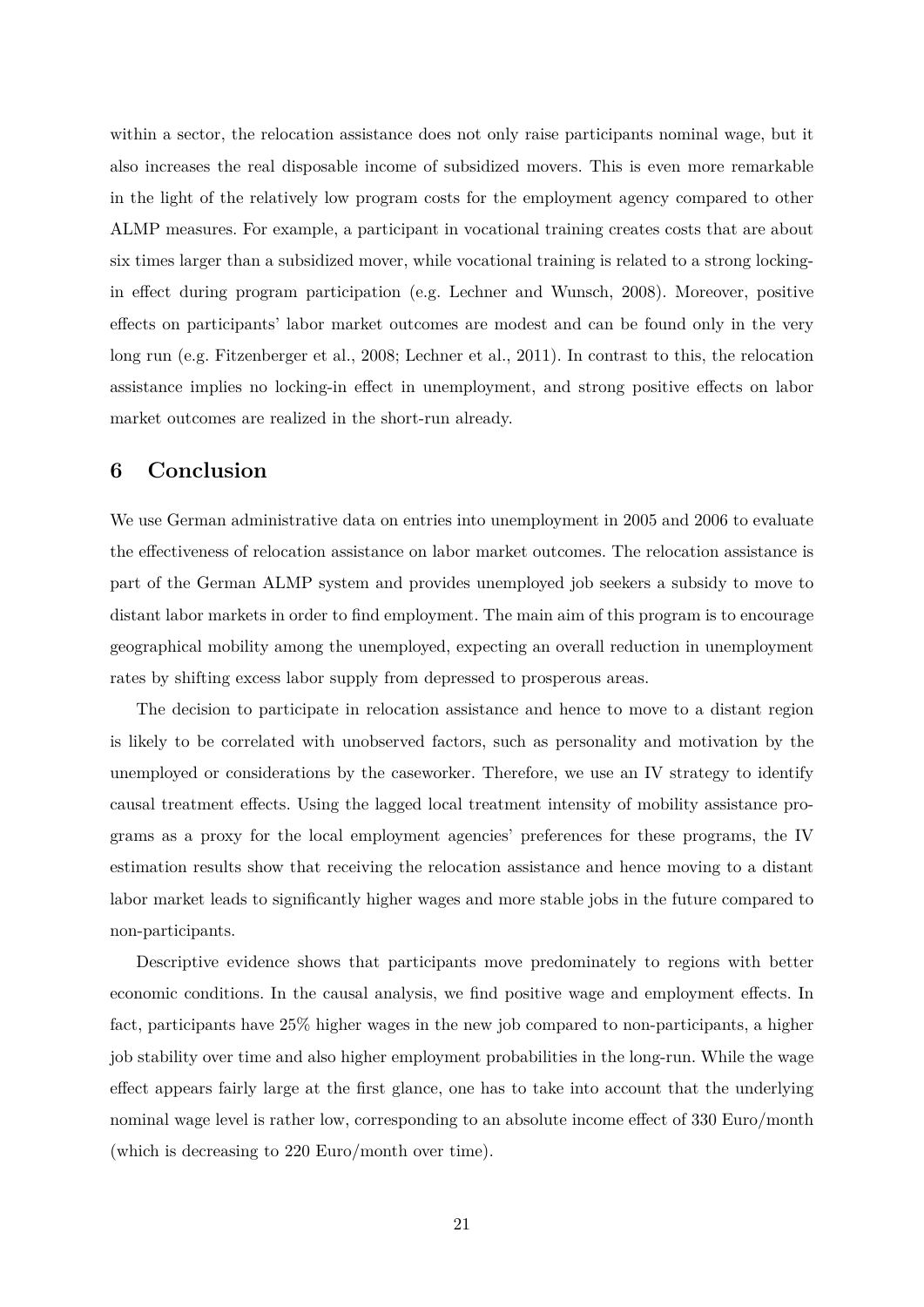Moreover, we provide evidence that the positive wage effect is not only a manifestation of the change in the economic conditions. Considering the relative rank of the realized wage of a participant (non-participant) in the new job within the overall wage distribution in the new (origin) region, we find that participants move up the wage distribution, including within their new economic environment. Therefore, we conclude that the availability of the subsidy encourages job seekers to search for new jobs nationwide, which raises the number of obtainable vacancies and increases the quality of the job match. Although we have no information on individual consumption available (which would allow a direct assessment of real wages), the finding that participants move upward in the wage distribution indicates that participants are better off than those who do not move. In summary, our results imply strong positive consequences on participants labor market performance in terms of nominal wages, upward job mobility and employment prospects. These results are even more remarkable in the light of the relatively low program costs compared to other ALMP measures, like vocational training, with less positive effects.

The analysis of the effect heterogeneity reveals that our main findings also hold among subgroups with different levels of non-monetary moving costs (which are not captured by the subsidy) and different levels of expected returns. However, even if household and regional characteristics only play a minor role in the effectiveness of the relocation in terms of subsequent income, these characteristics are important for the selection into the program. Additional costs which are not covered by the subsidy, e.g., school change for children, selling personal property, job change of partner, finding a new apartment/house, and leaving social networks behind could prevent job seekers from utilizing the relocation more effectively and lower the influence of the LEA's policy mix on the search behavior of job seekers with children or a partner.

Therefore, if policy makers want to increase the program's currently low take-up and hence further improve geographical mobility among the unemployed, especially among those with strong family obligations, one possible channel —in addition to simply raising the local treatment intensity— would be to increase the subsidy payment beyond the pure transportation costs (particularly given that the current program costs are relatively low compared to other ALMP programs). To increase the efficiency of such a policy, one might vary the amount of the extra payment in addition to the pure transportation costs based on individual/household characteristics, such as marital status or the presence of children. This extra payment would further reduce the job seeker's reservation wage for distant jobs and therefore increase their willingness to move to distant regions even for lower wages. This would help to fill available vacancies in prosperous areas by unemployed job seekers from deprived areas to a larger extent. Such an improvement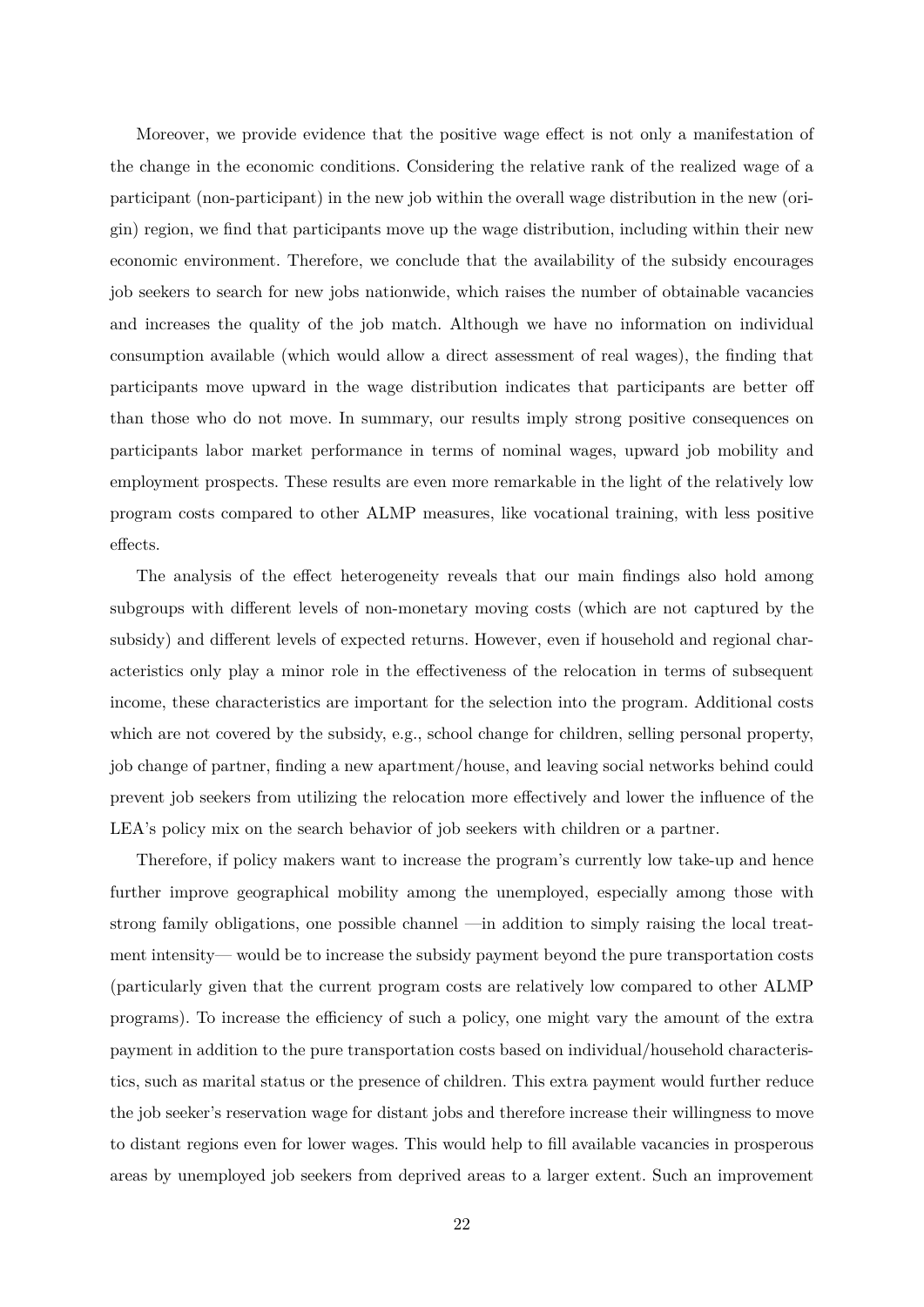in the aggregate matching function will reduce unemployment on a national level.

Finally, in light of our findings, this paper brings about several important further questions. Unfortunately, because we neither observe the timing of the program announcement (i.e., when the job seeker receives knowledge about the program) nor the actual job search behavior during the unemployment spell, we are prevented from analyzing potential deadweight effects stemming from the fact that some participants might have moved even in the absence of the program. Moreover, with the data at hand, we can only focus on the impact of relocation assistance on post-transition labor market outcomes. Therefore, future research should analyze the impact of the existence of relocation assistance on individuals' job search behavior (reservation wages, intensity etc.) and unemployment duration, as well as general equilibrium effects with respect to the program's possible shifting of excess labor supply from depressed to more prosperous areas. These effects will become even more important when policy makers aim to increase the take-up rates of mobility programs.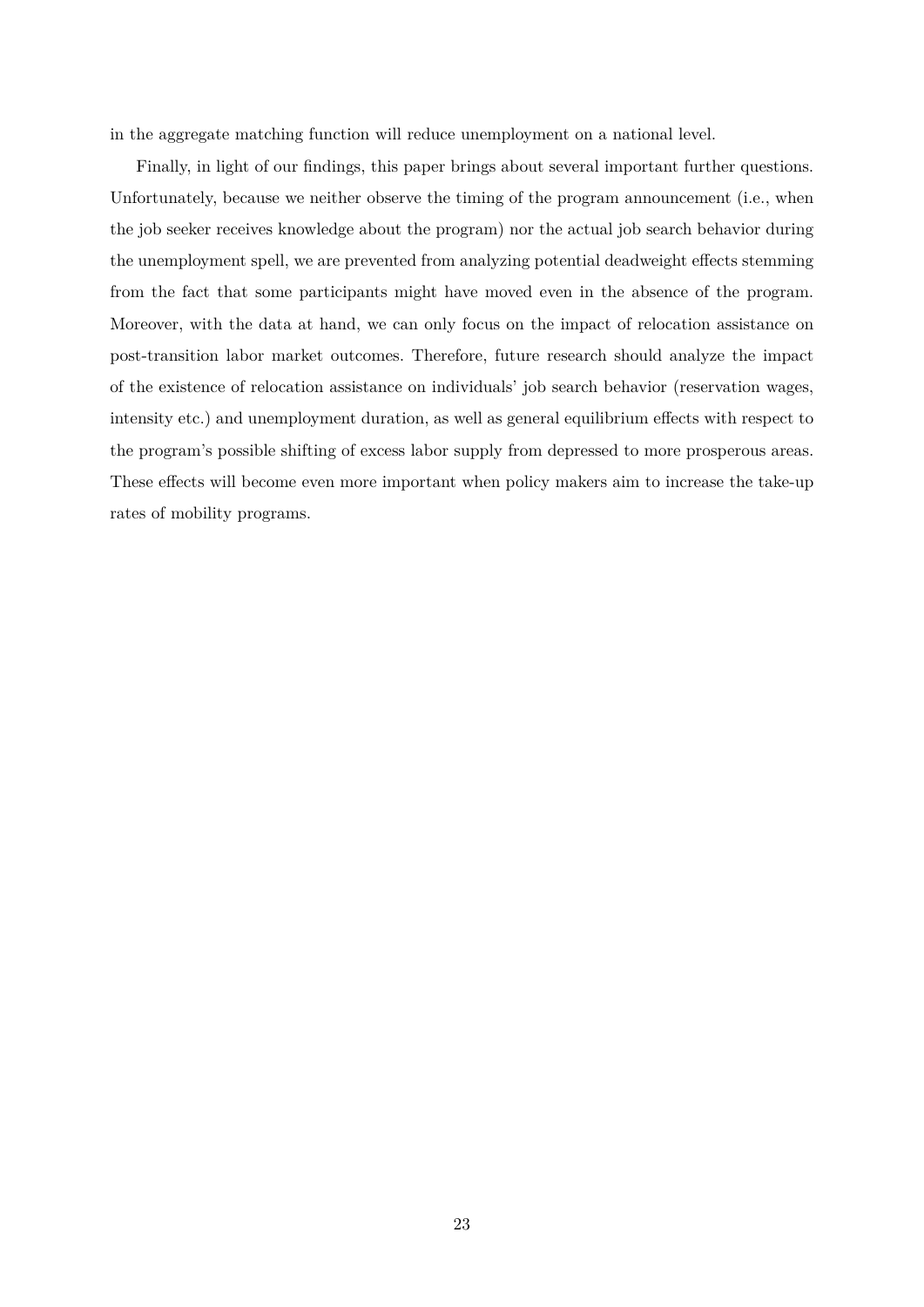## **References**

- Abramitzky, R. (2009): "The effect of redistribution on migration: Evidence from the Israeli kibbutz," Journal of Public Economics, 93, 498–511.
- ALTONJI, J., T. ELDER, AND C. TABER (2005): "An evaluation of instrumental variable strategies for estimating the effects of catholic schooling," Journal of Human Resources, 40, 791–821.
- ANGRIST, J. AND G. IMBENS (1995): "Two-stage least squares estimation of average causal effects in models with variable treatment intensity," Journal of the American Statistical Association, 90, 431–442.
- ANGRIST, J., G. IMBENS, AND D. RUBIN (1996): "Identification of causal effects using instrumental variables," Journal of the American Statistical Association, 91, 444–455.
- Ardington, C., A. Case, and V. Hosegood (2009): "Labor supply responses to large social transfers: Longitudinal evidence from South Africa," American Economic Journal: Applied Economics, 22–48.
- Arntz, M. (2005): "The geographical mobility of unemployed workers," ZEW Discussion Paper 05-034.
- Arntz, M., T. Gregory, and F. Lehmer (2011): "Unequal pay or unequal employment? What drives the skill-composition of labor flows in Germany?" ZEW Discussion Paper 11-074.
- BENTIVOGLI, C. AND P. PAGANO (1999): "Regional disparities and labour mobility: the Euro-11 versus the USA," Labour, 13, 737–760.
- BIELBY, W. T. AND D. D. BIELBY (1992): "I will follow him: Family ties, gender-role beliefs, and reluctance to relocate for a better job," <u>American Journal of Sociology</u>, 1241–1267.
- Blanchard, O., L. Katz, R. Hall, and B. Eichengreen (1992): "Regional evolutions," Brookings papers on economic activity, 1992, 1–75.
- Blien, U., E. J. Jahn, G. Stephan, R. Hujer, P. J. Rodrigues, and K. Wolf (2009): "Estimating the macroeconomic effects of active labour market policies using spatial econometric methods," International Journal of Manpower, 30, 648–671.
- BONIN, H., W. EICHHORST, C. FLORMAN, M. HANSEN, L. SKIÖLD, J. STUHLER, K. TATSIR-AMOS, H. THOMASEN, AND K. ZIMMERMANN (2008): "Geographic mobility in the European Union: Optimising its economic and social benefits," IZA Research Report 19, Institute for the Study of Labor (IZA).
- BORJAS, G. (2006): "Native internal migration and the labor market impact of immigration," Journal of Human Resources, 41, 221–258.
- BORJAS, G., S. BRONARS, AND S. TREJO (1992): "Self-selection and internal migration in the United States," Journal of Urban Economics, 32, 159–185.
- Bound, J., D. A. Jaeger, and R. M. Baker (1995): "Problems with instrumental variables estimation when the correlation between the instruments and the endogenous explanatory variable is weak," Journal of the American Statistical Association, 90, 443–450.
- BRANDÉN, M.  $(2013)$ : "Couples' education and regional mobility–the importance of occupation, income and gender," Population, Space and Place, 19, 522–536.
- BRAUNINGER, M. AND A. TOLCIU (2011): "Should I stay or should I go? Regional mobility and social capital," Journal of Institutional and Theoretical Economics JITE, 167, 434–444.
- Briggs, B. and P. Kuhn (2008): "Paying for the relocation of welfare recipients: Evidence from the Kentucky Relocation Assistance Program," University of Kentucky Center for Poverty Research Discussion Paper Series DP2008-01.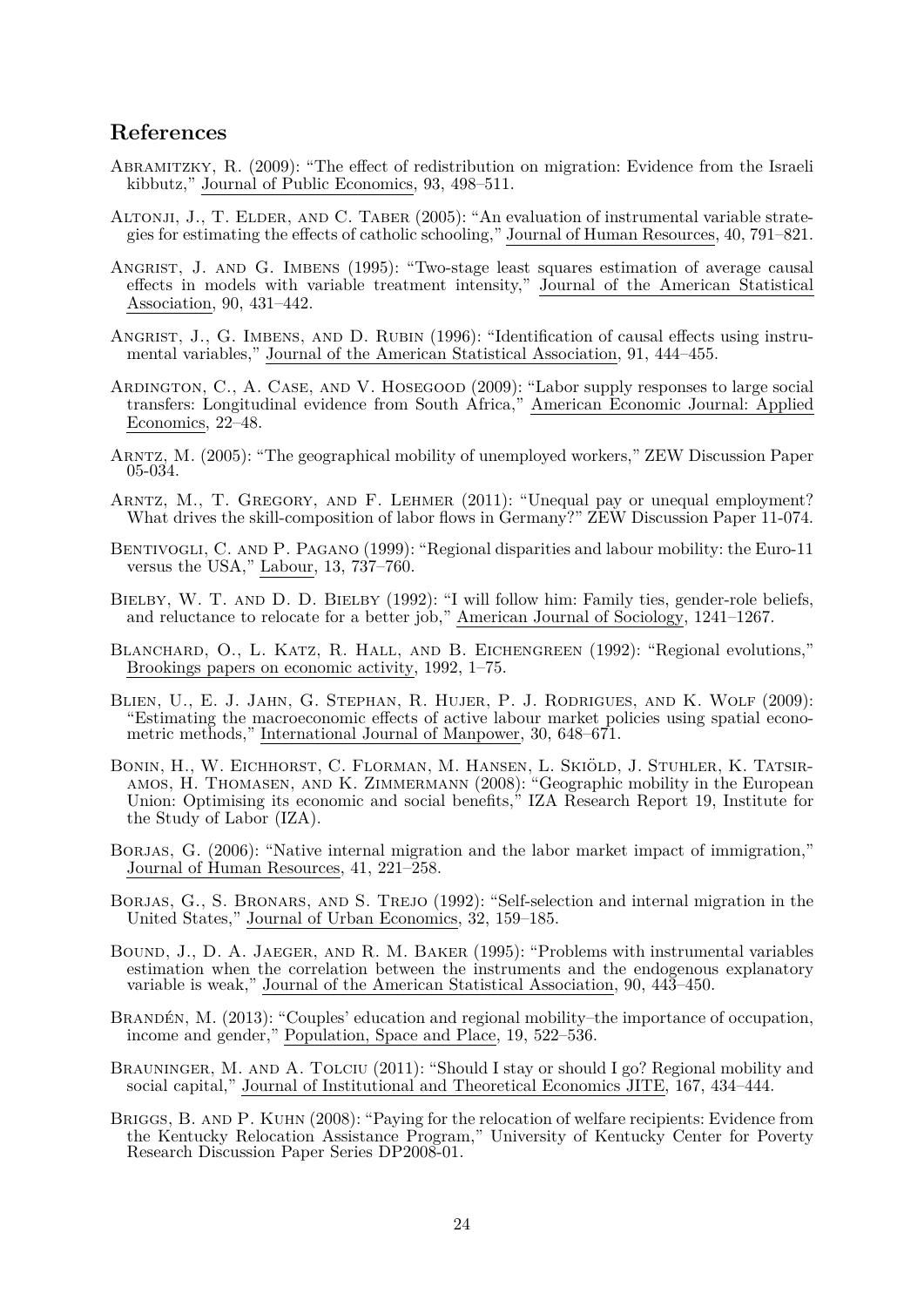- BRÜCKER, H. AND P. TRÜBSWETTER  $(2007)$ : "Do the best go west? An analysis of the selfselection of employed East-West migrants in Germany," Empirica, 34, 371–395.
- Burda, M. (1993): "The determinants of East-West German migration: Some first results," European Economic Review, 37, 452–461.
- Caliendo, M., A. Falk, L. Kaiser, H. Schneider, A. Uhlendorff, G. van den Berg, and K. Zimmermann (2011): "The IZA Evaluation Dataset: Towards evidence-based labor policy making," International Journal of Manpower, 32, 731–752.
- Caliendo, M. and J. Hogenacker (2012): "The German Labor Market after the Great Recession: Successful Reforms and Future Challenges," IZA Journal of European Labor Studies, 1:3, 1–24.
- CARD, D. AND A. B. KRUEGER (2000): "Minimum wages and employment: a case study of the fast-food industry in New Jersey and Pennsylvania: reply," American Economic Review, 1397–1420.
- Clark, W. A. and Y. Huang (2006): "Balancing move and work: women's labour market exits and entries after family migration," Population, Space and Place, 12, 31–44.
- Compton, J. and R. A. Pollak (2007): "Why Are Power Couples Increasingly Concentrated in Large Metropolitan Areas?" Journal of Labor Economics, 25, 475–512.
- DECRESSIN, J. AND A. FATÁS (1995): "Regional labor market dynamics in Europe," European Economic Review, 39, 1627–1655.
- Eberle, J. and A. Schmucker (2015): "IZA/IAB Administrativer Evaluationsdatensatz (AED) 1993-2010," FDZ-Datenreport 3/2015, Research Data Centre of the German Federal Employment Agency at the Institute for Employment Research.
- FERTIG, M., C. M. SCHMIDT, AND H. SCHNEIDER (2006): "Active labor market policy in Germany: Is there a successful policy strategy?" Regional Science and Urban Economics, 36, 399–430.
- FITZENBERGER, B., A. OSIKOMINU, AND R. VÖLTER (2008): "Get training or wait? Longrun employment effects of training programs for the unemployed in West Germany," Annales d'Economie et de Statistique, 321–355.
- FRÖLICH, M. AND M. LECHNER (2010): "Exploiting regional treatment intensity for the evaluation of labor market policies," Journal of the American Statistical Association, 105, 1014–1029.
- FUCHS-SCHÜNDELN, N. AND M. SCHÜNDELN  $(2009)$ : "Who stays, who goes, who returns?" Economics of Transition, 17, 703–738.
- GIANNETTI, M. (2002): "The effects of integration on regional disparities: Convergence, divergence or both?" European Economic Review, 46, 539 – 567.
- Halfacree, K. H. (1995): "Household migration and the structuration of patriarchy: evidence from the USA." Progress in Human Geography, 19, 159–182.
- Heckman, J. (1997): "Instrumental variables: A study of implicit behavioral assumptions used in making program evaluations," Journal of Human Resources, 32.
- HECKMAN, J. AND R. ROBB (1985): "Alternative methods for evaluating the impact of interventions: An overview," Journal of Econometrics, 30, 239–267.
- HECKMAN, J. AND E. VYTLACIL (1999): "Local instrumental variables and latent variable models for identifying and bounding treatment effects," Proceedings of the National Academy of Sciences, 96, 4730–4734.
	- $(2005)$ : "Structural equations, treatment effects, and econometric policy evaluation1," Econometrica, 73, 669–738.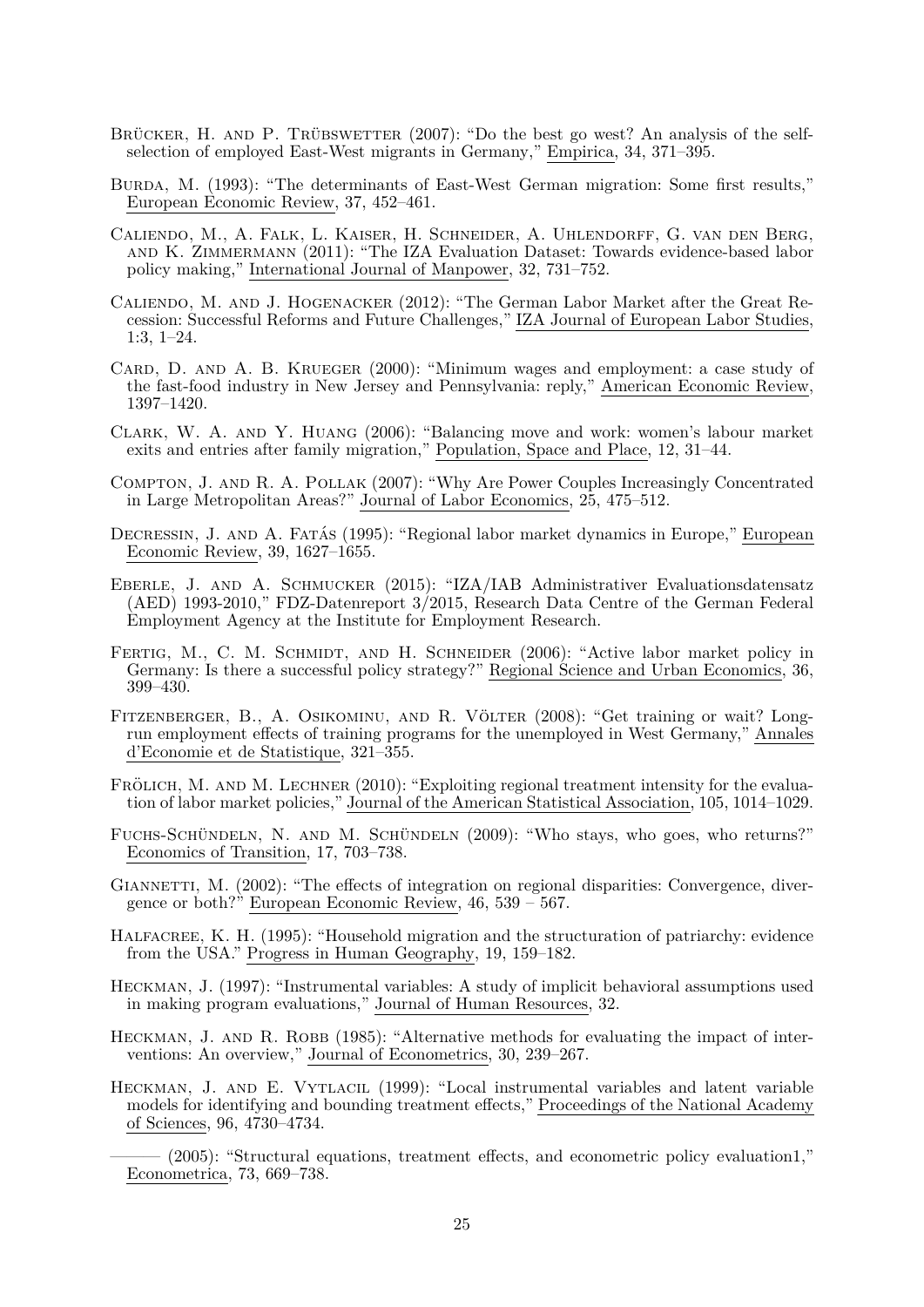- Hunt, J. (2006): "Staunching emigration from East Germany: Age and the determinants of migration," Journal of the European Economic Association, 4, 1014–1037.
- IMBENS, G. AND J. ANGRIST (1994): "Identification and estimation of local average treatment effects," Econometrica, 62, 467–75.
- JÜRGES, H. (2006): "Gender ideology, division of housework, and the geographic mobility of families," Review of Economics of the Household, 4, 299–323.
- KATZ, L., J. KLING, AND J. LIEBMAN (2001): "Moving to opportunity in Boston: Early results of a randomized mobility experiment," The Quarterly Journal of Economics, 116, 607–654.
- Kling, J., J. Liebman, and L. Katz (2007): "Experimental analysis of neighborhood effects," Econometrica, 75, 83–119.
- Lechner, M., R. Miquel, and C. Wunsch (2011): "Long-Run effects of public sector Sponsored Training in West Germany," Journal of the European Economic Association, 9, 742–784.
- LECHNER, M. AND C. WUNSCH (2008): "What did all the money do? On the general ineffectiveness of recent West German labour market programmes," Kyklos, 61, 134–174.
- LEHMER, F. AND J. LUDSTECK (2011): "The returns to job mobility and inter-regional migration: Evidence from Germany," Papers in Regional Science, 90, 549–571.
- LUDWIG, J., G. J. DUNCAN, AND J. C. PINKSTON (2005): "Housing mobility programs and economic self-sufficiency: Evidence from a randomized experiment," Journal of Public Economics, 89, 131–156.
- Ludwig, J. and J. Kling (2007): "Is crime contagious?" Journal of Law and Economics, 50, 491–518.
- MARINESCU, I. AND R. RATHELOT (2013): "The geography of job search and mismatch unemployment," Working Paper.
- McKinnish, T. (2008): "Spousal mobility and earnings," Demography, 45, 829–849.
- Mortensen, D. (1986): "Job search and labor market analysis," in Handbook of Labor Economics, ed. by O. Ashenfelter and R. Layard, Elsevier, vol.  $2, 849 - \overline{919}$ .
- MUELLER, C. (1981): "Migration of the unemployed: A relocation assistance program," Monthly Lab. Rev., 104, 62.
- Nickell, S. (1997): "Unemployment and labor market rigidities: Europe versus North America," The Journal of Economic Perspectives, 55–74.
- PEUKERT, C. AND W. SMOLNY (2011): "Interregional migration in Germany: Characteristics and effects for regions and migrants," Discussion paper, University of Ulm.
- Puhani, P. (2001): "Labour mobility: an adjustment mechanism in Euroland? Empirical evidence for Western Germany, France and Italy," German Economic Review, 2, 127–140.
- Razin, A. and C.-W. Yuen (1997): "Income convergence within an economic union: the role of factor mobility and coordination," Journal of Public Economics, 66, 225–245.
- RODRÍGUEZ-PLANAS, N. AND J. BENUS (2010): "Evaluating active labor market programs in Romania," Empirical Economics, 38, 65–84.
- Rogers, C. (1997): "Job search and unemployment duration: Implications for the spatial mismatch hypothesis," Journal of Urban Economics, 42, 109–132.

Roos, M. W. (2006): "Regional price levels in Germany," Applied Economics, 38, 1553–1566.

Staiger, D. and J. Stock (1997): "Instrumental variables regression with weak instruments," Econometrica, 65, 557–586.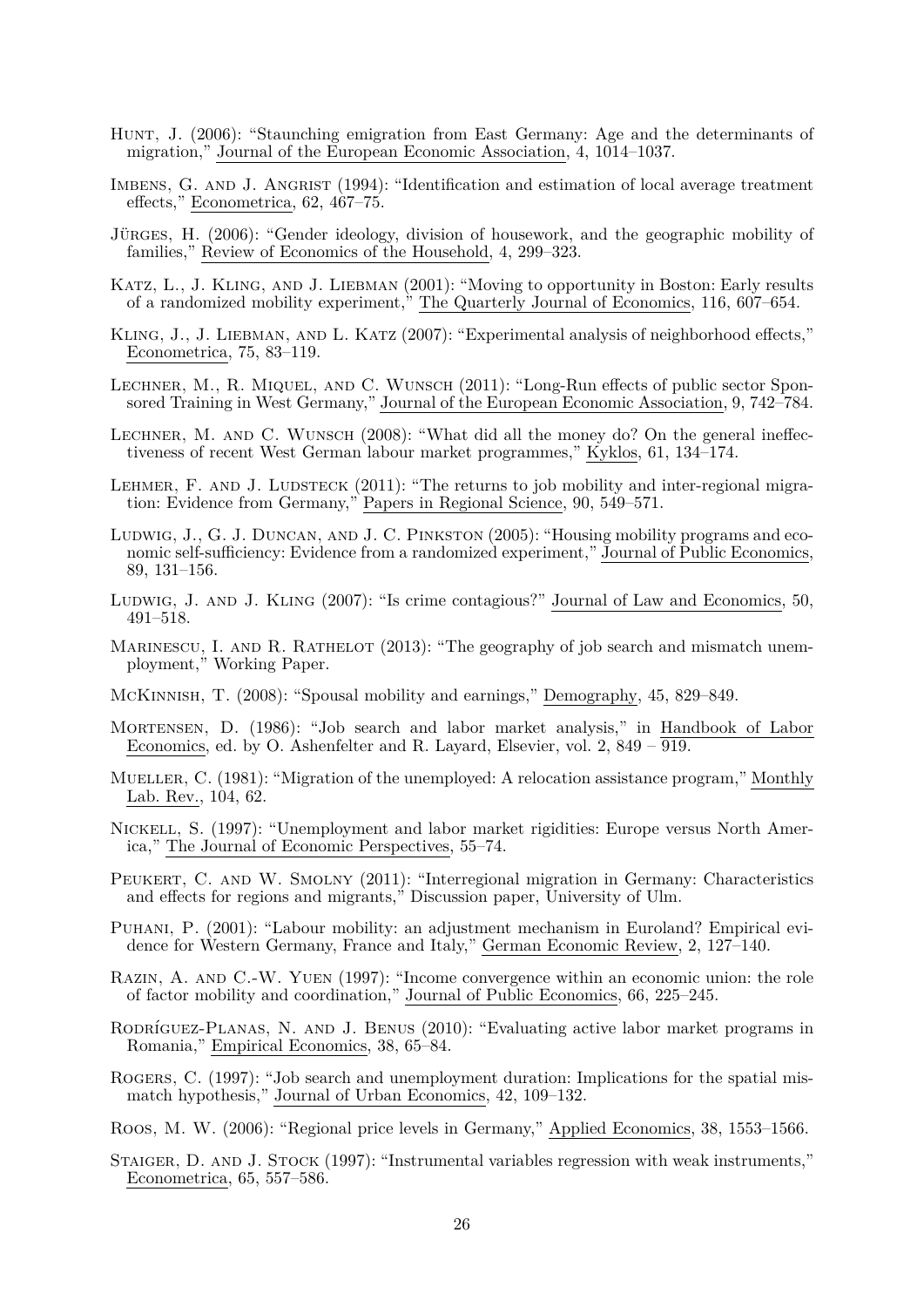Taylor, J. and S. Bradley (1997): "Unemployment in Europe: A comparative analysis of regional disparities in Germany, Italy and the UK," Kyklos, 50, 221–245.

von Hagen, J. (2000): Institutions, Politics and Fiscal Policy, vol. 2, Springer.

WESTERLUND, O. (1998): "Internal migration in Sweden: The effects of mobility grants and regional labour market conditions," Labour, 12, 363–388.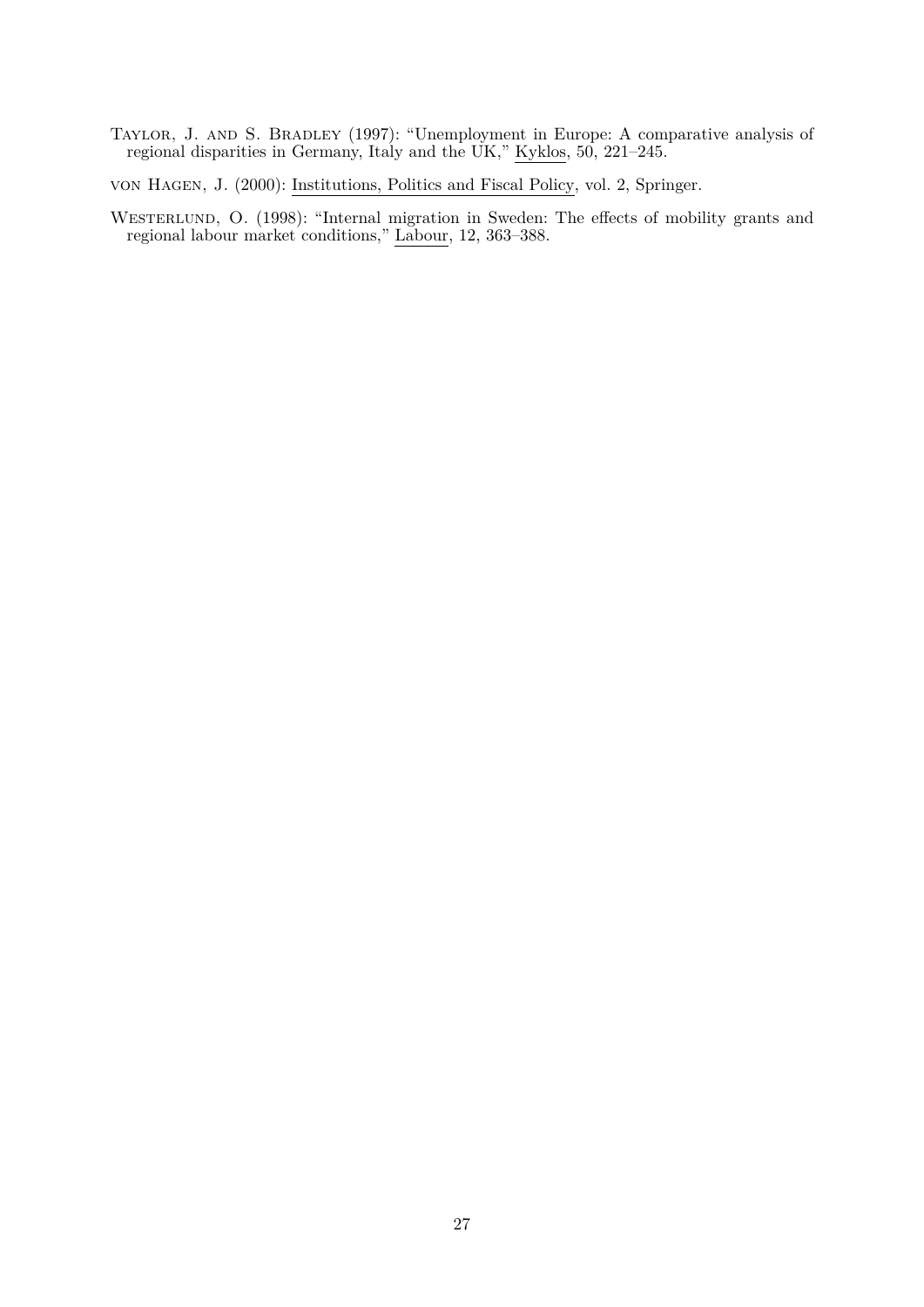## **Tables and Figures**

|                             | 2005  | 2006  | 2007  | 2008  |
|-----------------------------|-------|-------|-------|-------|
| Entries into unemployment   | 8,427 | 8,129 | 8,155 | 8,302 |
| Entries into ALMP programs  |       |       |       |       |
| Mobility assistance (total) | 221   | 281   | 352   | 375   |
| Relocation assistance       | 46    | 55    | 68    | 68    |
| Vocational training         | 152   | 265   | 360   | 447   |
| Job creation schemes        | 78    | 79    | 66    | 67    |
| Wage subsidies              | 144   | 226   | 262   | 264   |
| Start-up subsidies          | 91    | 76    | 126   | 119   |

Table 1: Entries in ALMP Programs between 2005 and 2008 (in thousand)

*Source:* Statistic of the German Federal Employment Agency.

| Table 2: Definition of the Estimation Sample |  |  |  |
|----------------------------------------------|--|--|--|
|----------------------------------------------|--|--|--|

|                                                                                           | Individuals        |
|-------------------------------------------------------------------------------------------|--------------------|
| Full sample (entering unemployment 2001 - 2008)<br>Entering unemployment in $2005/2006^a$ | 918,906<br>127,091 |
| Age restriction $(25-55 \text{ years})$<br>Men only                                       | 95,587<br>60,198   |
| Transition to employment within 24 months<br>Definition of treatment status <sup>b)</sup> | 42,803<br>30,397   |
| Estimation sample                                                                         |                    |
| Participants                                                                              | 538                |
| Non-Participants                                                                          | 29,859             |

 $a)$ Entries into unemployment are restricted to individuals who were regular employed at least for the last three months before entry into unemployment with a gross income of at least  $\epsilon$  600 per month. <sup>b</sup>)See Supplementary Appendix for details.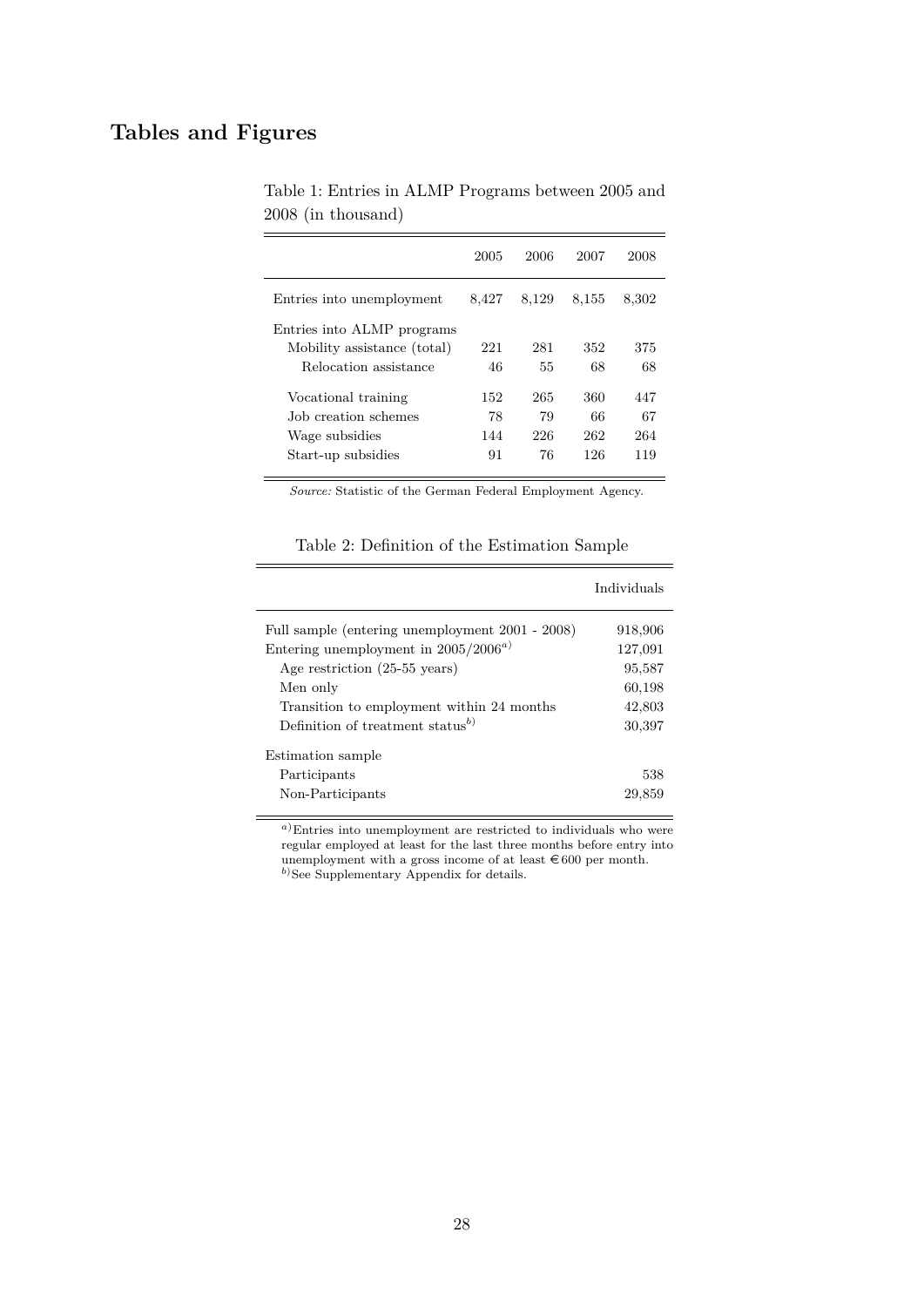|                                                                                  | Participants | Non-participants | p-value |
|----------------------------------------------------------------------------------|--------------|------------------|---------|
| No. of observations                                                              | 538          | 29,859           |         |
| Individual characteristics                                                       |              |                  |         |
| Socio-demographic characteristics                                                |              |                  |         |
| Age (in years)                                                                   | 37.71        | 38.54            | 0.02    |
| (Spec.) Upper sec. degree                                                        | 0.39         | 0.14             | 0.00    |
| University degree                                                                | 0.28         | 0.07             | 0.00    |
| Children                                                                         | 0.33         | 0.40             | 0.00    |
| Married                                                                          | 0.49         | 0.58             | 0.00    |
| Labor market history                                                             |              |                  |         |
| Last daily income (in $\epsilon$ )                                               | 74.29        | 67.50            | 0.00    |
| Time spent in unemployment in last 10 years (in days)                            | 360          | 480              | 0.00    |
| Occupation of previous job                                                       |              |                  |         |
| Manufacturing                                                                    | 0.36         | 0.57             | 0.00    |
| Technical occupation                                                             | 0.09         | 0.04             | 0.00    |
| Services                                                                         | 0.52         | 0.33             | 0.00    |
| Share of jobs which involve commuting in last 5 years <sup><math>a</math>)</sup> | 0.45         | 0.29             | 0.00    |
| Previous participation in mobility programs                                      | 0.26         | 0.06             | 0.00    |
| Outcome variables                                                                |              |                  |         |
| Unemployment duration (in months)                                                | 6.36         | 5.39             | 0.00    |
| First daily wage in $t_{ue+1}$ (in $\in$ )                                       | 81.8         | 65.5             | 0.00    |
| Average daily wage from $t_{ue+1}$ to $t_{ue+24}$ (in $\in$ )                    | 86.3         | 67.9             | 0.00    |
| Number of job quits from $t_{ue+1}$ to $t_{ue+24}$                               | 0.67         | 0.93             | 0.00    |
| Employed in $t_{ue+24}$                                                          | 0.78         | 0.73             | 0.02    |
| Regional characteristics                                                         |              |                  |         |
| Local macroeconomic conditions <sup>b)</sup>                                     |              |                  |         |
| Local unemployment rate                                                          |              |                  |         |
| at entry in $t_0$                                                                | 0.14         | 0.13             | 0.00    |
| after transition in $t_{ue+1}$                                                   | 0.11         | 0.13             | 0.00    |
| Local vacancy rate                                                               |              |                  |         |
| at entry in $t_0$                                                                | 0.05         | 0.06             | 0.00    |
| after transition in $t_{ue+1}$                                                   | 0.08         | 0.06             | 0.00    |
| Living in East-Germany                                                           |              |                  |         |
| at entry in $t_0$                                                                | $0.49\,$     | $\rm 0.31$       | 0.00    |
| after the transition in $t_{ue+1}$                                               | 0.22         | 0.29             | 0.00    |
| Working location in $t_{ue+1}$ relative to $t_0$                                 |              |                  |         |
| in the same federal state                                                        | $0.26\,$     | 0.88             | 0.00    |
| in a bordering federal state                                                     | 0.27         | 0.08             | 0.00    |
| in a non-bordering federal state                                                 | 0.46         | 0.04             | 0.00    |
| Distance to new working location in $kmc$ )                                      | 187.7        | 33.2             | 0.00    |
| Move from non-urban to urban $aread$                                             | 0.27         | 0.07             | 0.00    |
| Move from urban to non-urban $aread$                                             | 0.14         | 0.06             | 0.00    |

#### Table 3: Selected Descriptive Statistics of Observed Characteristics

*Note:* All numbers are shares unless otherwise indicated. Individual characteristics are measured at entry into unemployment  $(t_0)$ . P-value is based on a t-test on equal means.

a) Jobs outside the own local employment agency district (place of residence) are defined as jobs including daily commuting.

b) Measured at the employment agency district level.

c) Distances between two regions are measured as the linear distance between the corresponding county seats.

d) Cities with more than 100,000 inhabitants are defined as urban areas, all other regions are classified as non-urban.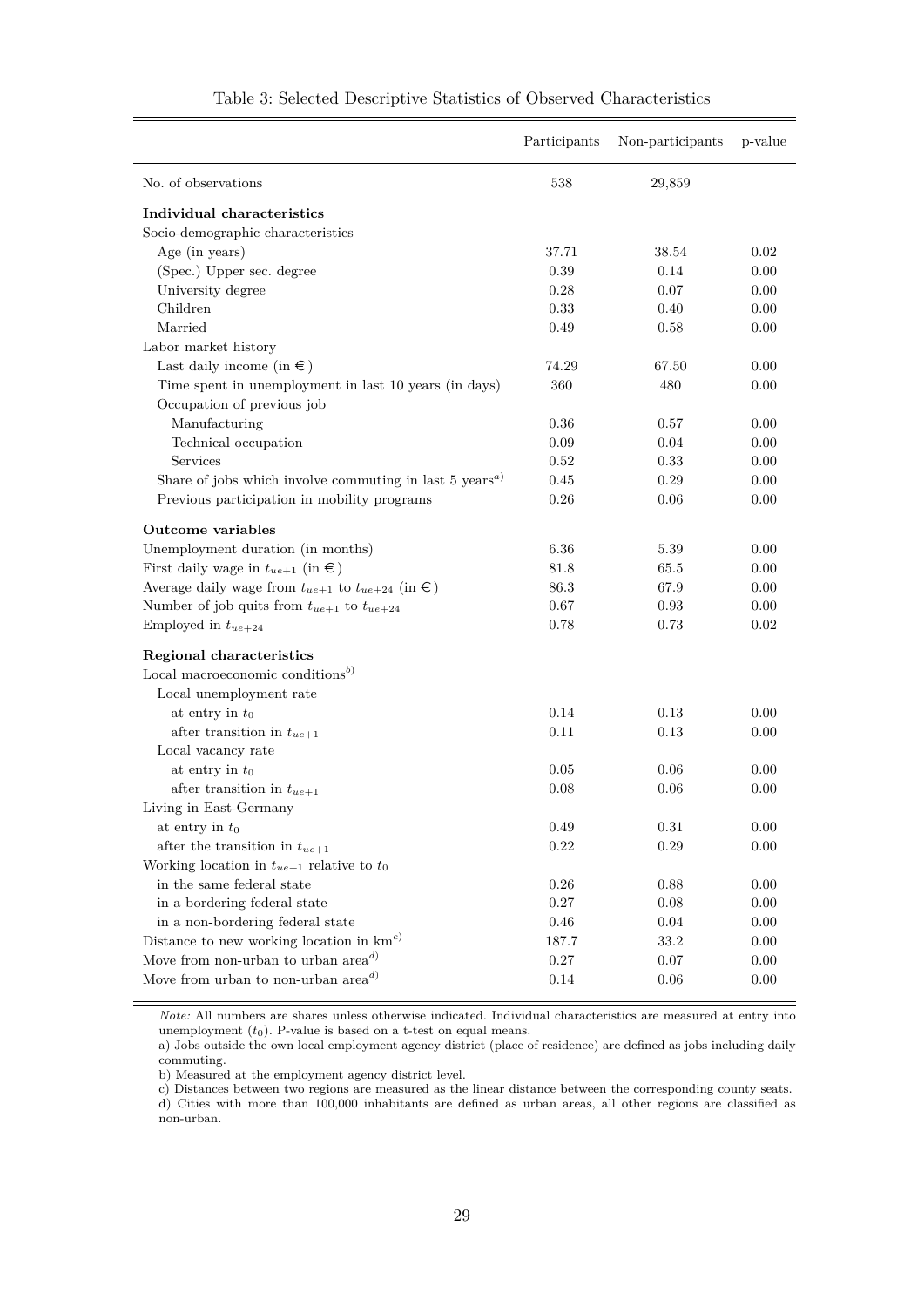|                                           |                  | Baseline Model    | Placebo I | Placebo II        |
|-------------------------------------------|------------------|-------------------|-----------|-------------------|
|                                           | $\left(1\right)$ | $\left( 2\right)$ | (3)       | $\left( 4\right)$ |
| Local treatment intensity $(Z_i)$         |                  |                   |           |                   |
| Mobility programs                         | $0.104***$       | $0.128***$        |           |                   |
|                                           | (0.019)          | (0.031)           |           |                   |
| Vocational training                       |                  |                   | $-0.007$  |                   |
|                                           |                  |                   | (0.007)   |                   |
| Job creation schemes                      |                  |                   |           | 0.022             |
|                                           |                  |                   |           | (0.015)           |
| Control variables                         |                  |                   |           |                   |
| Socio-demographic characteristics         |                  |                   |           |                   |
| Labor market history                      |                  |                   |           |                   |
| Regional information                      |                  |                   |           |                   |
| Information on current unemployment spell |                  |                   |           |                   |
| LEA fixed effects                         |                  |                   |           |                   |
| Number of observations                    | 30,397           | 30,397            | 30,397    | 30,397            |
| F-statistic for weak identification       | 30.89            | 16.89             | 0.84      | 1.99              |

Table 4: Summary of First Stage Estimation: Participation in Relocation Assistance

*Note:* Dependent variable: *D<sup>i</sup>* (treatment indicator). OLS estimation. All estimates include control variables for socio-demographic characteristics, labor market histories, benefit entitlement, local macroeconomic conditions and the initial unemployment duration. Full estimation results can be found in the Supplementary Appendix.  $*/**$  indicates significance at the 10%/5%/1%-level. Standard errors are in parenthesis and clustered at the LEA-level.

## Table 5: The Effect of Observed Characteristics on the Unconditional and Adjusted Instrument

|                                                                           | Unconditional       |                   | Adjusted Instrument |
|---------------------------------------------------------------------------|---------------------|-------------------|---------------------|
|                                                                           | Instrument<br>$Z_i$ | $V_i$             |                     |
|                                                                           | (1)                 | $\left( 2\right)$ | (3)                 |
|                                                                           |                     |                   |                     |
| Equation 4                                                                |                     |                   |                     |
| $R2$ regional characteristics                                             |                     | 0.621             | 0.862               |
| Equation 5                                                                |                     |                   |                     |
| Number of statistically significant coefficients of $X_i$ at the 5%-level |                     |                   |                     |
| Socio-demographic characteristics                                         | 12                  | $\overline{2}$    | $\Omega$            |
| Labor market history                                                      | 28                  | 3                 | 4                   |
| Information on current unemployment spell                                 | 11                  | 10                | 7                   |
| Total                                                                     | 51                  | 15                | 11                  |
| $R2$ individual characteristics                                           | 0.326               | 0.011             | 0.009               |
| LEA fixed effects                                                         |                     |                   |                     |
| Number of observations                                                    | 30,397              | 30,397            | 30,397              |

*Note:* OLS estimation. In total, 73 variables are included in the specification. Full estimation results can be found in the Supplementary Appendix.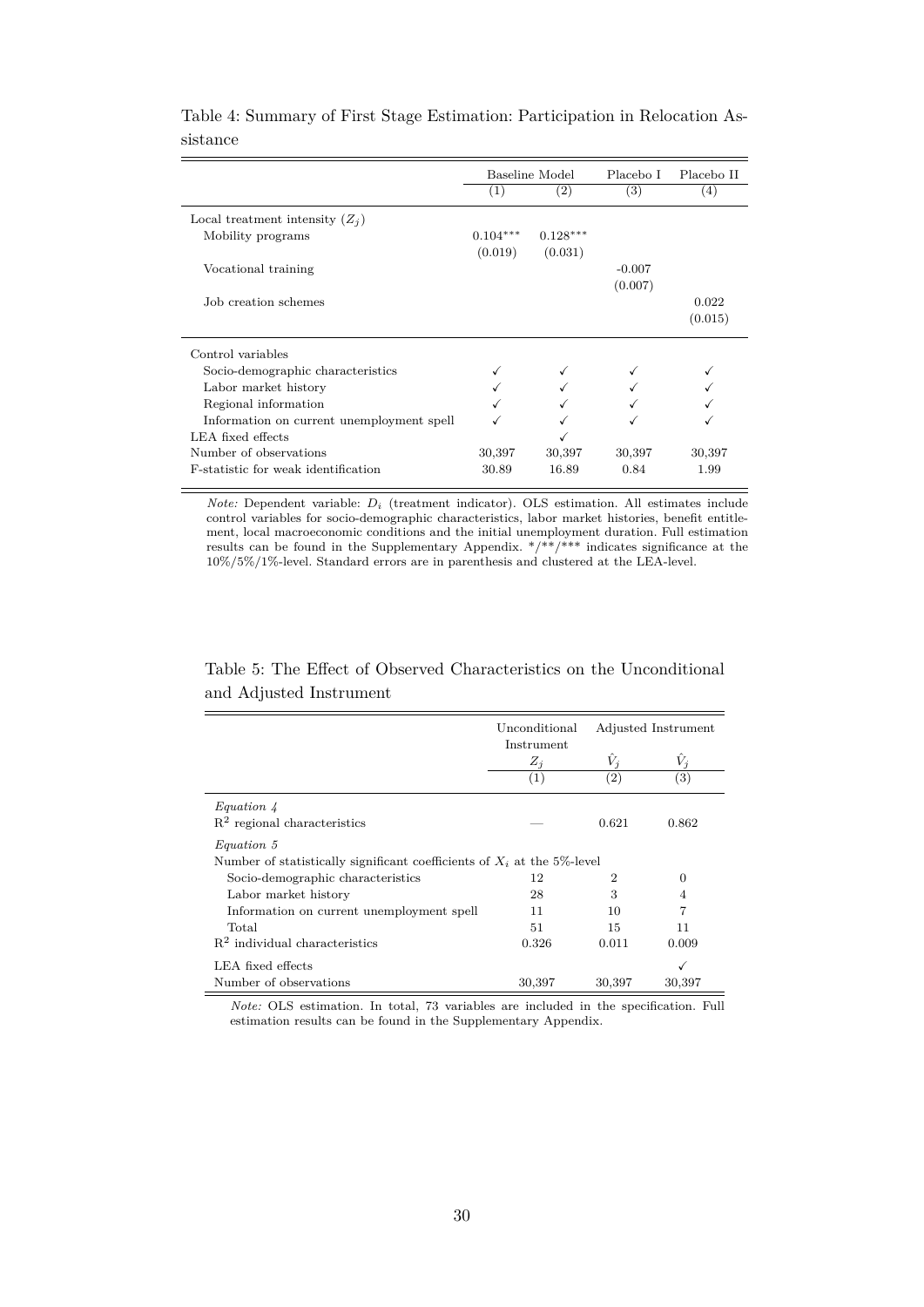|                                                                                      | Mean non-    | <b>OLS</b>            | IV                    | IV                    |
|--------------------------------------------------------------------------------------|--------------|-----------------------|-----------------------|-----------------------|
|                                                                                      | participants | (1)                   | (2)                   | (3)                   |
| A) Baseline Results                                                                  |              |                       |                       |                       |
| Log first daily wage in $t_{ue+1}$                                                   | 65.54        | $0.138***$            | $0.470***$            | $0.245***$            |
| Log average daily wage from $t_{ue+1}$ to $t_{ue+24}$                                | 67.93        | (0.015)<br>$0.145***$ | (0.117)<br>$0.355***$ | (0.088)<br>$0.163***$ |
|                                                                                      |              | (0.014)               | (0.109)               | (0.079)               |
| No. of job quits from $t_{ue+1}$ to $t_{ue+24}$                                      | 0.928        | $-0.126***$           | $-0.875***$           | $-1.027***$           |
| Employed in $t_{ue+24}$                                                              | 0.733        | (0.041)<br>0.018      | (0.301)<br>$0.264***$ | (0.309)<br>$0.243**$  |
|                                                                                      |              | (0.019)               | (0.116)               | (0.100)               |
| B) Better Economic Conditions or Upward Job Mobility?                                |              |                       |                       |                       |
| Relative rank of first daily wage in $t_{ue+1}$ within the overall wage distribution |              |                       |                       |                       |
| within LEA district                                                                  | 0.501        | $0.067***$            | $0.384***$            | $0.224***$            |
|                                                                                      |              | (0.010)               | (0.081)               | (0.059)               |
| within LEA district and sector                                                       | 0.512        | $0.066***$<br>(0.010) | $0.294***$<br>(0.078) | $0.139**$<br>(0.059)  |
| Control variables                                                                    |              |                       |                       |                       |
| Socio-demographic characteristics                                                    |              |                       |                       |                       |
| Labor market history                                                                 |              |                       |                       |                       |
| Regional information                                                                 |              |                       |                       |                       |
| Information on current unemployment spell                                            |              |                       |                       |                       |
| LEA fixed effects                                                                    |              |                       |                       |                       |
| No. of observations                                                                  |              | 30,397                | 30,397                | 30,397                |
| F-statistic for weak identification                                                  |              |                       | 30.89                 | 16.89                 |

| Table 6: Main Estimation Results |  |  |
|----------------------------------|--|--|
|----------------------------------|--|--|

*Note:* Depicted are estimated treatment effects using OLS and 2-SLS estimation. All estimations include several control variables for socio-demographic characteristics, short- and long-term labor market history, benefit entitlement, local macroeconomic conditions at entry into unemployment and the initial unemployment duration. Full estimation results can be found in the Supplementary Appendix.  $*/**/**$  indicate statistically significance at the  $10\%/5\%/1\%$ -level. Standard errors are in parenthesis and clustered at the LEA level.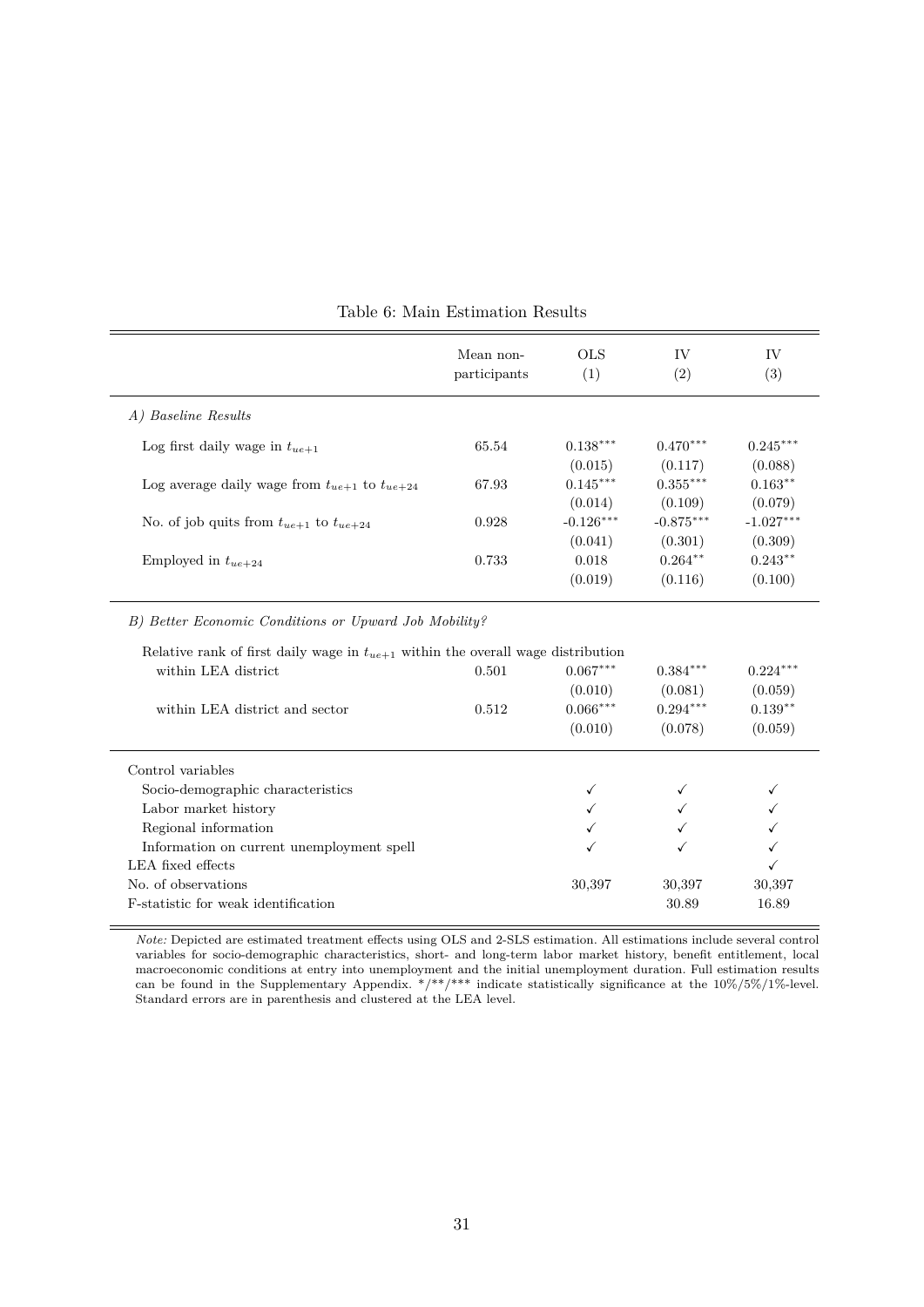|                                                                                      | Married or cohabiting<br>One child or more |                       |                        |                       | Local UE rate          | Last wage $>$ median  |                       |                       |
|--------------------------------------------------------------------------------------|--------------------------------------------|-----------------------|------------------------|-----------------------|------------------------|-----------------------|-----------------------|-----------------------|
|                                                                                      | No                                         | Yes                   | N <sub>o</sub>         | Yes                   | Low                    | High                  | N <sub>o</sub>        | Yes                   |
|                                                                                      | (1)                                        | (2)                   | (3)                    | (4)                   | (5)                    | (6)                   | (7)                   | (8)                   |
| A) Baseline Results                                                                  |                                            |                       |                        |                       |                        |                       |                       |                       |
| Log first daily wage in $t_{ue+1}$                                                   | $0.249***$<br>(0.095)                      | $0.181*$<br>(0.094)   | $0.215***$<br>(0.097)  | $0.266***$<br>(0.075) | $0.262***$<br>(0.083)  | $0.223***$<br>(0.096) | $0.502***$<br>(0.197) | $0.174*$<br>(0.089)   |
| Log average daily wage from $t_{ue+1}$ to $t_{ue+24}$                                | $0.186***$<br>(0.088)                      | $0.168*$<br>(0.089)   | 0.150<br>(0.098)       | $0.268***$<br>(0.079) | $0.262***$<br>(0.077)  | $0.161**$<br>(0.080)  | $0.473***$<br>(0.161) | 0.091<br>(0.075)      |
| No. of job quits from $t_{ue+1}$ to $t_{ue+24}$                                      | $-0.852***$<br>(0.293)                     | $-0.553$<br>(0.394)   | $-0.656***$<br>(0.324) | $-0.508$<br>(0.330)   | $-0.820***$<br>(0.292) | $-0.767*$<br>(0.429)  | $-0.522$<br>(0.452)   | $-0.434$<br>(0.307)   |
| Employed in $t_{ue+24}$                                                              | $-0.011$<br>(0.141)                        | $0.199*$<br>(0.117)   | 0.047<br>(0.140)       | 0.167<br>(0.114)      | 0.149<br>(0.117)       | $0.406***$<br>(0.139) | 0.091<br>(0.193)      | 0.118<br>(0.105)      |
| B) Better Economic Conditions or Upward Job Mobility?                                |                                            |                       |                        |                       |                        |                       |                       |                       |
| Relative rank of first daily wage in $t_{ue+1}$ within the overall wage distribution |                                            |                       |                        |                       |                        |                       |                       |                       |
| within LEA district                                                                  | $0.229***$<br>(0.072)                      | $0.165***$<br>(0.078) | $0.214***$<br>(0.069)  | $0.201***$<br>(0.068) | $0.187***$<br>(0.054)  | $0.167**$<br>(0.071)  | $0.476***$<br>(0.146) | $0.164***$<br>(0.068) |
| within LEA district and sector                                                       | $0.143*$<br>(0.080)                        | 0.100<br>(0.076)      | $0.122*$<br>(0.068)    | $0.220***$<br>(0.068) | $0.133***$<br>(0.060)  | 0.097<br>(0.082)      | $0.368***$<br>(0.141) | 0.058<br>(0.061)      |
| Control variables                                                                    |                                            |                       |                        |                       |                        |                       |                       |                       |
| Socio-demographic characteristics                                                    | $\checkmark$                               | ✓                     | ✓                      | ✓                     | ✓                      | ✓                     | ✓                     | ✓                     |
| Labor market history                                                                 | $\checkmark$                               | ✓                     | ✓                      | ✓                     | ✓                      | ✓                     | $\checkmark$          |                       |
| Regional information                                                                 | ✓                                          | ✓                     | ✓                      | $\checkmark$          | ✓                      | ✓                     | ✓                     |                       |
| Information on current unemployment spell                                            | ✓                                          | ✓                     | $\checkmark$           | $\checkmark$          |                        | ✓                     | ✓                     |                       |
| LEA fixed effects                                                                    | ✓                                          | $\checkmark$          | ✓                      | $\checkmark$          | ✓                      | ✓                     | ✓                     |                       |
| No. of observations                                                                  | 10,838                                     | 13,768                | 16,279                 | 8,457                 | 14,712                 | 12,887                | 11,530                | 13,426                |
| No. of participants                                                                  | 276                                        | 262                   | 357                    | 181                   | 283                    | 255                   | 244                   | 294                   |
| F-statistics for weak identification                                                 | 10.10                                      | 6.83                  | 10.95                  | 4.95                  | 9.01                   | 3.99                  | 6.01                  | 11.35                 |

Table 7: Instrumental Variable Estimation: Heterogenous Treatment Effects

*Note:* Depicted are 2-SLS estimation results for different subgroups with and without LEA fixed effects. All estimations include several control variables for socio-demographic characteristics, short- and long-term labor market history, benefit entitlement, local macroeconomic conditions at entry into unemployment, the initial unemployment duration. Low (High) UE rate characterizes LEA districts with an unemployment rate below (above) the median in the correspondingfederal state. \*/\*\*/\*\*\* indicate statistically significance at the 10%/5%/1%-level. Standard errors are in parenthesis and clustered at the LEA level.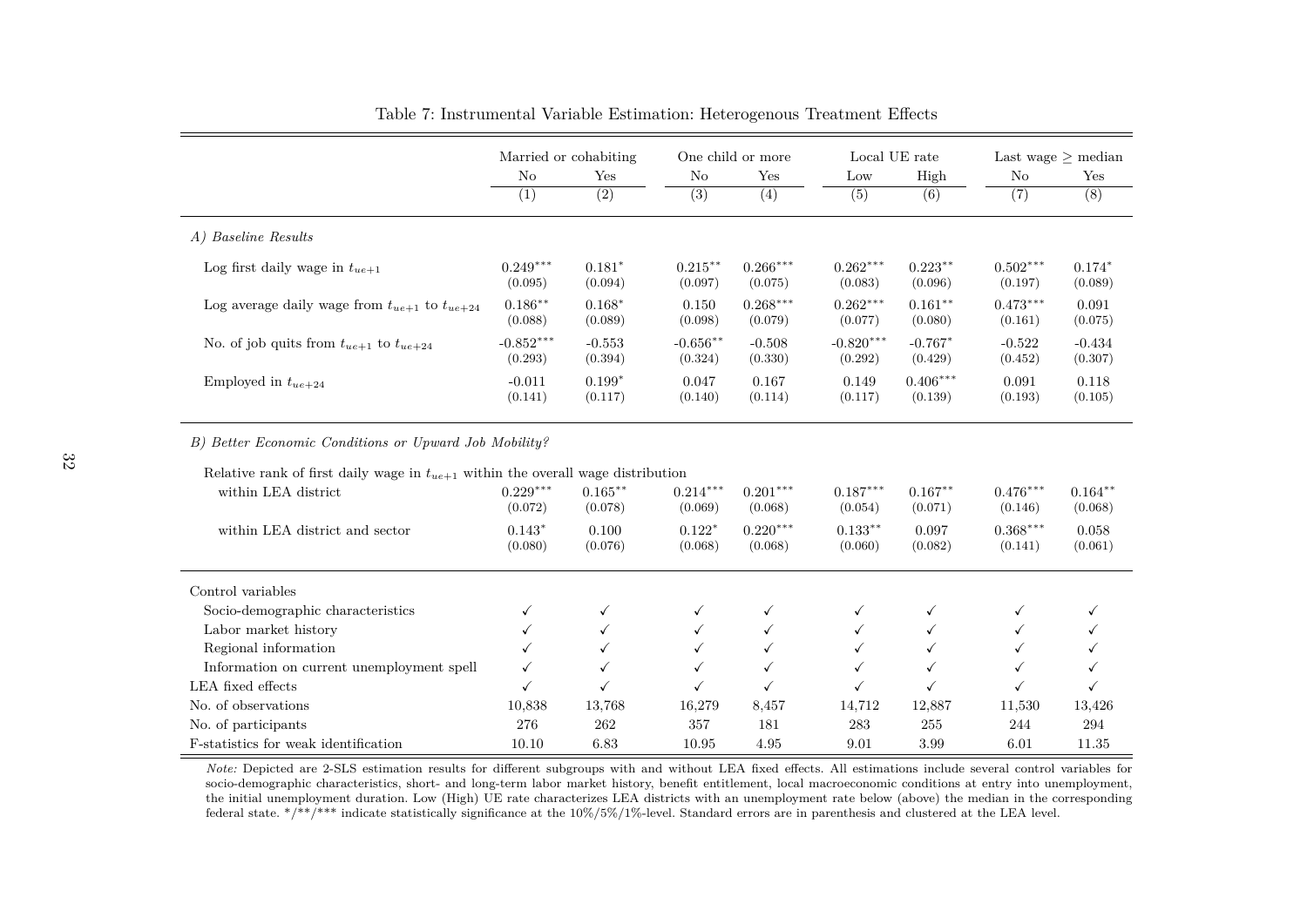

Figure 1: The Transition Process and Labor Market Outcomes



Figure 2: Transition from Unemployment to Employment

*Note:* Depicted are unconditional survival and transition probabilities separated for participants and non-participants for the first 24 months after the entry into unemployment. Due to data anonymization reasons, survival and hazard rates are cumulated for months 10-11, 12-14, 15-17 and 18-24.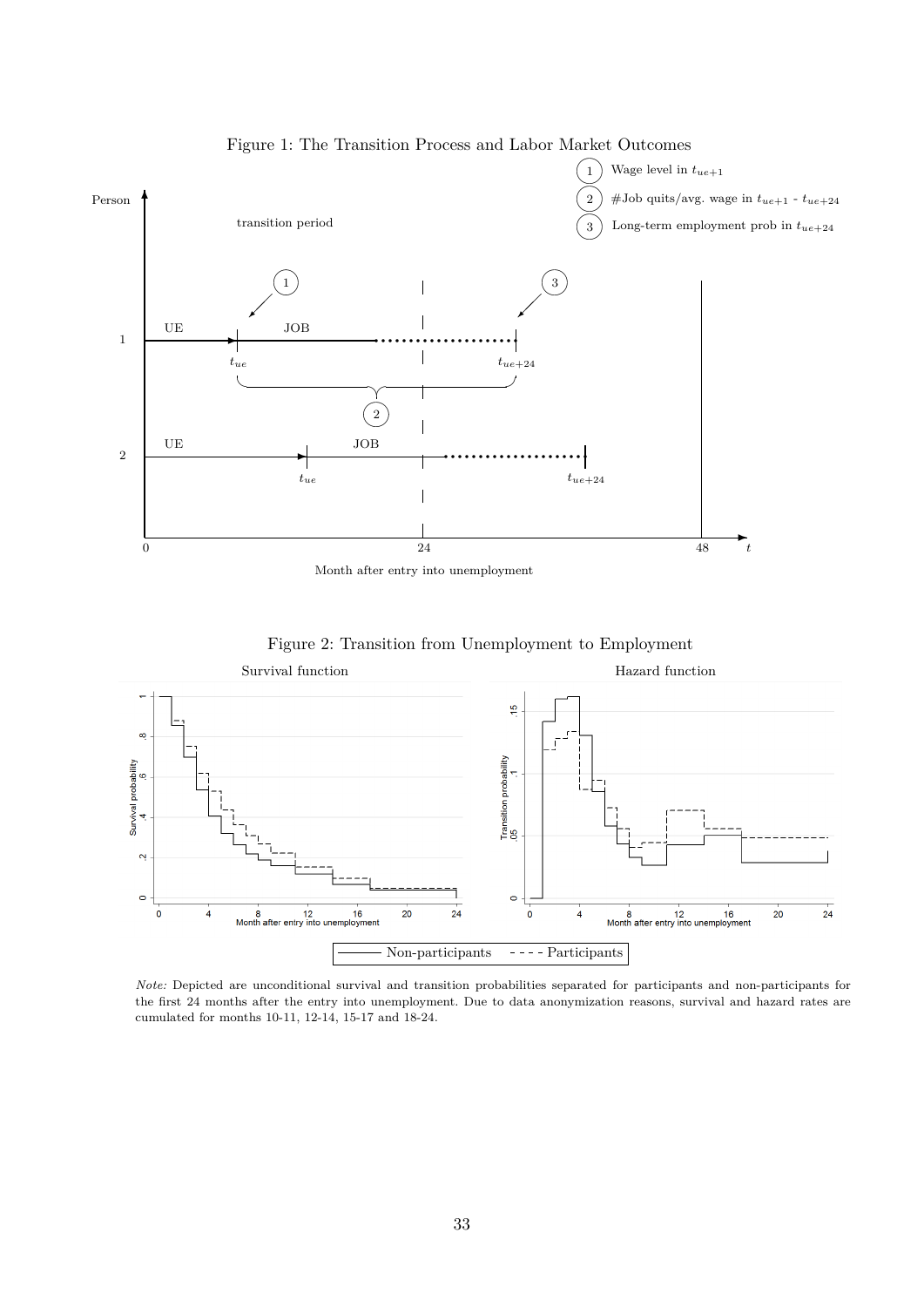

Figure 3: Geographical Distribution of Local Treatment Intensities in Germany

*Note:* Depicted is the geographical distribution of the unconditional treatment intensity in <sup>2005</sup> (Figure 3a) and the differences between treatment intensities in <sup>2004</sup>and <sup>2005</sup> conditional on regional characteristics (Figure 3b) among Local Employment Agencies in Germany.*Source:* Statistic of the German Federal Employment Agency.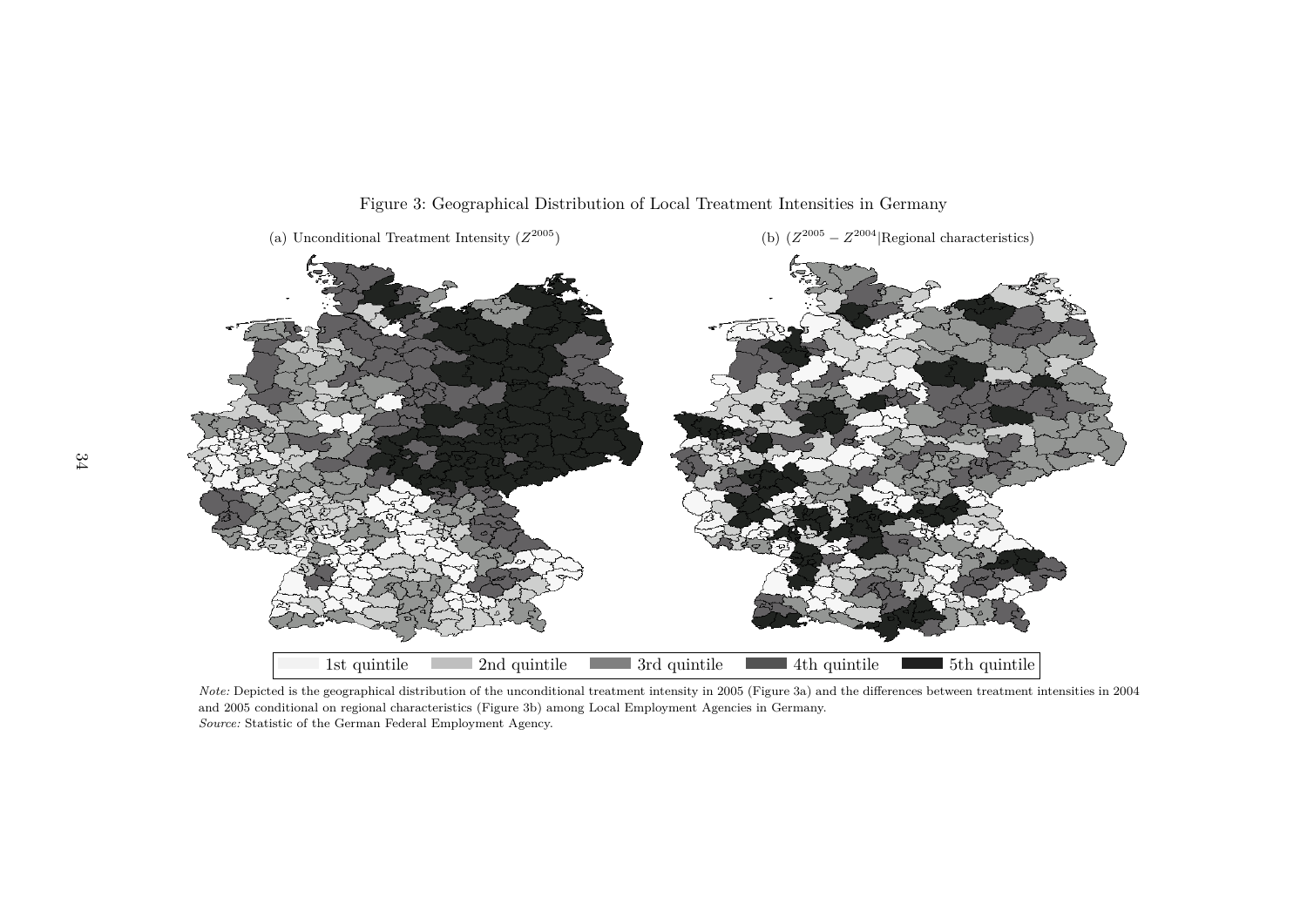

Figure 4: Treatment Effect on Monthly Employment Probabilities

*Note:* Depicted are estimated treatment effects of relocation assistance on monthly employment rates for the first 24 months after the transition to regular employment and the corresponding significance levels using 2SLS with LEA fixed effects. Standard errors are clustered at the LEA district level.

Figure 5: Relative Rank in Wage Distribution



*Note:* Numbers are artificially chosen and are not based on actual observations.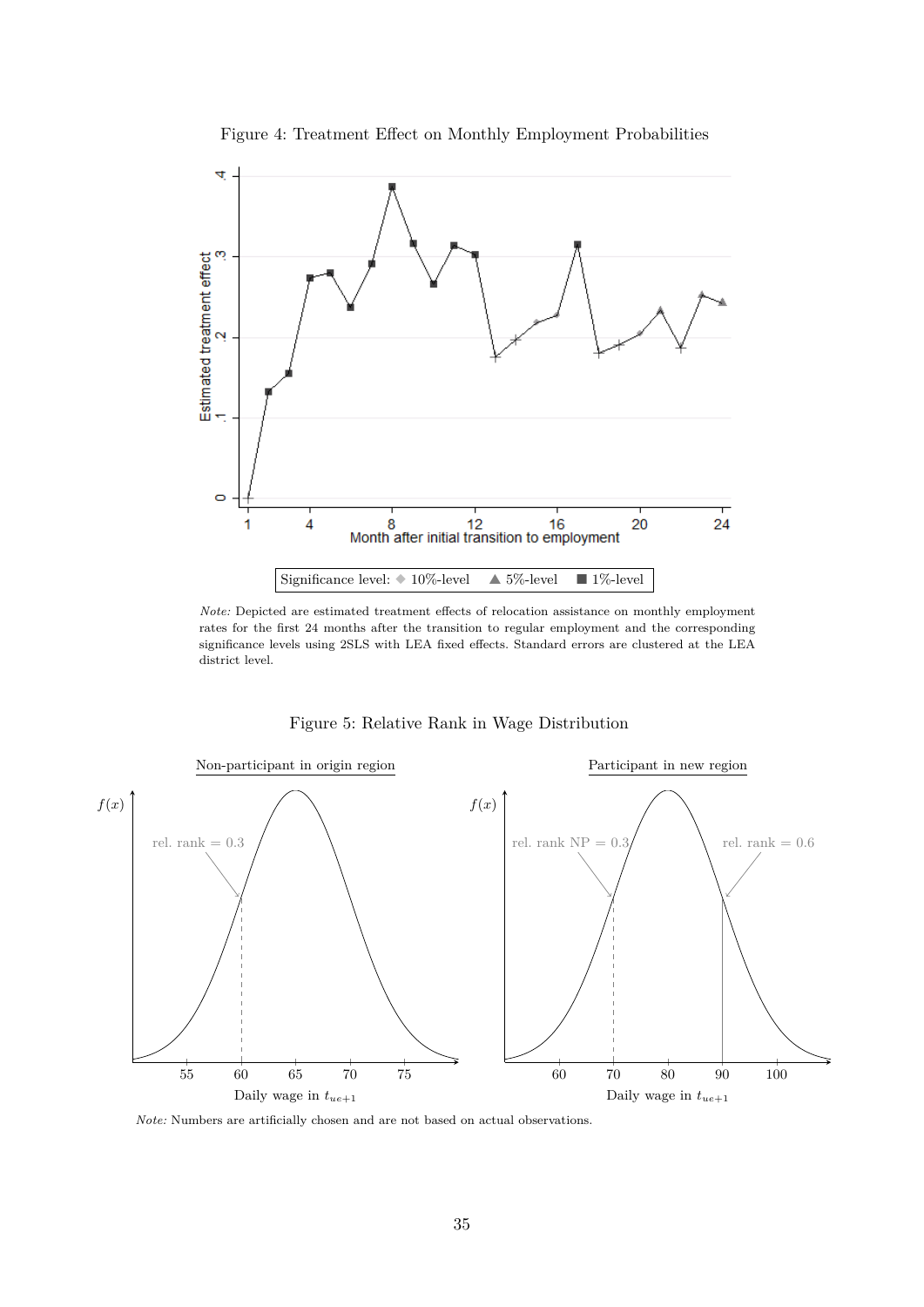## **Supplementary Appendix**

## **A Technical Appendix**

Based on the sample of entries into unemployment between 2005 and 2006 who start new employment within 24 months (N=42,803, see Table 2 in the paper), we need to identify treated individuals, i.e., those who received relocation assistance related to the selected transition to employment. Due to data restrictions, we only observe the exact date at which an individual received the subsidy, but we do not have an identifier available that would allow us to unambiguously merge the subsidy payment to a transition to employment. Therefore, we have to make the following assumptions in order to define the treatment group: (i) The subsidy payment has to take place within a time window of six months before and after the transition to employment, and (ii) as the subsidy payment requires the take up of a distant job, we only keep treated individuals with a change in their residential location, i.e., the place where they initially registered as unemployed must differ from the working location of the new job. Concerning condition (i), we tested different time windows, and six months appeared to be the most appropriate in terms of a trade-off between bias reduction and size of the treatment group. Table A.1 shows the results for all individuals receiving the subsidy payment within a time window of  $+/- 3$  months around the transition to employment, while Table A.2 shows results for a subsample including only individuals who receive the payment within the first six months after the transition. It can be seen that the estimation results for alternative time windows are very robust compared to our main results reported in Table 6 in the paper; hence, they would lead to the same conclusions. Due to the two assumptions, in total, 82 individuals were excluded from the group of participants. The control group contains all individuals with a transition to employment but without a receipt of relocation assistance, excluding individuals who participate in other mobility programs (N=7,250 corresponding to 20% of non-participants). The latter is due to content and methodological reasons. From a content-related view, we exclude participants in other mobility programs in order to estimate a clear effect of participating in relocation assistance, thus avoiding distorting effects due to participants in similar programs in the control group. From a methodological view, the exclusion of participants in other mobility programs from the control group is required to avoid any influence arising from the similarity of the program under scrutiny and to increase the validity of our instrument to identify causal treatment effects. As described in the Section 4 in the paper, our instrument drives the participation in relocation assistance and the other mobility programs simultaneously. Therefore, including recipients of other types of mobility programs in the control group would reduce the power of the instrument to disentangle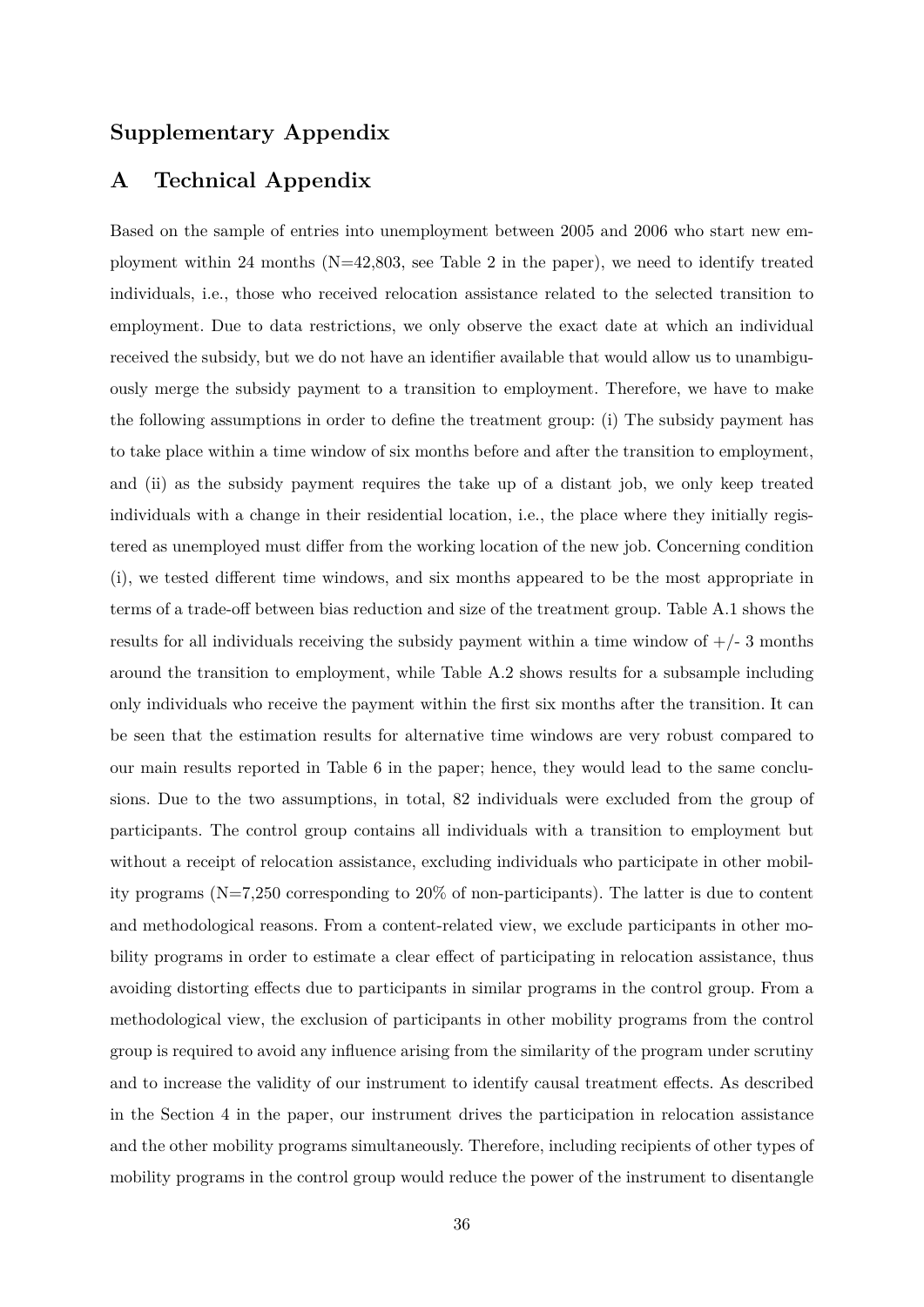treated and non-treated individuals and hence violate the monotonicity assumption. Moreover, it would harm the exogeneity assumption if the instrument affects the labor market outcome of non-participants who participated in other mobility programs. Finally, we exclude all individuals with missing information in one of the relevant variables  $(N=198)$  as well as all non-participants living in LEA districts without any participants in our estimation sample (N=4,876), which corresponds to 28 out of the 178 LEA districts. The latter is necessary because we include LEA fixed effects in our estimation procedure.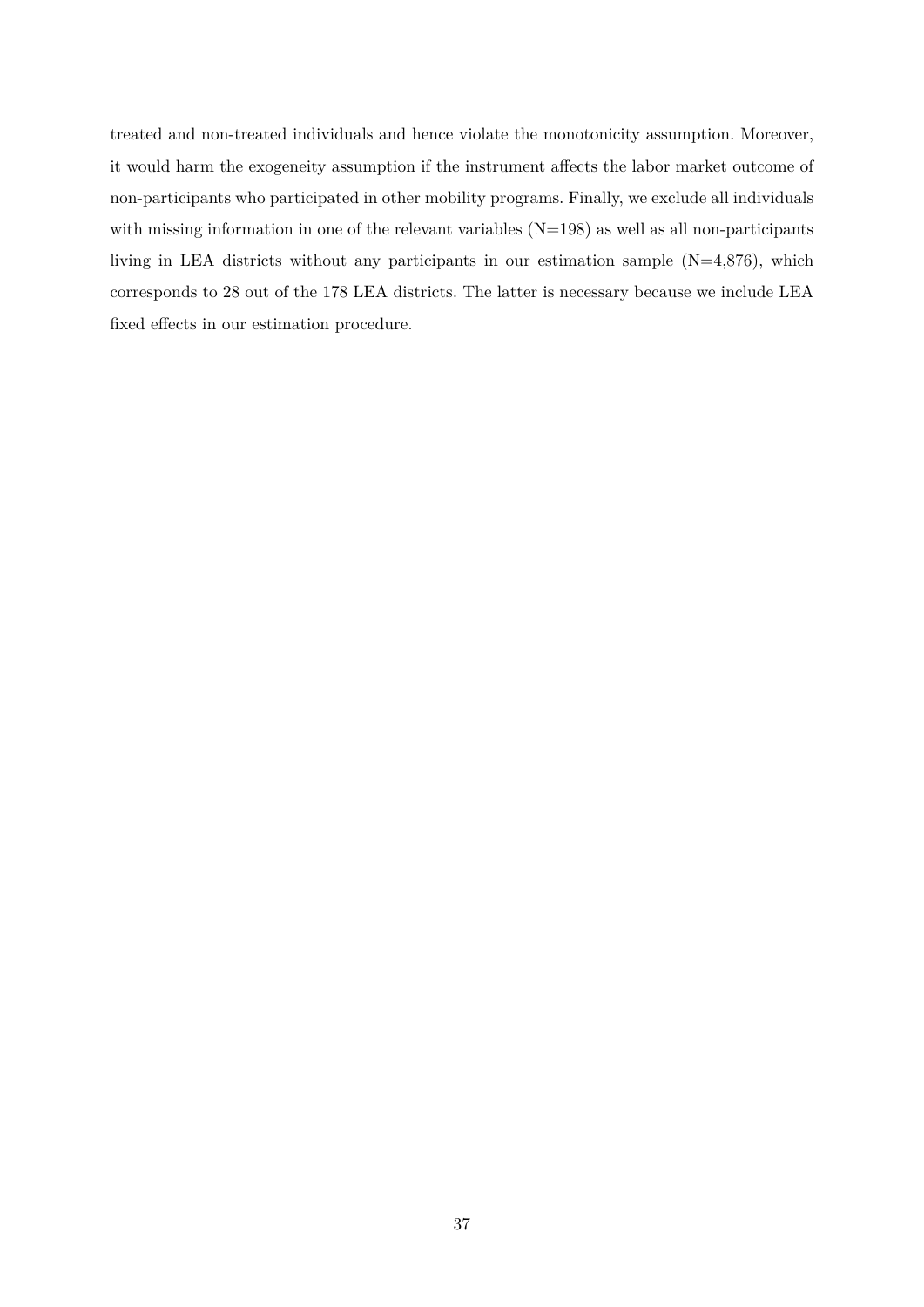|                                                                                      | Mean non-<br>participants | <b>OLS</b><br>(1) | IV<br>(2)   | IV<br>(3)    |
|--------------------------------------------------------------------------------------|---------------------------|-------------------|-------------|--------------|
| A) Baseline Results                                                                  |                           |                   |             |              |
| Log first daily wage in $t_{ue+1}$                                                   | 65.33                     | $0.150***$        | $0.466***$  | $0.286***$   |
|                                                                                      |                           | (0.017)           | (0.116)     | (0.091)      |
| Log average daily wage from $t_{ue+1}$ to $t_{ue+24}$                                | 67.71                     | $0.152***$        | $0.352***$  | $0.199***$   |
|                                                                                      |                           | (0.015)           | (0.108)     | (0.080)      |
| No. of job quits from $t_{ue+1}$ to $t_{ue+24}$                                      | 0.933                     | $-0.117***$       | $-0.788***$ | $-1.043***$  |
|                                                                                      |                           | (0.043)           | (0.298)     | (0.312)      |
| Employed in $t_{ue+24}$                                                              | 0.733                     | 0.004             | $0.255***$  | $0.202**$    |
|                                                                                      |                           | (0.021)           | (0.107)     | (0.096)      |
| B) Better Economic Conditions or Upward Job Mobility?                                |                           |                   |             |              |
| Relative rank of first daily wage in $t_{ue+1}$ within the overall wage distribution |                           |                   |             |              |
| within LEA district                                                                  | 0.501                     | $0.071***$        | $0.387***$  | $0.261***$   |
|                                                                                      |                           | (0.011)           | (0.079)     | (0.059)      |
| within LEA district and sector                                                       | 0.512                     | $0.070***$        | $0.304***$  | $0.190***$   |
|                                                                                      |                           | (0.011)           | (0.078)     | (0.059)      |
| No. of observations                                                                  |                           | 28,510            | 28,510      | 28,510       |
| F-statistic for weak identification                                                  |                           |                   | 26.87       | 14.87        |
| LEA fixed effects                                                                    |                           |                   |             | $\checkmark$ |

Table A.1: Sensitivity Analysis: Treatment Window +/- 3 Months

*Note:* Depicted are causal treatment effects using OLS and 2-SLS estimation. All estimations include several control variables for socio-demographic characteristics, short- and long-term labor market history, benefit entitlement, local macroeconomic conditions at entry into unemployment and the initial unemployment duration. \*/\*\*/\*\*\* indicate statistically significance at the 10%/5%/1%-level. Standard errors are in parenthesis and clustered at the LEA level.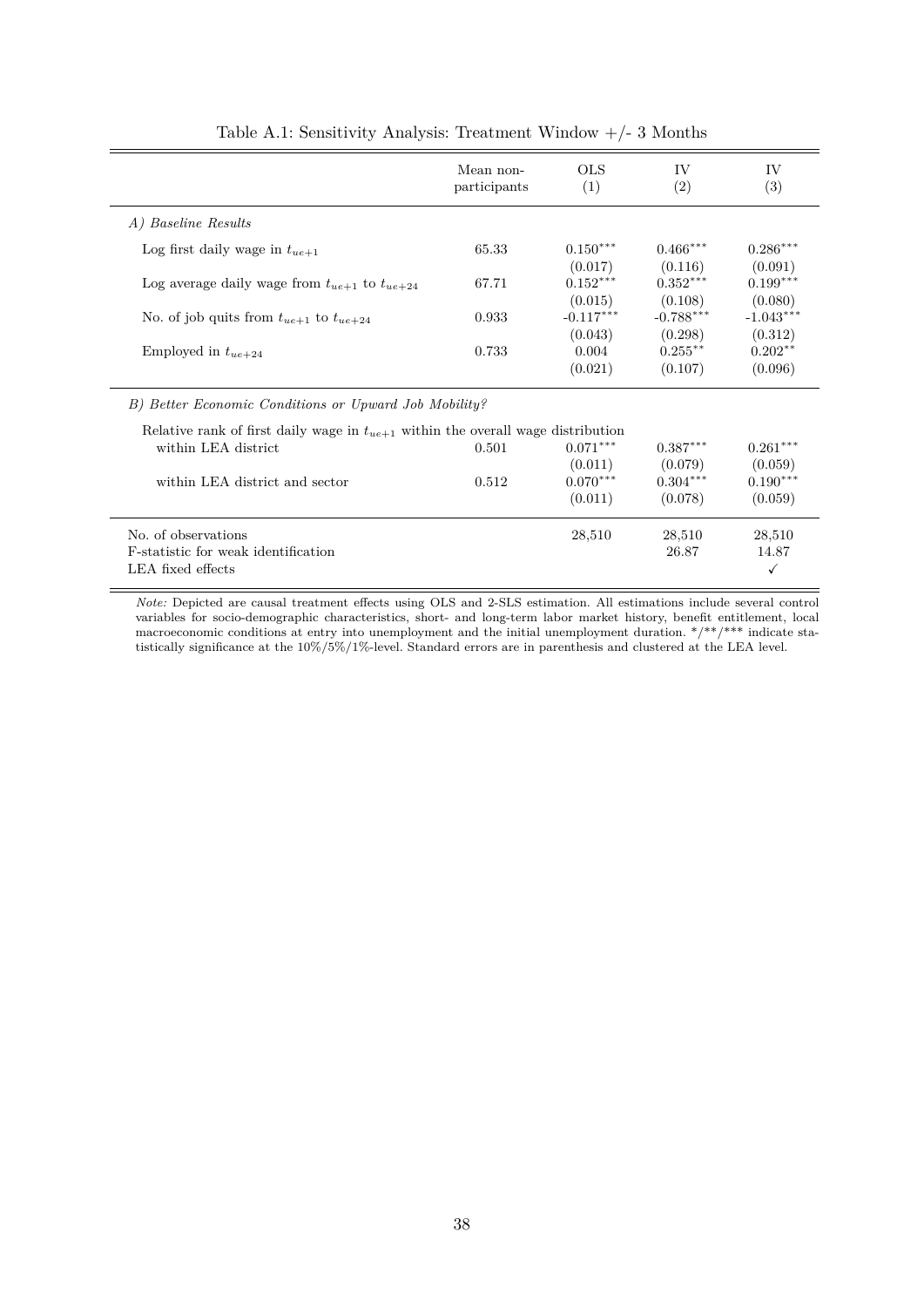|                                                                                      | Mean non-<br>participants | <b>OLS</b><br>(1)      | IV<br>(2)              | <b>IV</b><br>(3)       |
|--------------------------------------------------------------------------------------|---------------------------|------------------------|------------------------|------------------------|
| A) Baseline Results                                                                  |                           |                        |                        |                        |
| Log first daily wage in $t_{ue+1}$                                                   | 65.37                     | $0.137***$<br>(0.016)  | $0.633***$<br>(0.154)  | $0.329***$<br>(0.105)  |
| Log average daily wage from $t_{ue+1}$ to $t_{ue+24}$                                | 67.76                     | $0.147***$<br>(0.015)  | $0.544***$<br>(0.136)  | $0.276***$<br>(0.087)  |
| No. of job quits from $t_{ue+1}$ to $t_{ue+24}$                                      | 0.933                     | $-0.134***$<br>(0.042) | $-1.361***$<br>(0.404) | $-1.327***$<br>(0.367) |
| Employed in $t_{ue+24}$                                                              | 0.733                     | 0.019<br>(0.018)       | $0.380***$<br>(0.151)  | $0.328***$<br>(0.114)  |
| B) Better Economic Conditions or Upward Job Mobility?                                |                           |                        |                        |                        |
| Relative rank of first daily wage in $t_{ue+1}$ within the overall wage distribution |                           |                        |                        |                        |
| within LEA district                                                                  | 0.501                     | $0.065***$<br>(0.011)  | $0.519***$<br>(0.111)  | $0.290***$<br>(0.071)  |
| within LEA district and sector                                                       | 0.51                      | $0.067***$<br>(0.010)  | $0.434***$<br>(0.112)  | $0.215***$<br>(0.070)  |
| No. of observations<br>F-statistic for weak identification                           |                           | 28,993                 | 28,993<br>19.86        | 28,993<br>13.05        |
| LEA fixed effects                                                                    |                           |                        |                        | ✓                      |

#### Table A.2: Sensitivity Analysis: Treatment Window + 6 Months

*Note:* Depicted are causal treatment effects using OLS and 2-SLS estimation. All estimations include several control variables for socio-demographic characteristics, short- and long-term labor market history, benefit entitlement, local macroeconomic conditions at entry into unemployment and the initial unemployment duration. \*/\*\*/\*\*\* indicate statistically significance at the 10%/5%/1%-level. Standard errors are in parenthesis and clustered at the LEA level.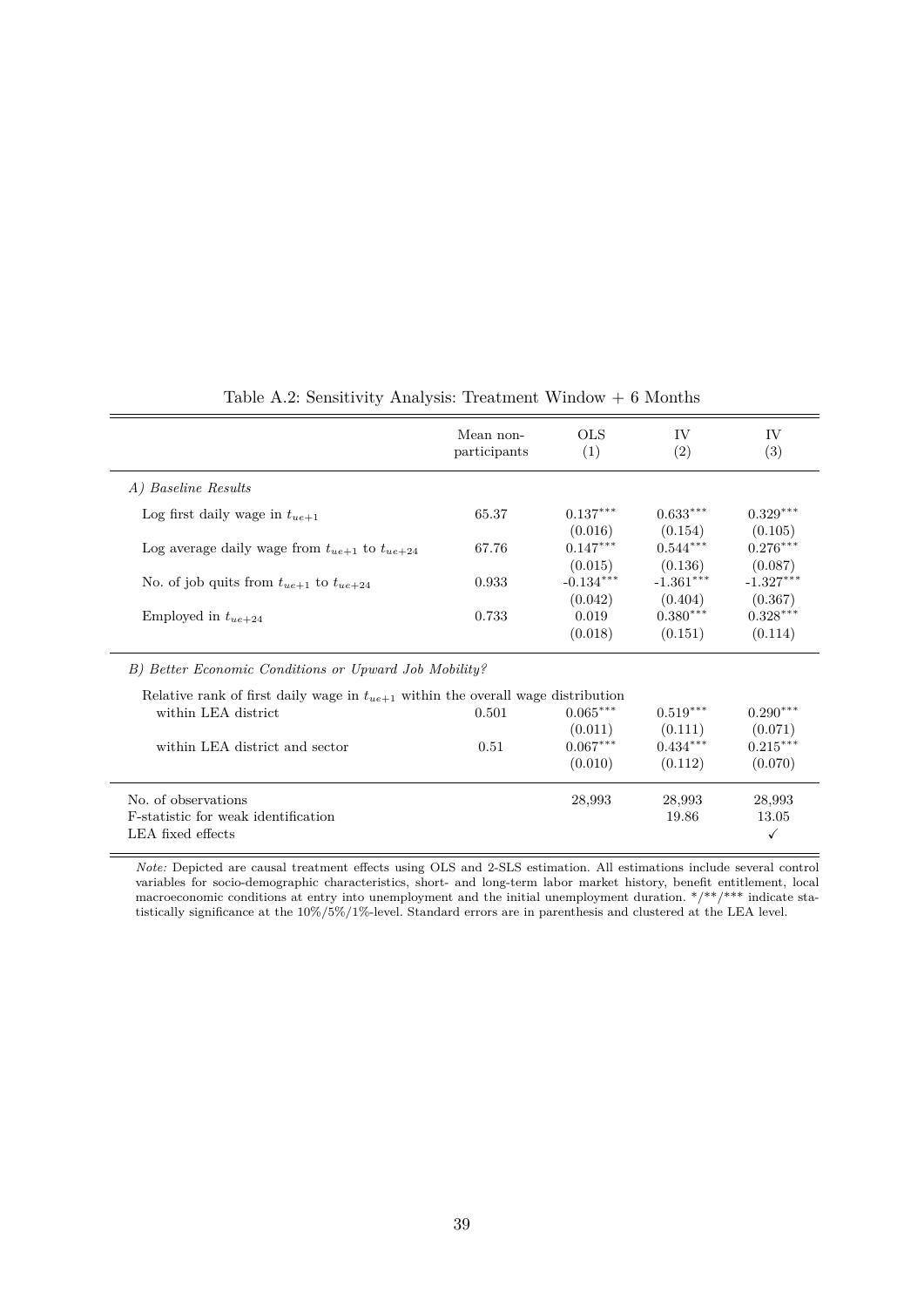## **B Supplementary Tables and Figures**

|                                                                  |                        | <b>Baseline</b>       | Placebo I                 | Placebo II             |
|------------------------------------------------------------------|------------------------|-----------------------|---------------------------|------------------------|
|                                                                  | (1)                    | (2)                   | $\overline{(3)}$          | $\overline{(4)}$       |
| Local treatment intensity $(Z_{jt-1})$                           |                        |                       |                           |                        |
| Mobility assistance                                              | $0.104***$             | $0.128***$            |                           |                        |
|                                                                  | (0.019)                | (0.031)               | $-0.007$                  |                        |
| Vocational training                                              |                        |                       | (0.007)                   |                        |
| Job creation schemes                                             |                        |                       |                           | 0.022                  |
| Socio-economic characteristics                                   |                        |                       |                           | (0.015)                |
| Age in years                                                     | $0.003***$             | $0.003***$            | $0.003***$                | $0.003***$             |
|                                                                  | (0.001)                | (0.001)               | (0.001)                   | (0.001)                |
| Age in years <sup>2</sup> (div. by 100)                          | $-0.004***$            | $-0.004***$           | $-0.004***$               | $-0.004***$            |
|                                                                  | (0.001)                | (0.001)               | (0.001)                   | (0.001)                |
| School leaving degree (Ref.: None)                               |                        |                       |                           |                        |
| Lower sec. degree                                                | 0.003<br>(0.003)       | 0.002                 | 0.003<br>(0.003)          | 0.003                  |
| Middle sec. degree                                               | 0.003                  | (0.003)<br>0.003      | 0.004                     | (0.003)<br>0.004       |
|                                                                  | (0.003)                | (0.003)               | (0.003)                   | (0.003)                |
| Upper sec. degree                                                | $0.017***$             | $0.017***$            | $0.017***$                | $0.017***$             |
|                                                                  | (0.004)                | (0.004)               | (0.004)                   | (0.004)                |
| Vocational degree (Ref.: None)                                   |                        |                       |                           |                        |
| In-firm training                                                 | $-0.001$               | $-0.002$              | $-0.001$                  | $-0.001$               |
| External training                                                | (0.002)<br>0.004       | (0.002)<br>0.004      | (0.002)<br>0.004          | (0.002)<br>0.004       |
|                                                                  | (0.004)                | (0.004)               | (0.004)                   | (0.004)                |
| Technical college education                                      | 0.008                  | 0.008                 | 0.008                     | 0.008                  |
|                                                                  | (0.007)                | (0.007)               | (0.007)                   | (0.007)                |
| University degree                                                | $0.022***$             | $0.022***$            | $0.023***$                | $0.023***$             |
|                                                                  | (0.005)                | (0.005)               | (0.005)                   | (0.005)                |
| Children                                                         | $-0.001$<br>(0.001)    | $-0.001$<br>(0.001)   | $-0.001$<br>(0.001)       | $-0.001$<br>(0.001)    |
| Children $\leq$ 3 years                                          | 0.005                  | 0.005                 | 0.005                     | 0.005                  |
|                                                                  | (0.004)                | (0.004)               | (0.004)                   | (0.004)                |
| Children $\leq 10$ years                                         | $-0.004$               | $-0.004*$             | $-0.004$                  | $-0.004$               |
|                                                                  | (0.003)<br>$-0.004***$ | (0.003)<br>$-0.004**$ | (0.003)<br>$-0.004**$     | (0.003)<br>$-0.004***$ |
| Married                                                          | (0.002)                | (0.002)               | (0.002)                   | (0.002)                |
| Lone parent                                                      | $-0.003$               | $-0.002$              | $-0.002$                  | $-0.003$               |
|                                                                  | (0.008)                | (0.008)               | (0.008)                   | (0.008)                |
| Health problems                                                  | 0.000                  | 0.000                 | 0.000                     | 0.000                  |
|                                                                  | (0.003)                | (0.003)               | (0.003)                   | (0.003)                |
| Migration background                                             | 0.003<br>(0.003)       | 0.001<br>(0.003)      | 0.003<br>(0.003)          | 0.003<br>(0.003)       |
| Professional qualification                                       | $0.004***$             | $0.004***$            | $0.004***$                | $0.004***$             |
|                                                                  | (0.001)                | (0.001)               | (0.001)                   | (0.001)                |
| Any professional experience                                      | $-0.001$               | $-0.000$              | $-0.001$                  | $-0.001$               |
|                                                                  | (0.002)                | (0.002)               | (0.002)                   | (0.002)                |
| Labor market history                                             |                        | $0.009***$            |                           | $0.008***$             |
| Share of jobs involve commuting in last 5 years                  | $0.008***$<br>(0.002)  | (0.002)               | $0.008***$<br>(0.002)     | (0.002)                |
| Previous participation in mobility program                       | $0.059***$             | $0.059***$            | $0.060***$                | $0.060***$             |
|                                                                  | (0.003)                | (0.003)               | (0.003)                   | (0.003)                |
| Last contact to employment agency (Ref.: more than 3 months ago) |                        |                       |                           |                        |
| 2-3 months ago                                                   | $-0.009$               | $-0.008$              | $-0.009$                  | $-0.009$               |
|                                                                  | (0.009)                | (0.009)               | (0.009)                   | (0.009)                |
| 1-2 months ago                                                   | $-0.007$<br>(0.008)    | $-0.006$<br>(0.008)   | $-0.007$<br>(0.008)       | $-0.007$<br>(0.008)    |
| within last month                                                | $-0.008$               | $-0.007$              | $-0.008$                  | $-0.008$               |
|                                                                  | (0.008)                | (0.008)               | (0.008)                   | (0.008)                |
| no previous contact                                              | $-0.003$               | $-0.002$              | $-0.003$                  | $-0.003$               |
|                                                                  | (0.008)                | (0.008)               | (0.008)                   | (0.008)                |
|                                                                  |                        |                       | $C_{\alpha\alpha}$ tinuad |                        |

Table B.1: First Stage Estimation Results: Participation in Relocation Assistance

Continued on next page.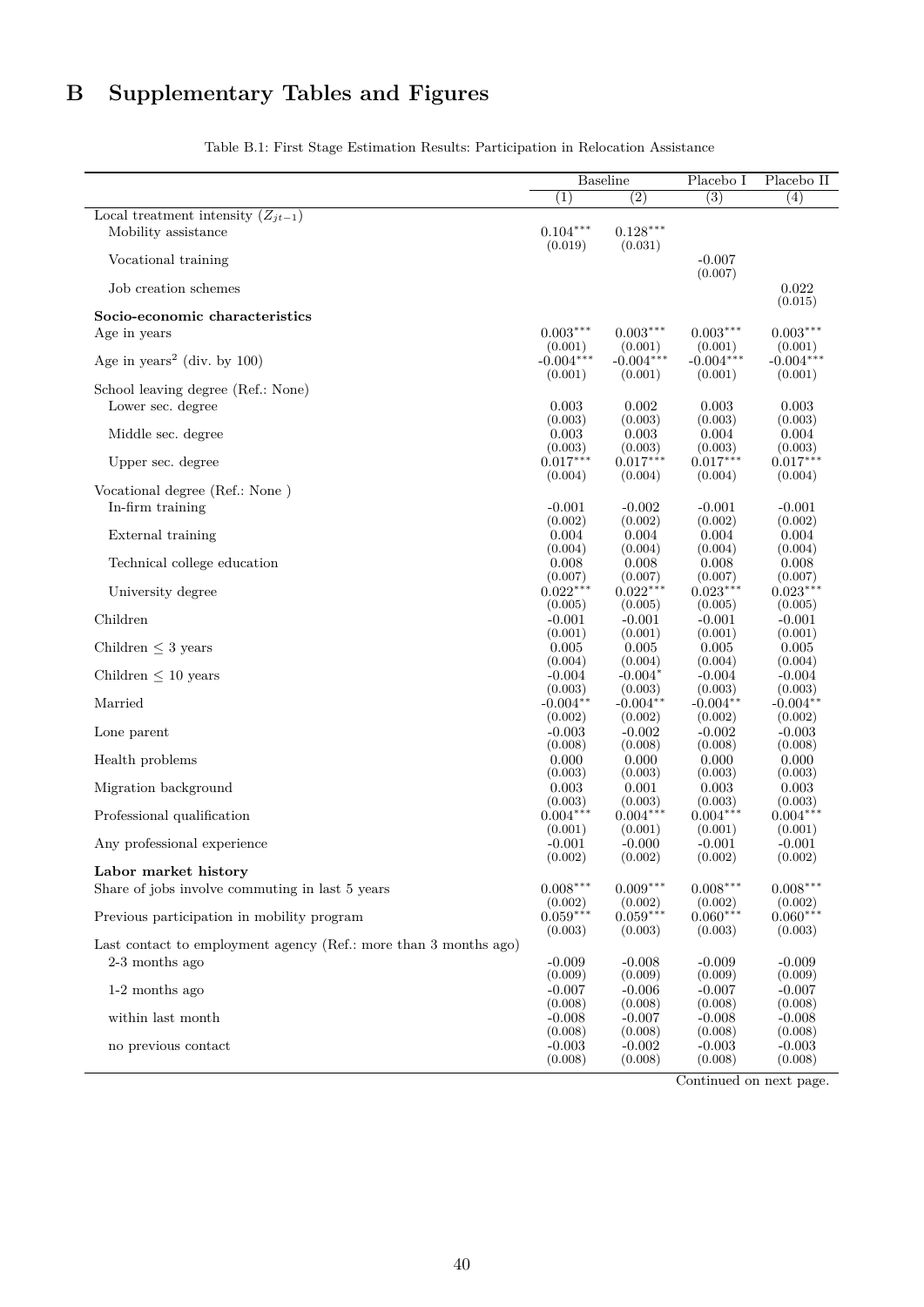| Manufacturing<br>0.001<br>0.000<br>0.001<br>0.001<br>(0.004)<br>(0.004)<br>(0.004)<br>(0.004)<br>Technical occupation<br>0.001<br>$-0.000$<br>0.000<br>0.000<br>(0.005)<br>(0.005)<br>(0.005)<br>(0.005)<br>$0.009**$<br>Service<br>$0.010**$<br>$0.009**$<br>$0.009**$<br>(0.004)<br>(0.004)<br>(0.004)<br>(0.004)<br>Other<br>$-0.002$<br>$-0.001$<br>$-0.001$<br>$-0.002$<br>(0.010)<br>(0.010)<br>(0.010)<br>(0.010)<br>$-0.005$<br>Last job was full-time employment<br>$-0.005$<br>$-0.005$<br>$-0.005$<br>(0.007)<br>(0.007)<br>(0.007)<br>(0.007)<br>Log last daily income<br>$-0.005$<br>$-0.006$<br>$-0.006$<br>$-0.005$<br>(0.005)<br>(0.005)<br>(0.005)<br>(0.005)<br>Reason for termination of last job: Laid off by employer<br>0.001<br>0.001<br>0.001<br>0.001<br>(0.003)<br>(0.003)<br>(0.003)<br>(0.003)<br>Months in employment in year<br>$t-1$<br>0.000<br>0.000<br>0.001<br>0.000<br>(0.000)<br>(0.000)<br>(0.000)<br>(0.000)<br>$t-2$<br>$-0.000$<br>$-0.000$<br>0.000<br>0.000<br>(0.000)<br>(0.000)<br>(0.000)<br>(0.000)<br>$t-3$<br>$-0.000$<br>$-0.000$<br>$-0.000$<br>$-0.000$<br>(0.000)<br>(0.000)<br>(0.000)<br>(0.000)<br>Months in program in year<br>0.000<br>0.000<br>$t-1$<br>0.000<br>0.000<br>(0.002)<br>(0.002)<br>(0.002)<br>(0.002)<br>$t-2$<br>$-0.000$<br>$-0.000$<br>$-0.000$<br>$-0.000$<br>(0.001)<br>(0.001)<br>(0.001)<br>(0.001)<br>$t-3$<br>$-0.001$<br>$-0.001$<br>$-0.001$<br>$-0.001$<br>(0.001)<br>(0.001)<br>(0.001)<br>(0.001)<br>Months in unemployment in year<br>$t-1$<br>0.000<br>0.000<br>0.000<br>0.000<br>(0.002)<br>(0.002)<br>(0.002)<br>(0.002)<br>$t-2$<br>$-0.001$<br>$-0.001$<br>$-0.001$<br>$-0.001$<br>(0.001)<br>(0.001)<br>(0.001)<br>(0.001)<br>$t-3$<br>0.000<br>0.000<br>0.001<br>0.000<br>(0.001)<br>(0.001)<br>(0.001)<br>(0.001)<br>Log average daily wage in year<br>$0.011***$<br>$0.011***$<br>$0.011***$<br>$0.011***$<br>$t-1$<br>(0.005)<br>(0.006)<br>(0.005)<br>(0.005)<br>0.000<br>0.000<br>0.000<br>0.000<br>$t-2$<br>(0.000)<br>(0.000)<br>(0.000)<br>(0.000)<br>$t-3$<br>0.000<br>0.000<br>0.000<br>0.000<br>(0.000)<br>(0.000)<br>(0.000)<br>(0.000)<br>0.000<br>0.001<br>0.000<br>0.000<br>No. of employers in last 24 months<br>(0.001)<br>(0.001)<br>(0.001)<br>(0.001)<br>0.003<br>0.003<br>0.003<br>0.003<br>No. of programs in last 4 years<br>(0.002)<br>(0.002)<br>(0.002)<br>Months in program in last 4 years<br>$-0.002$<br>$-0.002$<br>$-0.002$<br>$-0.002$<br>(0.004)<br>(0.004)<br>(0.004)<br>(0.004)<br>Time spend in unemployment in last 4 years (in 100 days)<br>0.000<br>0.000<br>0.000<br>0.000<br>(0.000)<br>(0.000)<br>(0.000)<br>(0.000)<br>Time spend in employment in last 4 years (in 100 days)<br>$-0.000$<br>$-0.000$<br>$-0.000$<br>$-0.000$<br>(0.000)<br>(0.000)<br>(0.000)<br>(0.000)<br>Employed 4 years before entry into unemployment<br>0.001<br>0.001<br>0.001<br>0.001<br>(0.003)<br>(0.003)<br>(0.003)<br>(0.003)<br>Daily income 4 years before entry into unemployment<br>$-0.000$<br>$-0.000$<br>$-0.000$<br>$-0.000$<br>(0.000)<br>(0.000)<br>(0.000)<br>(0.000)<br>Total income in last 4 years (in $\text{\large\ensuremath{\in}} 10,000$<br>0.001<br>0.001<br>0.001<br>0.001<br>(0.000)<br>(0.000)<br>(0.000)<br>(0.000)<br>No. of employers in last 10 years<br>0.000<br>0.000<br>0.000<br>0.000<br>(0.000)<br>(0.000)<br>(0.000)<br>(0.000)<br>No. of programs in last 10 years<br>$-0.003*$<br>$-0.003*$<br>$-0.003*$<br>$-0.003^*$<br>(0.001)<br>(0.001)<br>(0.001)<br>(0.001)<br>Months in program in last 10 years<br>0.002<br>0.003<br>0.003<br>0.002<br>(0.003)<br>(0.003)<br>(0.003)<br>(0.003) | Continued from previous page.                          |  |         |
|-----------------------------------------------------------------------------------------------------------------------------------------------------------------------------------------------------------------------------------------------------------------------------------------------------------------------------------------------------------------------------------------------------------------------------------------------------------------------------------------------------------------------------------------------------------------------------------------------------------------------------------------------------------------------------------------------------------------------------------------------------------------------------------------------------------------------------------------------------------------------------------------------------------------------------------------------------------------------------------------------------------------------------------------------------------------------------------------------------------------------------------------------------------------------------------------------------------------------------------------------------------------------------------------------------------------------------------------------------------------------------------------------------------------------------------------------------------------------------------------------------------------------------------------------------------------------------------------------------------------------------------------------------------------------------------------------------------------------------------------------------------------------------------------------------------------------------------------------------------------------------------------------------------------------------------------------------------------------------------------------------------------------------------------------------------------------------------------------------------------------------------------------------------------------------------------------------------------------------------------------------------------------------------------------------------------------------------------------------------------------------------------------------------------------------------------------------------------------------------------------------------------------------------------------------------------------------------------------------------------------------------------------------------------------------------------------------------------------------------------------------------------------------------------------------------------------------------------------------------------------------------------------------------------------------------------------------------------------------------------------------------------------------------------------------------------------------------------------------------------------------------------------------------------------------------------------------------------------------------------------------------------------------------------------------------------------------------------------------------------------------------------------------------------------------------------------------------------------------------------------------------------------------------------------------------------------------------------------------------------------------------------------------|--------------------------------------------------------|--|---------|
|                                                                                                                                                                                                                                                                                                                                                                                                                                                                                                                                                                                                                                                                                                                                                                                                                                                                                                                                                                                                                                                                                                                                                                                                                                                                                                                                                                                                                                                                                                                                                                                                                                                                                                                                                                                                                                                                                                                                                                                                                                                                                                                                                                                                                                                                                                                                                                                                                                                                                                                                                                                                                                                                                                                                                                                                                                                                                                                                                                                                                                                                                                                                                                                                                                                                                                                                                                                                                                                                                                                                                                                                                                                     | Occupational group of previous job (Ref.: Agriculture) |  |         |
|                                                                                                                                                                                                                                                                                                                                                                                                                                                                                                                                                                                                                                                                                                                                                                                                                                                                                                                                                                                                                                                                                                                                                                                                                                                                                                                                                                                                                                                                                                                                                                                                                                                                                                                                                                                                                                                                                                                                                                                                                                                                                                                                                                                                                                                                                                                                                                                                                                                                                                                                                                                                                                                                                                                                                                                                                                                                                                                                                                                                                                                                                                                                                                                                                                                                                                                                                                                                                                                                                                                                                                                                                                                     |                                                        |  |         |
|                                                                                                                                                                                                                                                                                                                                                                                                                                                                                                                                                                                                                                                                                                                                                                                                                                                                                                                                                                                                                                                                                                                                                                                                                                                                                                                                                                                                                                                                                                                                                                                                                                                                                                                                                                                                                                                                                                                                                                                                                                                                                                                                                                                                                                                                                                                                                                                                                                                                                                                                                                                                                                                                                                                                                                                                                                                                                                                                                                                                                                                                                                                                                                                                                                                                                                                                                                                                                                                                                                                                                                                                                                                     |                                                        |  |         |
|                                                                                                                                                                                                                                                                                                                                                                                                                                                                                                                                                                                                                                                                                                                                                                                                                                                                                                                                                                                                                                                                                                                                                                                                                                                                                                                                                                                                                                                                                                                                                                                                                                                                                                                                                                                                                                                                                                                                                                                                                                                                                                                                                                                                                                                                                                                                                                                                                                                                                                                                                                                                                                                                                                                                                                                                                                                                                                                                                                                                                                                                                                                                                                                                                                                                                                                                                                                                                                                                                                                                                                                                                                                     |                                                        |  |         |
|                                                                                                                                                                                                                                                                                                                                                                                                                                                                                                                                                                                                                                                                                                                                                                                                                                                                                                                                                                                                                                                                                                                                                                                                                                                                                                                                                                                                                                                                                                                                                                                                                                                                                                                                                                                                                                                                                                                                                                                                                                                                                                                                                                                                                                                                                                                                                                                                                                                                                                                                                                                                                                                                                                                                                                                                                                                                                                                                                                                                                                                                                                                                                                                                                                                                                                                                                                                                                                                                                                                                                                                                                                                     |                                                        |  |         |
|                                                                                                                                                                                                                                                                                                                                                                                                                                                                                                                                                                                                                                                                                                                                                                                                                                                                                                                                                                                                                                                                                                                                                                                                                                                                                                                                                                                                                                                                                                                                                                                                                                                                                                                                                                                                                                                                                                                                                                                                                                                                                                                                                                                                                                                                                                                                                                                                                                                                                                                                                                                                                                                                                                                                                                                                                                                                                                                                                                                                                                                                                                                                                                                                                                                                                                                                                                                                                                                                                                                                                                                                                                                     |                                                        |  |         |
|                                                                                                                                                                                                                                                                                                                                                                                                                                                                                                                                                                                                                                                                                                                                                                                                                                                                                                                                                                                                                                                                                                                                                                                                                                                                                                                                                                                                                                                                                                                                                                                                                                                                                                                                                                                                                                                                                                                                                                                                                                                                                                                                                                                                                                                                                                                                                                                                                                                                                                                                                                                                                                                                                                                                                                                                                                                                                                                                                                                                                                                                                                                                                                                                                                                                                                                                                                                                                                                                                                                                                                                                                                                     |                                                        |  |         |
|                                                                                                                                                                                                                                                                                                                                                                                                                                                                                                                                                                                                                                                                                                                                                                                                                                                                                                                                                                                                                                                                                                                                                                                                                                                                                                                                                                                                                                                                                                                                                                                                                                                                                                                                                                                                                                                                                                                                                                                                                                                                                                                                                                                                                                                                                                                                                                                                                                                                                                                                                                                                                                                                                                                                                                                                                                                                                                                                                                                                                                                                                                                                                                                                                                                                                                                                                                                                                                                                                                                                                                                                                                                     |                                                        |  |         |
|                                                                                                                                                                                                                                                                                                                                                                                                                                                                                                                                                                                                                                                                                                                                                                                                                                                                                                                                                                                                                                                                                                                                                                                                                                                                                                                                                                                                                                                                                                                                                                                                                                                                                                                                                                                                                                                                                                                                                                                                                                                                                                                                                                                                                                                                                                                                                                                                                                                                                                                                                                                                                                                                                                                                                                                                                                                                                                                                                                                                                                                                                                                                                                                                                                                                                                                                                                                                                                                                                                                                                                                                                                                     |                                                        |  |         |
|                                                                                                                                                                                                                                                                                                                                                                                                                                                                                                                                                                                                                                                                                                                                                                                                                                                                                                                                                                                                                                                                                                                                                                                                                                                                                                                                                                                                                                                                                                                                                                                                                                                                                                                                                                                                                                                                                                                                                                                                                                                                                                                                                                                                                                                                                                                                                                                                                                                                                                                                                                                                                                                                                                                                                                                                                                                                                                                                                                                                                                                                                                                                                                                                                                                                                                                                                                                                                                                                                                                                                                                                                                                     |                                                        |  |         |
|                                                                                                                                                                                                                                                                                                                                                                                                                                                                                                                                                                                                                                                                                                                                                                                                                                                                                                                                                                                                                                                                                                                                                                                                                                                                                                                                                                                                                                                                                                                                                                                                                                                                                                                                                                                                                                                                                                                                                                                                                                                                                                                                                                                                                                                                                                                                                                                                                                                                                                                                                                                                                                                                                                                                                                                                                                                                                                                                                                                                                                                                                                                                                                                                                                                                                                                                                                                                                                                                                                                                                                                                                                                     |                                                        |  |         |
|                                                                                                                                                                                                                                                                                                                                                                                                                                                                                                                                                                                                                                                                                                                                                                                                                                                                                                                                                                                                                                                                                                                                                                                                                                                                                                                                                                                                                                                                                                                                                                                                                                                                                                                                                                                                                                                                                                                                                                                                                                                                                                                                                                                                                                                                                                                                                                                                                                                                                                                                                                                                                                                                                                                                                                                                                                                                                                                                                                                                                                                                                                                                                                                                                                                                                                                                                                                                                                                                                                                                                                                                                                                     |                                                        |  |         |
|                                                                                                                                                                                                                                                                                                                                                                                                                                                                                                                                                                                                                                                                                                                                                                                                                                                                                                                                                                                                                                                                                                                                                                                                                                                                                                                                                                                                                                                                                                                                                                                                                                                                                                                                                                                                                                                                                                                                                                                                                                                                                                                                                                                                                                                                                                                                                                                                                                                                                                                                                                                                                                                                                                                                                                                                                                                                                                                                                                                                                                                                                                                                                                                                                                                                                                                                                                                                                                                                                                                                                                                                                                                     |                                                        |  |         |
|                                                                                                                                                                                                                                                                                                                                                                                                                                                                                                                                                                                                                                                                                                                                                                                                                                                                                                                                                                                                                                                                                                                                                                                                                                                                                                                                                                                                                                                                                                                                                                                                                                                                                                                                                                                                                                                                                                                                                                                                                                                                                                                                                                                                                                                                                                                                                                                                                                                                                                                                                                                                                                                                                                                                                                                                                                                                                                                                                                                                                                                                                                                                                                                                                                                                                                                                                                                                                                                                                                                                                                                                                                                     |                                                        |  |         |
|                                                                                                                                                                                                                                                                                                                                                                                                                                                                                                                                                                                                                                                                                                                                                                                                                                                                                                                                                                                                                                                                                                                                                                                                                                                                                                                                                                                                                                                                                                                                                                                                                                                                                                                                                                                                                                                                                                                                                                                                                                                                                                                                                                                                                                                                                                                                                                                                                                                                                                                                                                                                                                                                                                                                                                                                                                                                                                                                                                                                                                                                                                                                                                                                                                                                                                                                                                                                                                                                                                                                                                                                                                                     |                                                        |  |         |
|                                                                                                                                                                                                                                                                                                                                                                                                                                                                                                                                                                                                                                                                                                                                                                                                                                                                                                                                                                                                                                                                                                                                                                                                                                                                                                                                                                                                                                                                                                                                                                                                                                                                                                                                                                                                                                                                                                                                                                                                                                                                                                                                                                                                                                                                                                                                                                                                                                                                                                                                                                                                                                                                                                                                                                                                                                                                                                                                                                                                                                                                                                                                                                                                                                                                                                                                                                                                                                                                                                                                                                                                                                                     |                                                        |  |         |
|                                                                                                                                                                                                                                                                                                                                                                                                                                                                                                                                                                                                                                                                                                                                                                                                                                                                                                                                                                                                                                                                                                                                                                                                                                                                                                                                                                                                                                                                                                                                                                                                                                                                                                                                                                                                                                                                                                                                                                                                                                                                                                                                                                                                                                                                                                                                                                                                                                                                                                                                                                                                                                                                                                                                                                                                                                                                                                                                                                                                                                                                                                                                                                                                                                                                                                                                                                                                                                                                                                                                                                                                                                                     |                                                        |  |         |
|                                                                                                                                                                                                                                                                                                                                                                                                                                                                                                                                                                                                                                                                                                                                                                                                                                                                                                                                                                                                                                                                                                                                                                                                                                                                                                                                                                                                                                                                                                                                                                                                                                                                                                                                                                                                                                                                                                                                                                                                                                                                                                                                                                                                                                                                                                                                                                                                                                                                                                                                                                                                                                                                                                                                                                                                                                                                                                                                                                                                                                                                                                                                                                                                                                                                                                                                                                                                                                                                                                                                                                                                                                                     |                                                        |  |         |
|                                                                                                                                                                                                                                                                                                                                                                                                                                                                                                                                                                                                                                                                                                                                                                                                                                                                                                                                                                                                                                                                                                                                                                                                                                                                                                                                                                                                                                                                                                                                                                                                                                                                                                                                                                                                                                                                                                                                                                                                                                                                                                                                                                                                                                                                                                                                                                                                                                                                                                                                                                                                                                                                                                                                                                                                                                                                                                                                                                                                                                                                                                                                                                                                                                                                                                                                                                                                                                                                                                                                                                                                                                                     |                                                        |  |         |
|                                                                                                                                                                                                                                                                                                                                                                                                                                                                                                                                                                                                                                                                                                                                                                                                                                                                                                                                                                                                                                                                                                                                                                                                                                                                                                                                                                                                                                                                                                                                                                                                                                                                                                                                                                                                                                                                                                                                                                                                                                                                                                                                                                                                                                                                                                                                                                                                                                                                                                                                                                                                                                                                                                                                                                                                                                                                                                                                                                                                                                                                                                                                                                                                                                                                                                                                                                                                                                                                                                                                                                                                                                                     |                                                        |  |         |
|                                                                                                                                                                                                                                                                                                                                                                                                                                                                                                                                                                                                                                                                                                                                                                                                                                                                                                                                                                                                                                                                                                                                                                                                                                                                                                                                                                                                                                                                                                                                                                                                                                                                                                                                                                                                                                                                                                                                                                                                                                                                                                                                                                                                                                                                                                                                                                                                                                                                                                                                                                                                                                                                                                                                                                                                                                                                                                                                                                                                                                                                                                                                                                                                                                                                                                                                                                                                                                                                                                                                                                                                                                                     |                                                        |  |         |
|                                                                                                                                                                                                                                                                                                                                                                                                                                                                                                                                                                                                                                                                                                                                                                                                                                                                                                                                                                                                                                                                                                                                                                                                                                                                                                                                                                                                                                                                                                                                                                                                                                                                                                                                                                                                                                                                                                                                                                                                                                                                                                                                                                                                                                                                                                                                                                                                                                                                                                                                                                                                                                                                                                                                                                                                                                                                                                                                                                                                                                                                                                                                                                                                                                                                                                                                                                                                                                                                                                                                                                                                                                                     |                                                        |  |         |
|                                                                                                                                                                                                                                                                                                                                                                                                                                                                                                                                                                                                                                                                                                                                                                                                                                                                                                                                                                                                                                                                                                                                                                                                                                                                                                                                                                                                                                                                                                                                                                                                                                                                                                                                                                                                                                                                                                                                                                                                                                                                                                                                                                                                                                                                                                                                                                                                                                                                                                                                                                                                                                                                                                                                                                                                                                                                                                                                                                                                                                                                                                                                                                                                                                                                                                                                                                                                                                                                                                                                                                                                                                                     |                                                        |  |         |
|                                                                                                                                                                                                                                                                                                                                                                                                                                                                                                                                                                                                                                                                                                                                                                                                                                                                                                                                                                                                                                                                                                                                                                                                                                                                                                                                                                                                                                                                                                                                                                                                                                                                                                                                                                                                                                                                                                                                                                                                                                                                                                                                                                                                                                                                                                                                                                                                                                                                                                                                                                                                                                                                                                                                                                                                                                                                                                                                                                                                                                                                                                                                                                                                                                                                                                                                                                                                                                                                                                                                                                                                                                                     |                                                        |  |         |
|                                                                                                                                                                                                                                                                                                                                                                                                                                                                                                                                                                                                                                                                                                                                                                                                                                                                                                                                                                                                                                                                                                                                                                                                                                                                                                                                                                                                                                                                                                                                                                                                                                                                                                                                                                                                                                                                                                                                                                                                                                                                                                                                                                                                                                                                                                                                                                                                                                                                                                                                                                                                                                                                                                                                                                                                                                                                                                                                                                                                                                                                                                                                                                                                                                                                                                                                                                                                                                                                                                                                                                                                                                                     |                                                        |  |         |
|                                                                                                                                                                                                                                                                                                                                                                                                                                                                                                                                                                                                                                                                                                                                                                                                                                                                                                                                                                                                                                                                                                                                                                                                                                                                                                                                                                                                                                                                                                                                                                                                                                                                                                                                                                                                                                                                                                                                                                                                                                                                                                                                                                                                                                                                                                                                                                                                                                                                                                                                                                                                                                                                                                                                                                                                                                                                                                                                                                                                                                                                                                                                                                                                                                                                                                                                                                                                                                                                                                                                                                                                                                                     |                                                        |  |         |
|                                                                                                                                                                                                                                                                                                                                                                                                                                                                                                                                                                                                                                                                                                                                                                                                                                                                                                                                                                                                                                                                                                                                                                                                                                                                                                                                                                                                                                                                                                                                                                                                                                                                                                                                                                                                                                                                                                                                                                                                                                                                                                                                                                                                                                                                                                                                                                                                                                                                                                                                                                                                                                                                                                                                                                                                                                                                                                                                                                                                                                                                                                                                                                                                                                                                                                                                                                                                                                                                                                                                                                                                                                                     |                                                        |  |         |
|                                                                                                                                                                                                                                                                                                                                                                                                                                                                                                                                                                                                                                                                                                                                                                                                                                                                                                                                                                                                                                                                                                                                                                                                                                                                                                                                                                                                                                                                                                                                                                                                                                                                                                                                                                                                                                                                                                                                                                                                                                                                                                                                                                                                                                                                                                                                                                                                                                                                                                                                                                                                                                                                                                                                                                                                                                                                                                                                                                                                                                                                                                                                                                                                                                                                                                                                                                                                                                                                                                                                                                                                                                                     |                                                        |  |         |
|                                                                                                                                                                                                                                                                                                                                                                                                                                                                                                                                                                                                                                                                                                                                                                                                                                                                                                                                                                                                                                                                                                                                                                                                                                                                                                                                                                                                                                                                                                                                                                                                                                                                                                                                                                                                                                                                                                                                                                                                                                                                                                                                                                                                                                                                                                                                                                                                                                                                                                                                                                                                                                                                                                                                                                                                                                                                                                                                                                                                                                                                                                                                                                                                                                                                                                                                                                                                                                                                                                                                                                                                                                                     |                                                        |  |         |
|                                                                                                                                                                                                                                                                                                                                                                                                                                                                                                                                                                                                                                                                                                                                                                                                                                                                                                                                                                                                                                                                                                                                                                                                                                                                                                                                                                                                                                                                                                                                                                                                                                                                                                                                                                                                                                                                                                                                                                                                                                                                                                                                                                                                                                                                                                                                                                                                                                                                                                                                                                                                                                                                                                                                                                                                                                                                                                                                                                                                                                                                                                                                                                                                                                                                                                                                                                                                                                                                                                                                                                                                                                                     |                                                        |  |         |
|                                                                                                                                                                                                                                                                                                                                                                                                                                                                                                                                                                                                                                                                                                                                                                                                                                                                                                                                                                                                                                                                                                                                                                                                                                                                                                                                                                                                                                                                                                                                                                                                                                                                                                                                                                                                                                                                                                                                                                                                                                                                                                                                                                                                                                                                                                                                                                                                                                                                                                                                                                                                                                                                                                                                                                                                                                                                                                                                                                                                                                                                                                                                                                                                                                                                                                                                                                                                                                                                                                                                                                                                                                                     |                                                        |  |         |
|                                                                                                                                                                                                                                                                                                                                                                                                                                                                                                                                                                                                                                                                                                                                                                                                                                                                                                                                                                                                                                                                                                                                                                                                                                                                                                                                                                                                                                                                                                                                                                                                                                                                                                                                                                                                                                                                                                                                                                                                                                                                                                                                                                                                                                                                                                                                                                                                                                                                                                                                                                                                                                                                                                                                                                                                                                                                                                                                                                                                                                                                                                                                                                                                                                                                                                                                                                                                                                                                                                                                                                                                                                                     |                                                        |  |         |
|                                                                                                                                                                                                                                                                                                                                                                                                                                                                                                                                                                                                                                                                                                                                                                                                                                                                                                                                                                                                                                                                                                                                                                                                                                                                                                                                                                                                                                                                                                                                                                                                                                                                                                                                                                                                                                                                                                                                                                                                                                                                                                                                                                                                                                                                                                                                                                                                                                                                                                                                                                                                                                                                                                                                                                                                                                                                                                                                                                                                                                                                                                                                                                                                                                                                                                                                                                                                                                                                                                                                                                                                                                                     |                                                        |  |         |
|                                                                                                                                                                                                                                                                                                                                                                                                                                                                                                                                                                                                                                                                                                                                                                                                                                                                                                                                                                                                                                                                                                                                                                                                                                                                                                                                                                                                                                                                                                                                                                                                                                                                                                                                                                                                                                                                                                                                                                                                                                                                                                                                                                                                                                                                                                                                                                                                                                                                                                                                                                                                                                                                                                                                                                                                                                                                                                                                                                                                                                                                                                                                                                                                                                                                                                                                                                                                                                                                                                                                                                                                                                                     |                                                        |  | (0.002) |
|                                                                                                                                                                                                                                                                                                                                                                                                                                                                                                                                                                                                                                                                                                                                                                                                                                                                                                                                                                                                                                                                                                                                                                                                                                                                                                                                                                                                                                                                                                                                                                                                                                                                                                                                                                                                                                                                                                                                                                                                                                                                                                                                                                                                                                                                                                                                                                                                                                                                                                                                                                                                                                                                                                                                                                                                                                                                                                                                                                                                                                                                                                                                                                                                                                                                                                                                                                                                                                                                                                                                                                                                                                                     |                                                        |  |         |
|                                                                                                                                                                                                                                                                                                                                                                                                                                                                                                                                                                                                                                                                                                                                                                                                                                                                                                                                                                                                                                                                                                                                                                                                                                                                                                                                                                                                                                                                                                                                                                                                                                                                                                                                                                                                                                                                                                                                                                                                                                                                                                                                                                                                                                                                                                                                                                                                                                                                                                                                                                                                                                                                                                                                                                                                                                                                                                                                                                                                                                                                                                                                                                                                                                                                                                                                                                                                                                                                                                                                                                                                                                                     |                                                        |  |         |
|                                                                                                                                                                                                                                                                                                                                                                                                                                                                                                                                                                                                                                                                                                                                                                                                                                                                                                                                                                                                                                                                                                                                                                                                                                                                                                                                                                                                                                                                                                                                                                                                                                                                                                                                                                                                                                                                                                                                                                                                                                                                                                                                                                                                                                                                                                                                                                                                                                                                                                                                                                                                                                                                                                                                                                                                                                                                                                                                                                                                                                                                                                                                                                                                                                                                                                                                                                                                                                                                                                                                                                                                                                                     |                                                        |  |         |
|                                                                                                                                                                                                                                                                                                                                                                                                                                                                                                                                                                                                                                                                                                                                                                                                                                                                                                                                                                                                                                                                                                                                                                                                                                                                                                                                                                                                                                                                                                                                                                                                                                                                                                                                                                                                                                                                                                                                                                                                                                                                                                                                                                                                                                                                                                                                                                                                                                                                                                                                                                                                                                                                                                                                                                                                                                                                                                                                                                                                                                                                                                                                                                                                                                                                                                                                                                                                                                                                                                                                                                                                                                                     |                                                        |  |         |
|                                                                                                                                                                                                                                                                                                                                                                                                                                                                                                                                                                                                                                                                                                                                                                                                                                                                                                                                                                                                                                                                                                                                                                                                                                                                                                                                                                                                                                                                                                                                                                                                                                                                                                                                                                                                                                                                                                                                                                                                                                                                                                                                                                                                                                                                                                                                                                                                                                                                                                                                                                                                                                                                                                                                                                                                                                                                                                                                                                                                                                                                                                                                                                                                                                                                                                                                                                                                                                                                                                                                                                                                                                                     |                                                        |  |         |
|                                                                                                                                                                                                                                                                                                                                                                                                                                                                                                                                                                                                                                                                                                                                                                                                                                                                                                                                                                                                                                                                                                                                                                                                                                                                                                                                                                                                                                                                                                                                                                                                                                                                                                                                                                                                                                                                                                                                                                                                                                                                                                                                                                                                                                                                                                                                                                                                                                                                                                                                                                                                                                                                                                                                                                                                                                                                                                                                                                                                                                                                                                                                                                                                                                                                                                                                                                                                                                                                                                                                                                                                                                                     |                                                        |  |         |
|                                                                                                                                                                                                                                                                                                                                                                                                                                                                                                                                                                                                                                                                                                                                                                                                                                                                                                                                                                                                                                                                                                                                                                                                                                                                                                                                                                                                                                                                                                                                                                                                                                                                                                                                                                                                                                                                                                                                                                                                                                                                                                                                                                                                                                                                                                                                                                                                                                                                                                                                                                                                                                                                                                                                                                                                                                                                                                                                                                                                                                                                                                                                                                                                                                                                                                                                                                                                                                                                                                                                                                                                                                                     |                                                        |  |         |
|                                                                                                                                                                                                                                                                                                                                                                                                                                                                                                                                                                                                                                                                                                                                                                                                                                                                                                                                                                                                                                                                                                                                                                                                                                                                                                                                                                                                                                                                                                                                                                                                                                                                                                                                                                                                                                                                                                                                                                                                                                                                                                                                                                                                                                                                                                                                                                                                                                                                                                                                                                                                                                                                                                                                                                                                                                                                                                                                                                                                                                                                                                                                                                                                                                                                                                                                                                                                                                                                                                                                                                                                                                                     |                                                        |  |         |
|                                                                                                                                                                                                                                                                                                                                                                                                                                                                                                                                                                                                                                                                                                                                                                                                                                                                                                                                                                                                                                                                                                                                                                                                                                                                                                                                                                                                                                                                                                                                                                                                                                                                                                                                                                                                                                                                                                                                                                                                                                                                                                                                                                                                                                                                                                                                                                                                                                                                                                                                                                                                                                                                                                                                                                                                                                                                                                                                                                                                                                                                                                                                                                                                                                                                                                                                                                                                                                                                                                                                                                                                                                                     |                                                        |  |         |
|                                                                                                                                                                                                                                                                                                                                                                                                                                                                                                                                                                                                                                                                                                                                                                                                                                                                                                                                                                                                                                                                                                                                                                                                                                                                                                                                                                                                                                                                                                                                                                                                                                                                                                                                                                                                                                                                                                                                                                                                                                                                                                                                                                                                                                                                                                                                                                                                                                                                                                                                                                                                                                                                                                                                                                                                                                                                                                                                                                                                                                                                                                                                                                                                                                                                                                                                                                                                                                                                                                                                                                                                                                                     |                                                        |  |         |
|                                                                                                                                                                                                                                                                                                                                                                                                                                                                                                                                                                                                                                                                                                                                                                                                                                                                                                                                                                                                                                                                                                                                                                                                                                                                                                                                                                                                                                                                                                                                                                                                                                                                                                                                                                                                                                                                                                                                                                                                                                                                                                                                                                                                                                                                                                                                                                                                                                                                                                                                                                                                                                                                                                                                                                                                                                                                                                                                                                                                                                                                                                                                                                                                                                                                                                                                                                                                                                                                                                                                                                                                                                                     |                                                        |  |         |
|                                                                                                                                                                                                                                                                                                                                                                                                                                                                                                                                                                                                                                                                                                                                                                                                                                                                                                                                                                                                                                                                                                                                                                                                                                                                                                                                                                                                                                                                                                                                                                                                                                                                                                                                                                                                                                                                                                                                                                                                                                                                                                                                                                                                                                                                                                                                                                                                                                                                                                                                                                                                                                                                                                                                                                                                                                                                                                                                                                                                                                                                                                                                                                                                                                                                                                                                                                                                                                                                                                                                                                                                                                                     |                                                        |  |         |

Continued on next page.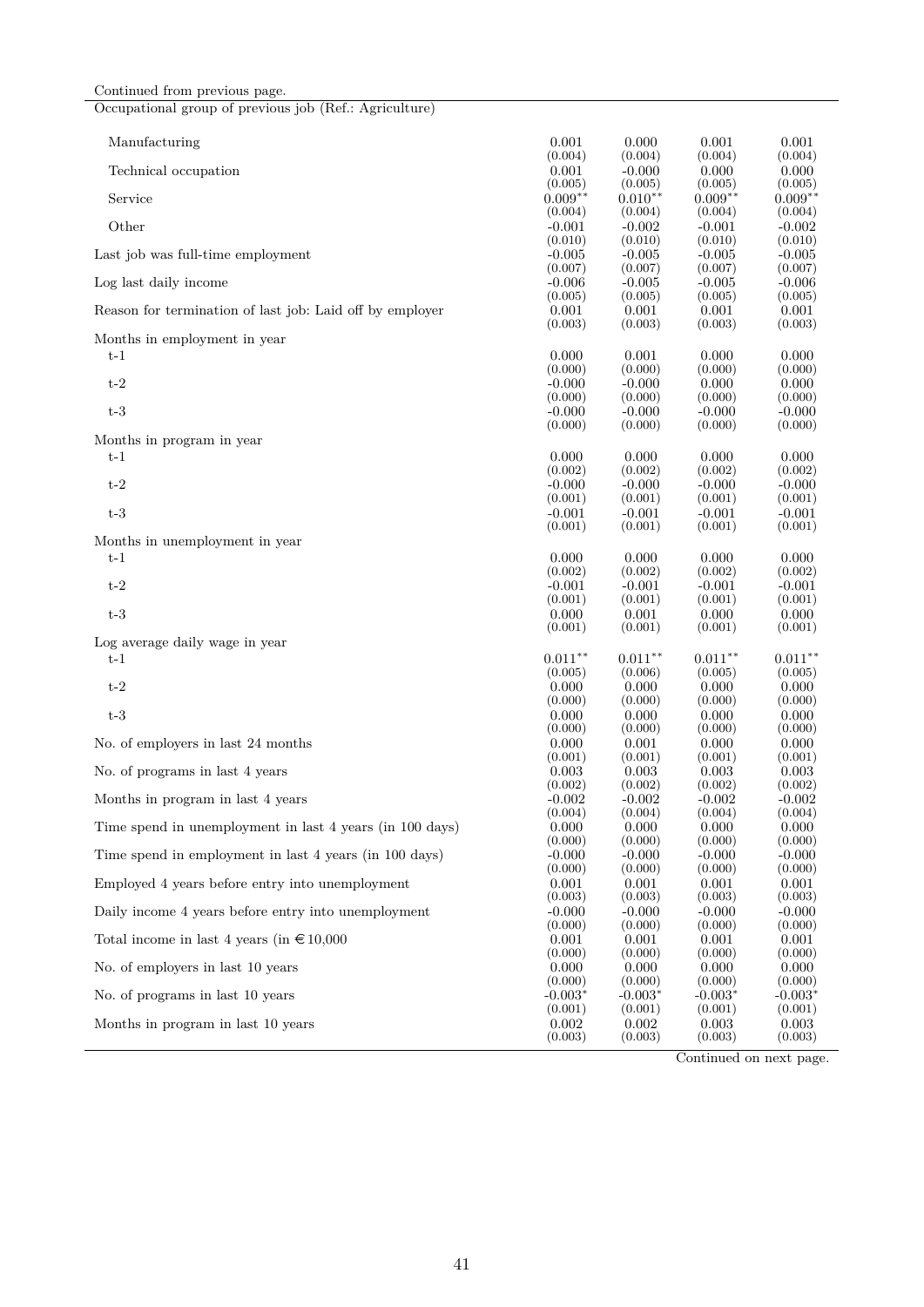| Continued from previous page.                                                                          |                       |                            |                        |                       |
|--------------------------------------------------------------------------------------------------------|-----------------------|----------------------------|------------------------|-----------------------|
| Months in unemployment in last 10 years                                                                | $-0.000$              | $-0.000$                   | $-0.000$               | $-0.000$              |
|                                                                                                        | (0.000)               | (0.000)                    | (0.000)                | (0.000)               |
| Time spend in employment in last 10 years (in 100 days)                                                | 0.000<br>(0.000)      | $-0.000$                   | 0.000<br>(0.000)       | 0.000<br>(0.000)      |
| No. of unemployment spells in last 10 years                                                            | $-0.001***$           | (0.000)<br>$-0.001***$     | $-0.001***$            | $-0.001***$           |
|                                                                                                        | (0.000)               | (0.000)                    | (0.000)                | (0.000)               |
| Total time with last employer in last 10 years                                                         | $-0.000$              | $-0.000$                   | $-0.000$               | $-0.000$              |
| Total income in last 10 years (in $\text{\textsterling} 10,000$ )                                      | (0.000)<br>$-0.000*$  | (0.000)<br>$-0.000*$       | (0.000)<br>$-0.000*$   | (0.000)<br>$-0.000*$  |
|                                                                                                        | (0.000)               | (0.000)                    | (0.000)                | (0.000)               |
| Duration of last employment                                                                            | $-0.000$              | $-0.000$                   | $-0.000$               | $-0.000$              |
| Information on current unemployment spell<br>Duration of initial unemployment spell (Ref.: 1-3 months) | (0.000)               | (0.000)                    | (0.000)                | (0.000)               |
| 4-6 months                                                                                             | 0.003                 | 0.003                      | 0.003                  | 0.003                 |
| 7-9 months                                                                                             | (0.002)<br>$0.007**$  | (0.002)<br>$0.007***$      | (0.002)<br>$0.006***$  | (0.002)<br>$0.007**$  |
|                                                                                                        | (0.003)               | (0.003)                    | (0.003)                | (0.003)               |
| $10-12$ months                                                                                         | $0.009***$            | $0.009***$                 | $0.009**$              | $0.009***$            |
| more than $12$ months                                                                                  | (0.003)<br>0.002      | (0.003)<br>0.002           | (0.003)<br>0.002       | (0.003)<br>0.002      |
|                                                                                                        | (0.003)               | (0.003)                    | (0.003)                | (0.003)               |
| Remaining benefit entitlement (Ref.: 0-3 months)                                                       |                       |                            |                        |                       |
| 4-6 months                                                                                             | $-0.003$              | $-0.003$                   | $-0.002$               | $-0.002$              |
| 7-9 months                                                                                             | (0.004)<br>$-0.005$   | (0.004)<br>$-0.005$        | (0.004)<br>$-0.004$    | (0.004)<br>$-0.004$   |
|                                                                                                        | (0.004)               | (0.004)                    | (0.004)                | (0.004)               |
| $10-12$ months                                                                                         | $-0.005*$             | $-0.005*$                  | $-0.005$               | $-0.005$              |
| more than 12 months                                                                                    | (0.003)<br>$-0.002$   | (0.003)<br>$-0.003$        | (0.003)<br>$-0.002$    | (0.003)<br>$-0.002$   |
|                                                                                                        | (0.004)               | (0.004)                    | (0.004)                | (0.004)               |
| Any form of non-compliance with benefit conditions                                                     | 0.002                 | 0.003                      | 0.002                  | 0.002                 |
| Daily unemployment benefits (in $\text{\large\ensuremath{\in}} 100$ )                                  | (0.002)<br>$0.031***$ | (0.002)<br>$0.031***$      | (0.002)<br>$0.030***$  | (0.002)<br>$0.030***$ |
|                                                                                                        | (0.009)               | (0.009)                    | (0.009)                | (0.009)               |
| Year of entry $(=2006)$                                                                                | $0.007**$             | 0.005                      | $0.005*$               | 0.004                 |
| Month of entry into unemployment (Ref.: Jan.-Mar.)                                                     | (0.003)               | (0.004)                    | (0.003)                | (0.003)               |
| Apr.-Jun.                                                                                              | 0.003                 | 0.002                      | 0.003                  | 0.004                 |
|                                                                                                        | (0.002)               | (0.003)                    | (0.002)                | (0.002)               |
| Jul.-Sep.                                                                                              | $0.006***$<br>(0.003) | 0.003<br>(0.003)           | $0.006***$<br>(0.003)  | $0.006***$<br>(0.003) |
| Oct.-Dec.                                                                                              | 0.002                 | $-0.003$                   | 0.002                  | 0.002                 |
|                                                                                                        | (0.002)               | (0.003)                    | (0.002)                | (0.002)               |
| Any vacancy referral                                                                                   | 0.001                 | 0.001                      | 0.001                  | 0.001                 |
| Participation in other program during current UE spell                                                 | (0.002)<br>$0.012*$   | (0.002)<br>$0.012^{\circ}$ | (0.002)<br>$0.012^{r}$ | (0.002)<br>0.011      |
|                                                                                                        | (0.002)               | (0.002)                    | (0.002)                | (0.002)               |
| Regional characteristics                                                                               |                       |                            |                        |                       |
| Living in East-Germany                                                                                 | 0.003<br>(0.003)      | $-0.026$<br>(0.018)        | $0.012***$<br>(0.003)  | $0.010***$<br>(0.003) |
| Local unemployment rate                                                                                | $-0.020$              | $-0.203**$                 | $-0.014$               | $-0.010$              |
|                                                                                                        | (0.032)               | (0.084)                    | (0.033)                | (0.032)               |
| GDP per capita in $\in$ 10000                                                                          | $-0.001$              | $-0.002$                   | $-0.001$               | $-0.001$              |
| Local vacancy rate                                                                                     | (0.001)<br>$-0.038$   | (0.001)<br>$-0.006$        | (0.001)<br>$-0.039$    | (0.001)<br>$-0.038$   |
|                                                                                                        | (0.029)               | (0.048)                    | (0.029)                | (0.029)               |
| Share of working population in (Ref.: Agriculture)                                                     |                       |                            |                        |                       |
| Industry sector                                                                                        | $-0.000$<br>(0.000)   | $-0.000$<br>(0.000)        | $-0.001**$<br>(0.000)  | $-0.001**$<br>(0.000) |
| Service sector                                                                                         | $-0.000$              | 0.000                      | $-0.001***$            | $-0.001***$           |
|                                                                                                        | (0.000)               | (0.000)                    | (0.000)                | (0.000)               |
| LEA fixed effects                                                                                      |                       | $\checkmark$               |                        |                       |
| No. of observations<br>F-statistic for weak identification                                             | 30,397<br>30.89       | 30,397<br>16.89            | 30,397<br>0.84         | 30,397<br>1.99        |
|                                                                                                        |                       |                            |                        |                       |

*Note*: Dependent variable:  $D_i$  (treatment indicator). OLS estimation.  $*/**$  *i*<sup>\*\*</sup>/\*\*\* indicates significance at the 10%/5%/1%-level.<br>Standard errors are in parenthesis and clustered at the LEA-level.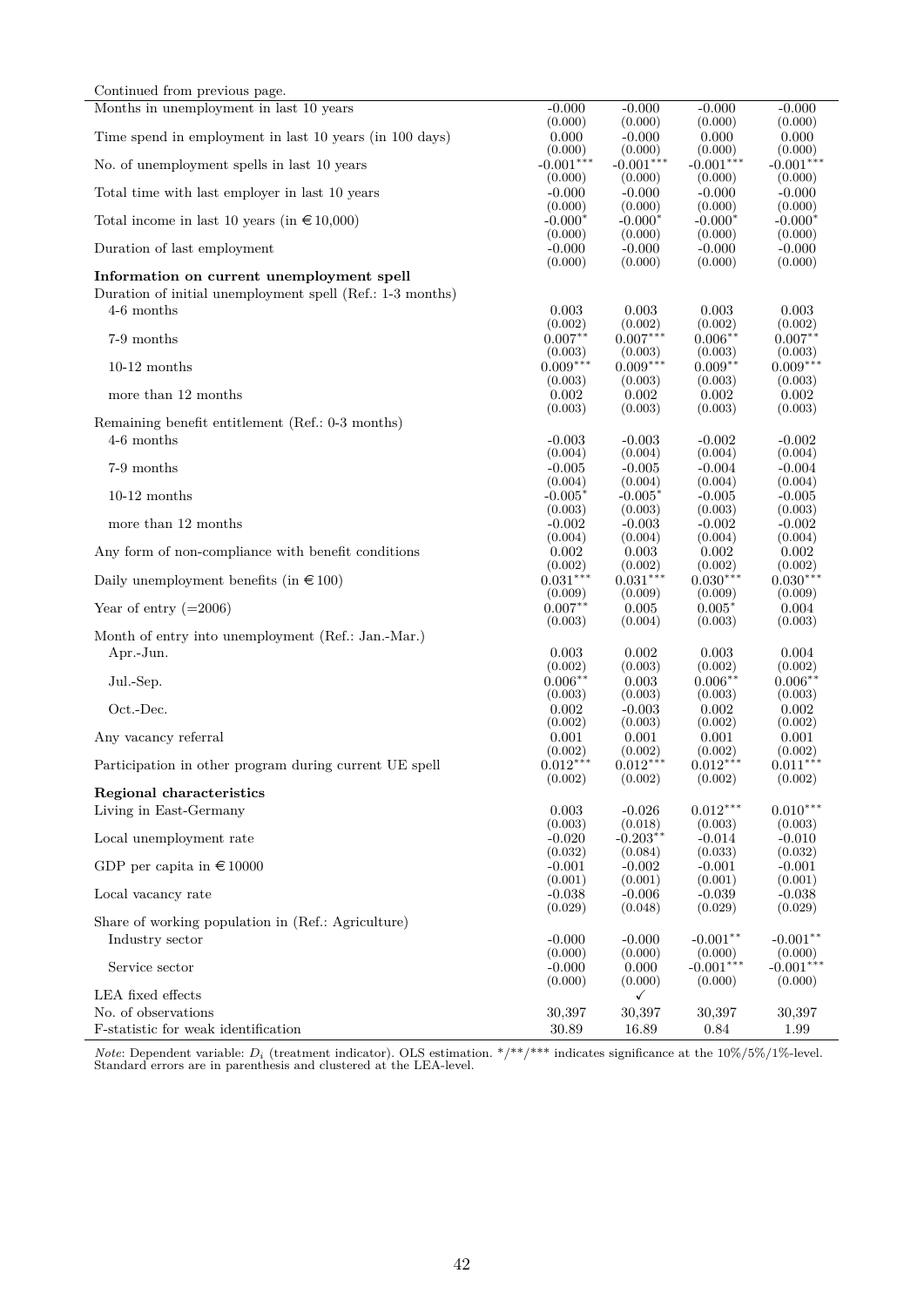|                                                                  | Unconditional<br>Adjusted Instrument |                  |                  |
|------------------------------------------------------------------|--------------------------------------|------------------|------------------|
|                                                                  | Instrument                           |                  |                  |
|                                                                  | $Z_j$                                | $\hat{V}_j$      | $\hat{V}_j$      |
|                                                                  | $\overline{(1)}$                     | $\overline{(2)}$ | $\overline{(3)}$ |
| Socio-demographic characteristics                                |                                      |                  |                  |
| Age in years                                                     | $0.002***$                           | 0.000            | 0.000            |
|                                                                  | (0.000)                              | (0.000)          | (0.000)          |
| Age in years <sup>2</sup> (div. by 100)                          | $-0.001***$                          | $-0.000$         | $-0.000$         |
|                                                                  | (0.001)                              | (0.000)          | (0.000)          |
| School leaving degree (Ref.: None)                               |                                      |                  |                  |
| Lower sec. degree                                                | $-0.006***$                          | 0.001            | 0.000            |
|                                                                  | (0.001)                              | (0.001)          | (0.001)          |
| Middle sec. degree                                               | $0.029***$                           | $0.003***$       | 0.001            |
|                                                                  | (0.001)                              | (0.001)          | (0.001)          |
| Upper sec. degree                                                | 0.003                                | 0.002            | 0.001            |
|                                                                  | (0.002)                              | (0.001)          | (0.001)          |
| Vocational degree (Ref.: None)                                   |                                      |                  |                  |
| In-firm training                                                 | $0.018***$                           | 0.001            | $-0.000$         |
|                                                                  | (0.001)                              | (0.001)          | (0.000)          |
| External training                                                | $0.010***$                           | 0.000            | $-0.001$         |
|                                                                  | (0.002)                              | (0.001)          | (0.001)          |
| Technical college education                                      | $-0.003$                             | $-0.001$         | $-0.001$         |
|                                                                  | (0.003)                              | (0.002)          | (0.001)          |
| University degree                                                | $0.022***$                           | 0.002            | 0.000            |
|                                                                  | (0.002)                              | (0.001)          | (0.001)          |
| Children                                                         | 0.000                                | $-0.000$         | $-0.000$         |
|                                                                  | (0.001)                              | (0.000)          | (0.000)          |
| Children $\leq$ 3 years                                          | $-0.001$                             | 0.000            | 0.001            |
|                                                                  | (0.002)                              | (0.001)          | (0.001)          |
| Children $\leq 10$ years                                         | $-0.001$                             | 0.001            | $-0.001$         |
|                                                                  | (0.001)                              | (0.001)          | (0.000)          |
| Married                                                          | $0.007***$                           | 0.000            | 0.000            |
|                                                                  | (0.001)                              | (0.001)          | (0.000)          |
| Lone parent                                                      | 0.004                                | 0.000            | $-0.002$         |
|                                                                  | (0.003)                              | (0.002)          | (0.001)          |
| Health problems                                                  | $-0.003**$                           | 0.001            | 0.001            |
|                                                                  | (0.001)                              | (0.001)          | (0.001)          |
| Migration background                                             | $-0.007***$                          | 0.000            | $-0.000$         |
|                                                                  | (0.001)                              | (0.001)          | (0.000)          |
| Professional qualification                                       | $0.003***$                           | $-0.001$         | 0.000            |
|                                                                  | (0.001)                              | (0.000)          | (0.000)          |
| Any professional experience                                      | $-0.004***$                          | $-0.002**$       | $-0.001$         |
|                                                                  | (0.001)                              | (0.001)          | (0.000)          |
| Labor market history                                             |                                      |                  |                  |
| Share of jobs involving commuting in last 5 years                | $0.003***$                           | $-0.002**$       | 0.000            |
|                                                                  | (0.001)                              | (0.001)          | (0.000)          |
| Previous participation in mobility program                       | $0.029***$                           | $0.006***$       | $-0.001*$        |
|                                                                  | (0.001)                              | (0.001)          | (0.001)          |
| Last contact to employment agency (Ref.: more than 3 months ago) |                                      |                  |                  |
| 2-3 months ago                                                   | $-0.006$                             | $-0.001$         | 0.002            |
|                                                                  | (0.004)                              | (0.003)          | (0.002)          |
| 1-2 months ago                                                   | $-0.007**$                           | 0.001            | 0.002            |
|                                                                  | (0.003)                              | (0.003)          | (0.002)          |
| within last month                                                | $-0.005*$                            | $-0.001$         | 0.001            |
|                                                                  | (0.003)                              | (0.002)          | (0.001)          |
| no previous contact                                              | $-0.003$                             | $-0.002$         | 0.001            |
|                                                                  | (0.003)                              | (0.002)          | (0.001)          |

### Table B.2: The Effect of Observed Characteristics on the Unconditional and Adjusted Instrument

Continued on next page.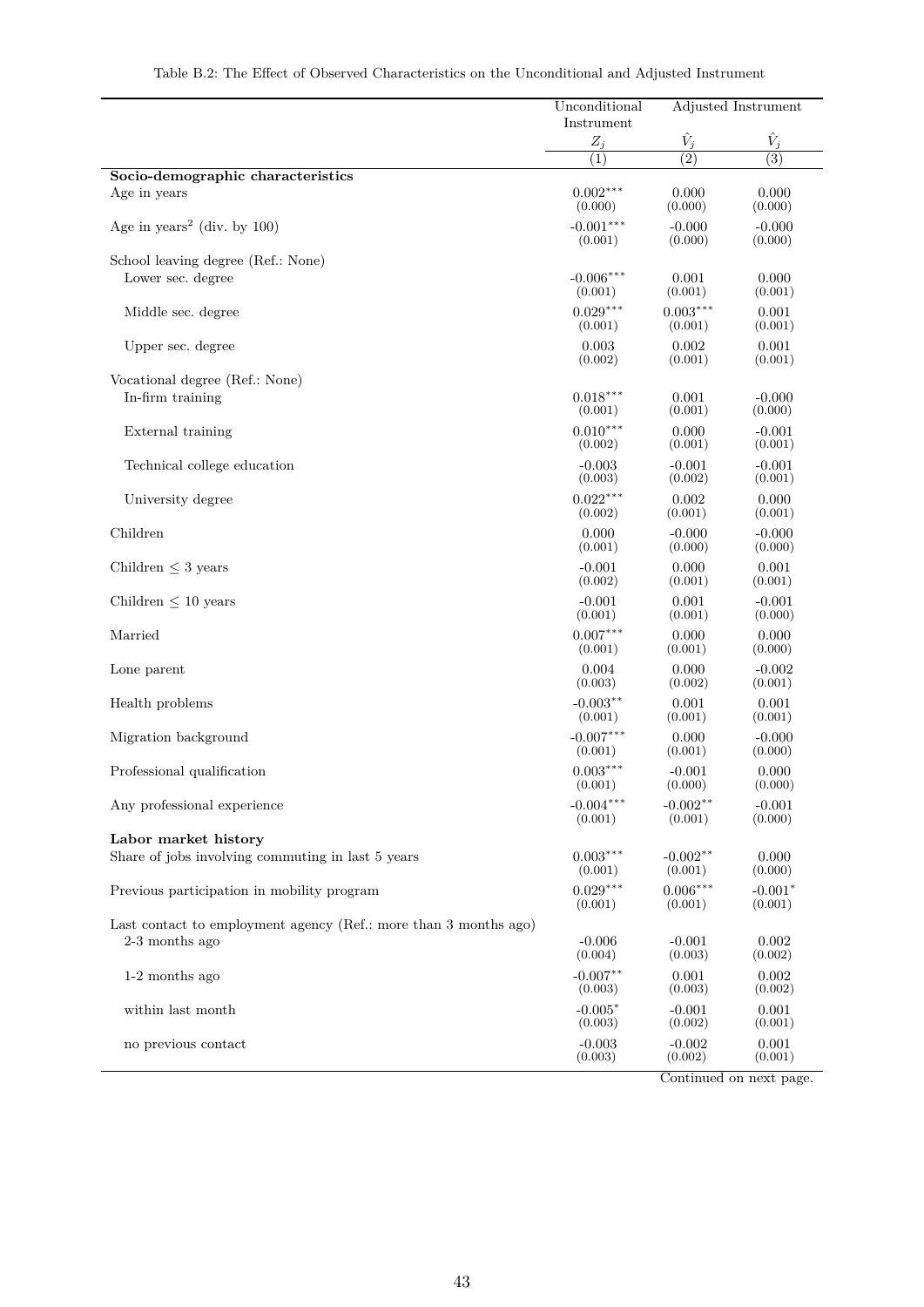| Continued from previous page.                            |             |           |            |
|----------------------------------------------------------|-------------|-----------|------------|
| Occupational group of previous job (Ref.: Agriculture)   |             |           |            |
| Manufacturing                                            | $0.003*$    | $-0.000$  | $-0.000$   |
|                                                          | (0.001)     | (0.001)   | (0.001)    |
| Technical occupation                                     | 0.001       | $-0.001$  | $-0.002*$  |
|                                                          | (0.002)     | (0.002)   | (0.001)    |
| Service                                                  | $-0.006***$ | $-0.001$  | $-0.001$   |
|                                                          | (0.002)     | (0.001)   | (0.001)    |
| Other                                                    | $-0.003$    | $-0.004$  | $-0.001$   |
|                                                          | (0.004)     | (0.003)   | (0.002)    |
| Last job was full-time employment                        | $0.021***$  | 0.001     | 0.002      |
|                                                          | (0.003)     | (0.002)   | (0.001)    |
| Log last daily income                                    | $-0.006***$ | 0.001     | $-0.000$   |
|                                                          | (0.002)     | (0.001)   | (0.001)    |
| Reason for termination of last job: Laid off by employer | 0.001       | 0.000     | 0.000      |
|                                                          | (0.001)     | (0.001)   | (0.001)    |
| Months in employment in year                             |             |           |            |
| $t-1$                                                    | $-0.001***$ | $-0.000$  | $-0.000$   |
|                                                          | (0.000)     | (0.000)   | (0.000)    |
| $t-2$                                                    | $0.001***$  | $0.000*$  | 0.000      |
|                                                          | (0.000)     | (0.000)   | (0.000)    |
| $\ensuremath{\mathrm{t-}3}$                              | $0.001***$  | $0.000**$ | 0.000      |
|                                                          | (0.000)     | (0.000)   | (0.000)    |
| Months in program in year                                |             |           |            |
| $t-1$                                                    | $-0.000$    | 0.000     | $-0.000$   |
|                                                          | (0.001)     | (0.000)   | (0.000)    |
| $t-2$                                                    | 0.000       | $0.000*$  | $0.000**$  |
|                                                          | (0.000)     | (0.000)   | (0.000)    |
| $\ensuremath{\mathrm{t-}3}$                              | $-0.000$    | $-0.000$  | $-0.000$   |
|                                                          | (0.000)     | (0.000)   | (0.000)    |
| Months in unemployment in year                           |             |           |            |
| $t-1$                                                    | 0.000       | $-0.000$  | $-0.000$   |
|                                                          | (0.001)     | (0.001)   | (0.000)    |
| $t-2$                                                    | $-0.002***$ | 0.000     | 0.000      |
|                                                          | (0.000)     | (0.000)   | (0.000)    |
| $t-3$                                                    | $-0.002***$ | $-0.000$  | 0.000      |
|                                                          | (0.000)     | (0.000)   | (0.000)    |
| Log average daily wage in year                           |             |           |            |
| $t-1$                                                    | $-0.022***$ | $-0.002$  | 0.001      |
|                                                          | (0.002)     | (0.002)   | (0.001)    |
| $t-2$                                                    | 0.000       | 0.000     | $-0.000$   |
|                                                          | (0.000)     | (0.000)   | (0.000)    |
| $t-3$                                                    | $-0.000***$ | $-0.000$  | $-0.000**$ |
|                                                          | (0.000)     | (0.000)   | (0.000)    |
| No. of employers in last 24 months                       | $-0.004***$ | $-0.000*$ | $-0.000$   |
|                                                          | (0.000)     | (0.000)   | (0.000)    |
| No. of programs in last 4 years                          | $-0.002**$  | 0.000     | $0.001**$  |
|                                                          | (0.001)     | (0.001)   | (0.000)    |
| Months in program in last 4 years                        | $-0.003$    | $-0.000$  | $-0.001$   |
|                                                          | (0.002)     | (0.001)   | (0.001)    |
| Time spend in unemployment in last 4 years (in 100 days) | $-0.000**$  | $-0.000$  | $-0.000$   |
|                                                          | (0.000)     | (0.000)   | (0.000)    |
| Time spend in employment in last 4 years (in 100 days)   | $-0.001***$ | $-0.000$  | 0.000      |
|                                                          | (0.000)     | (0.000)   | (0.000)    |
| Employed 4 years before entry into unemployment          | $0.011***$  | $-0.001$  | $-0.000$   |
|                                                          | (0.001)     | (0.001)   | (0.001)    |
| Daily income 4 years before entry into unemployment      | $-0.000***$ | 0.000     | $-0.000$   |
|                                                          | (0.000)     | (0.000)   | (0.000)    |
| Total income in last 4 years (in $\in$ 10,000)           | $0.001***$  | $-0.000$  | $-0.000$   |
|                                                          | (0.000)     | (0.000)   | (0.000)    |

Continued on next page.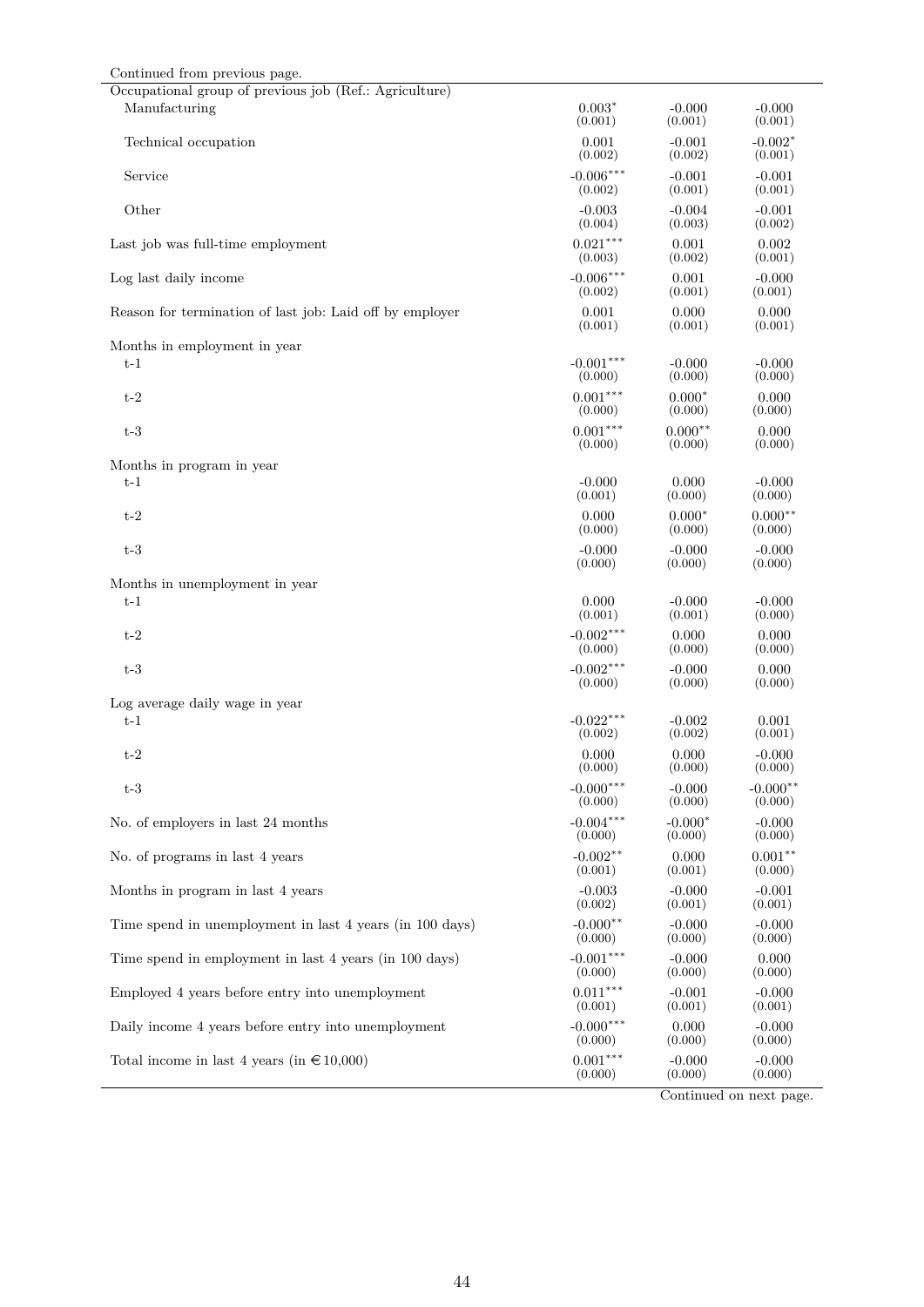| Continued from previous page.                                                                 |             |             |              |
|-----------------------------------------------------------------------------------------------|-------------|-------------|--------------|
| No. of employers in last 10 years                                                             | $-0.001***$ | $-0.000$    | $0.000**$    |
|                                                                                               | (0.000)     | (0.000)     | (0.000)      |
| No. of programs in last 10 years                                                              | $0.002***$  | $-0.000$    | $-0.001**$   |
|                                                                                               | (0.001)     | (0.000)     | (0.000)      |
| Months in program in last 10 years                                                            | $0.005***$  | 0.002       | 0.001        |
|                                                                                               | (0.001)     | (0.001)     | (0.001)      |
| Months in unemployment in last 10 years                                                       | $-0.000$    | $-0.000$    | $-0.000$     |
|                                                                                               | (0.000)     | (0.000)     | (0.000)      |
| Time spend in employment in last 10 years (in 100 days)                                       | $0.001***$  | 0.000       | $-0.000$     |
|                                                                                               | (0.000)     | (0.000)     | (0.000)      |
| No. of unemployment spells in last 10 years                                                   | $0.002***$  | 0.000       | $-0.000$     |
|                                                                                               | (0.000)     | (0.000)     | (0.000)      |
| Total time with last employer in last 10 years                                                | $0.000**$   | 0.000       | 0.000        |
|                                                                                               | (0.000)     | (0.000)     | (0.000)      |
| Total income in last 10 years (in $\text{\textsterling} 10,000$ )                             | $-0.001***$ | $-0.000$    | $0.000*$     |
|                                                                                               | (0.000)     | (0.000)     | (0.000)      |
| Duration of last employment                                                                   | $-0.000***$ | 0.000       | 0.000        |
|                                                                                               | (0.000)     | (0.000)     | (0.000)      |
| Information on current unemployment spell<br>Remaining benefit entitlement (Ref.: 0-3 months) |             |             |              |
| $4-6$ months                                                                                  | $0.011***$  | $0.003***$  | 0.001        |
|                                                                                               | (0.002)     | (0.001)     | (0.001)      |
| 7-9 months                                                                                    | $0.015***$  | $0.005***$  | $0.003***$   |
|                                                                                               | (0.001)     | (0.001)     | (0.001)      |
| $10-12$ months                                                                                | $0.015***$  | $0.004***$  | $0.002***$   |
|                                                                                               | (0.001)     | (0.001)     | (0.001)      |
| more than 12 months                                                                           | $0.017***$  | $0.005***$  | $0.002**$    |
|                                                                                               | (0.002)     | (0.001)     | (0.001)      |
| Any form of non-compliance with benefit conditions                                            | $-0.005***$ | $0.001**$   | $0.001**$    |
|                                                                                               | (0.001)     | (0.001)     | (0.000)      |
| Daily unemployment benfits (in $\in$ 100)                                                     | $-0.029***$ | $-0.010***$ | $-0.004**$   |
|                                                                                               | (0.004)     | (0.003)     | (0.002)      |
| Year of entry $(=2006)$                                                                       | $-0.039***$ | $-0.005***$ | $-0.003***$  |
|                                                                                               | (0.001)     | (0.001)     | (0.000)      |
| Month of entry into unemployment (Ref.: Jan.-Mar.)                                            |             |             |              |
| Apr.-Jun.                                                                                     | $-0.006***$ | $0.002***$  | 0.000        |
|                                                                                               | (0.001)     | (0.001)     | (0.000)      |
| Jul.-Sep.                                                                                     | $-0.003***$ | $0.003***$  | $0.001*$     |
|                                                                                               | (0.001)     | (0.001)     | (0.000)      |
| Oct.-Dec.                                                                                     | 0.001       | $0.003***$  | $0.003***$   |
|                                                                                               | (0.001)     | (0.001)     | (0.000)      |
| Any vacancy referral                                                                          | $-0.002***$ | 0.001       | 0.000        |
|                                                                                               | (0.001)     | (0.001)     | (0.000)      |
| Participation in other program during current UE spell                                        | $-0.004***$ | 0.000       | 0.000        |
|                                                                                               | (0.001)     | (0.001)     | (0.000)      |
| LEA fixed effects                                                                             |             |             | $\checkmark$ |
| No. of observations                                                                           | 30,397      | 30,397      | 30,397       |
| $R^2$                                                                                         | 0.326       | 0.011       | 0.009        |
| Adjusted $R^2$                                                                                | 0.325       | 0.008       | 0.007        |

*Note*: OLS estimation. \*/\*\*/\*\*\* indicates significance at the 10%/5%/1%-level. Standard errors are in parenthesis and clustered at the LEA-level.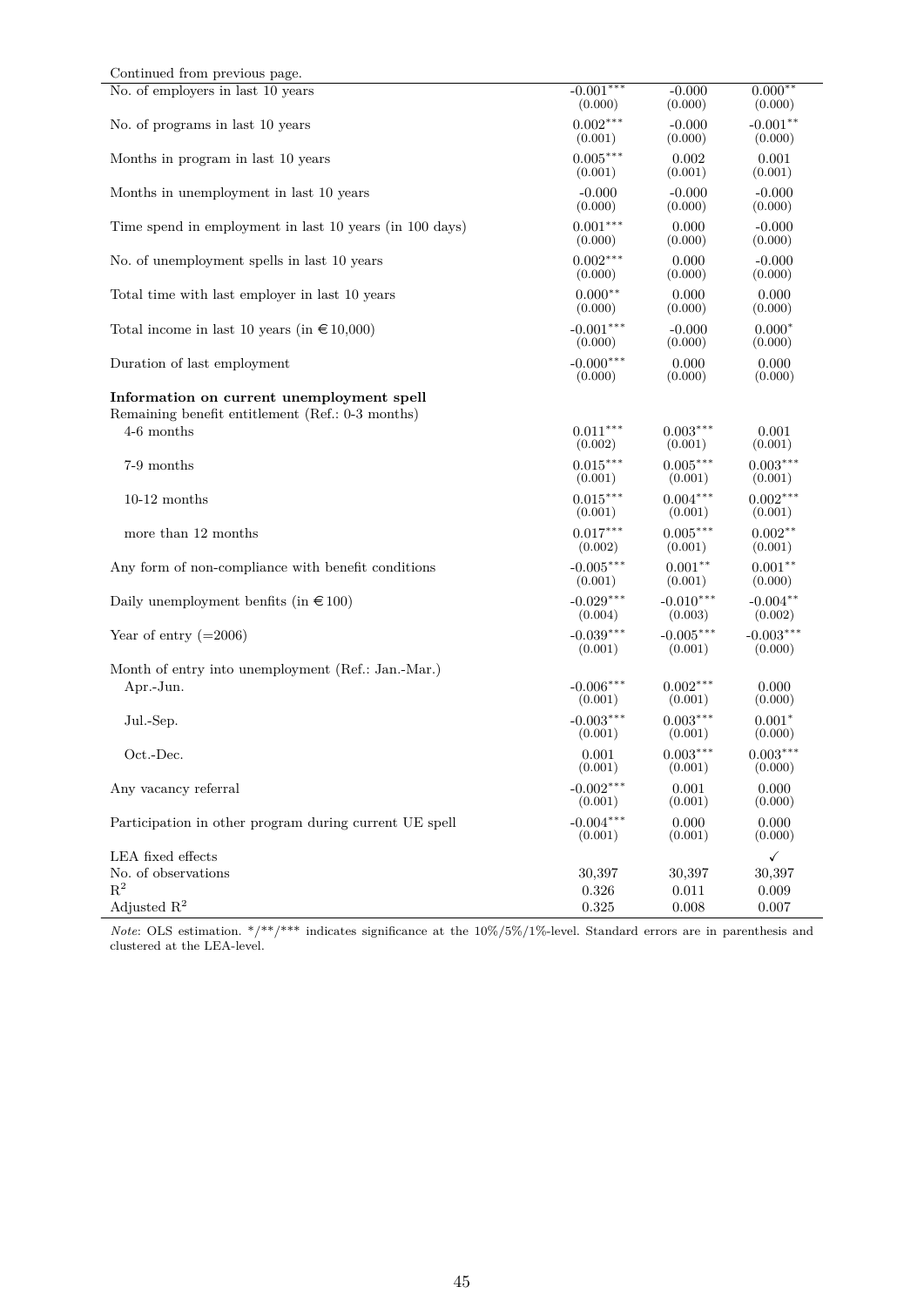| Table B.3: Baseline Results: OLS Estimation |
|---------------------------------------------|
|---------------------------------------------|

|                                                                  | Log first              | Log average            | No. of                 | Employed               |
|------------------------------------------------------------------|------------------------|------------------------|------------------------|------------------------|
|                                                                  | daily wage             | daily wage             | job quits              | in $t_{ue+24}$         |
|                                                                  | (1)                    | (2)                    | $\overline{(3)}$       | $\overline{(4)}$       |
| Relocation assistance                                            | $0.138***$             | $0.145***$             | $-0.126***$            | 0.018                  |
|                                                                  | (0.015)                | (0.014)                | (0.041)                | (0.019)                |
| Age in years                                                     | $-0.008***$            | $-0.008***$            | 0.008                  | 0.004                  |
|                                                                  | (0.002)                | (0.002)                | (0.007)                | (0.003)                |
| Age in years <sup>2</sup> (div. by 100)                          | $0.007***$             | $0.006**$              | $-0.002$               | $-0.010**$             |
| School leaving degree (Ref.: None)                               | (0.003)                | (0.003)                | (0.009)                | (0.004)                |
| Lower sec. degree                                                | $0.015***$             | $0.020***$             | $-0.014$               | 0.015                  |
|                                                                  | (0.006)                | (0.007)                | (0.028)                | (0.011)                |
| Middle sec. degree                                               | $0.019***$             | $0.031***$             | $-0.056*$              | $0.023*$               |
|                                                                  | (0.007)                | (0.007)                | (0.029)                | (0.012)                |
| Upper sec. degree                                                | $0.066***$             | $0.085***$             | $-0.114***$            | $0.023*$               |
|                                                                  | (0.010)                | (0.010)                | (0.032)                | (0.012)                |
| Vocational degree (Ref.: None)                                   |                        |                        |                        |                        |
| In-firm training                                                 | $0.019***$<br>(0.005)  | $0.023***$<br>(0.005)  | $-0.078***$<br>(0.021) | $0.047***$<br>(0.008)  |
| External training                                                | $0.020**$              | $0.031***$             | $-0.103***$            | $0.073***$             |
|                                                                  | (0.008)                | (0.008)                | (0.030)                | (0.013)                |
| Technical college education                                      | 0.008                  | 0.024                  | $-0.196***$            | $0.048***$             |
|                                                                  | (0.016)                | (0.015)                | (0.045)                | (0.020)                |
| University degree                                                | $0.113***$             | $0.135***$             | $-0.092***$            | $0.065***$             |
|                                                                  | (0.012)                | (0.012)                | (0.032)                | (0.014)                |
| Children                                                         | $0.011***$             | $0.012***$             | $-0.002$               | 0.007                  |
|                                                                  | (0.003)<br>$-0.018***$ | (0.002)<br>$-0.021***$ | (0.011)<br>0.035       | (0.004)<br>$-0.032***$ |
| Children $\leq$ 3 years                                          | (0.009)                | (0.008)                | (0.030)                | (0.012)                |
| Children $\leq 10$ years                                         | $-0.006$               | $-0.012**$             | 0.000                  | $-0.013$               |
|                                                                  | (0.005)                | (0.005)                | (0.024)                | (0.009)                |
| Married                                                          | 0.005                  | 0.005                  | $-0.032**$             | $0.025***$             |
|                                                                  | (0.004)                | (0.004)                | (0.014)                | (0.007)                |
| Lone parent                                                      | $-0.035***$            | $-0.020$               | 0.018                  | $-0.002$               |
|                                                                  | (0.016)<br>$-0.020***$ | (0.016)<br>$-0.030***$ | (0.059)<br>$-0.019$    | (0.025)                |
| Health problems                                                  | (0.006)                | (0.005)                | (0.023)                | $-0.028***$<br>(0.009) |
| Migration background                                             | $-0.012**$             | $-0.018***$            | $0.098***$             | $-0.044***$            |
|                                                                  | (0.005)                | (0.005)                | (0.021)                | (0.008)                |
| Professional qualification                                       | $0.036***$             | $0.037***$             | $-0.054***$            | 0.005                  |
|                                                                  | (0.004)                | (0.003)                | (0.010)                | (0.004)                |
| Any professional experience                                      | $-0.011**$             | $-0.016***$            | $0.060***$             | $-0.020***$            |
|                                                                  | (0.005)                | (0.005)                | (0.017)                | (0.007)                |
| Labor market history                                             | $0.019***$             | $0.028***$             | $-0.100***$            | 0.002                  |
| Share of jobs involve commuting in last 5 years                  | (0.005)                | (0.004)                | (0.016)                | (0.007)                |
| Previous participation in mobility program                       | $-0.023***$            | $-0.013**$             | $-0.027$               | $-0.001$               |
|                                                                  | (0.005)                | (0.005)                | (0.029)                | (0.011)                |
| Last contact to employment agency (Ref.: more than 3 months ago) |                        |                        |                        |                        |
| 2-3 months ago                                                   | 0.012                  | 0.007                  | $-0.007$               | 0.026                  |
|                                                                  | (0.019)                | (0.020)                | (0.065)                | (0.028)                |
| 1-2 months ago                                                   | 0.021                  | 0.010                  | 0.008                  | 0.028                  |
| within last month                                                | (0.019)<br>$-0.002$    | (0.019)<br>$-0.005$    | (0.062)<br>0.057       | (0.027)<br>0.017       |
|                                                                  | (0.018)                | (0.018)                | (0.058)                | (0.025)                |
| no previous contact                                              | 0.026                  | 0.026                  | 0.028                  | 0.021                  |
|                                                                  | (0.018)                | (0.017)                | (0.062)                | (0.026)                |
| Occupational group of previous job (Ref.: Agriculture)           |                        |                        |                        |                        |
| Manufacturing                                                    | $0.016***$             | $0.027***$             | $-0.239***$            | $0.060***$             |
|                                                                  | (0.006)                | (0.006)                | (0.039)                | (0.013)                |
| Technical occupation                                             | $0.034***$             | $0.060***$             | $-0.266***$            | $0.083***$             |
|                                                                  | (0.012)                | (0.011)<br>$0.034***$  | (0.046)                | (0.016)<br>$0.067***$  |
| Service                                                          | $0.018***$<br>(0.007)  | (0.007)                | $-0.250***$<br>(0.038) | (0.013)                |
| Other                                                            | $-0.010$               | 0.025                  | $-0.205***$            | 0.058                  |
|                                                                  | (0.021)                | (0.021)                | (0.083)                | (0.037)                |

Continued on next page.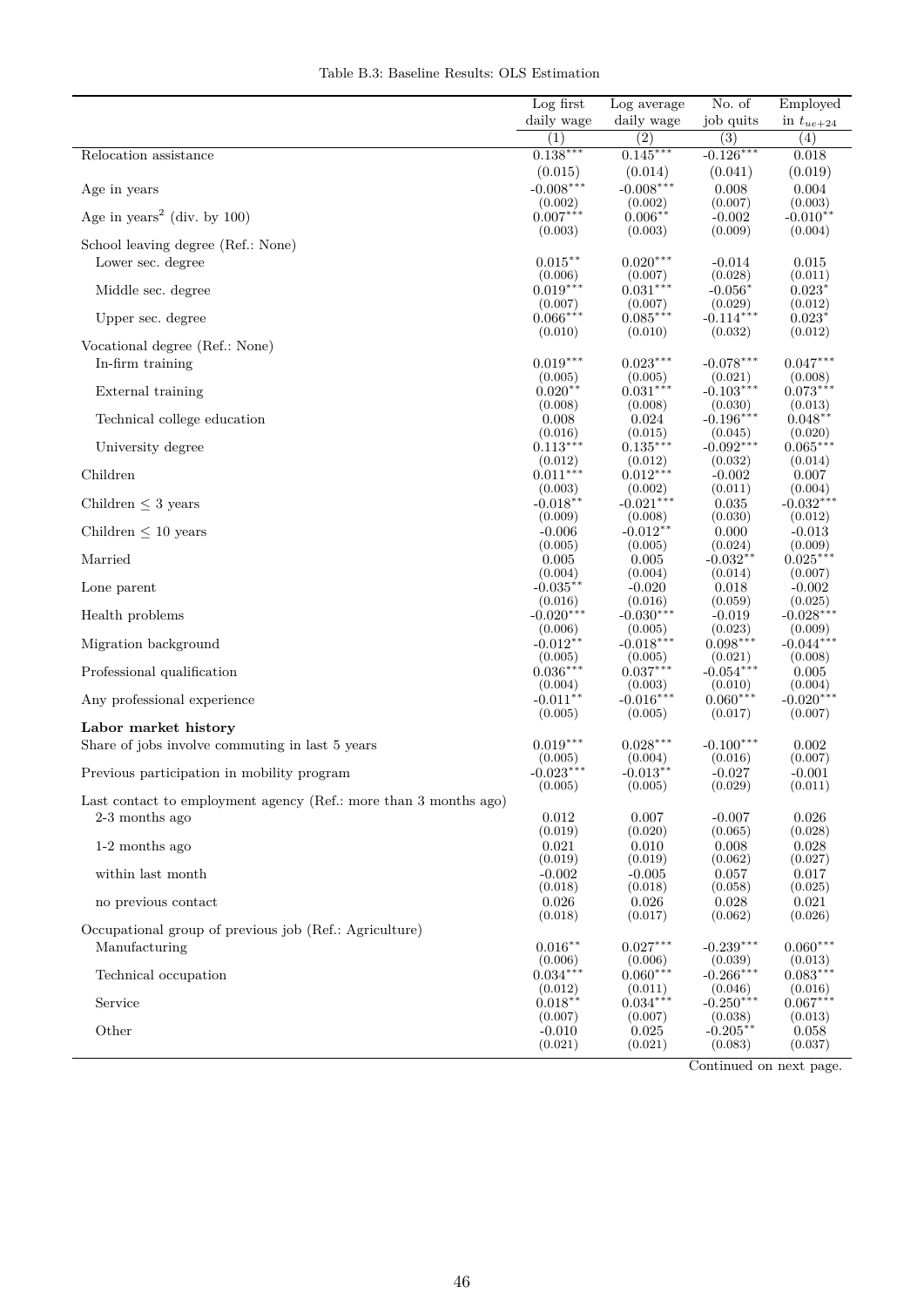| Continued from previous page.                                   |                        |                        |                        |                        |
|-----------------------------------------------------------------|------------------------|------------------------|------------------------|------------------------|
| Last job was full-time employment                               | $0.052***$             | $0.040**$              | $-0.081$               | $-0.002$               |
| Log last daily income                                           | (0.017)<br>$0.163***$  | (0.018)<br>$0.142***$  | (0.075)<br>$-0.041$    | (0.024)<br>$-0.003$    |
|                                                                 | (0.014)                | (0.014)                | (0.043)                | (0.017)                |
| Reason for termination of last job: Laid off by employer        | $-0.045***$<br>(0.007) | $-0.031***$<br>(0.007) | $-0.069***$<br>(0.025) | $0.032***$<br>(0.012)  |
| Months in employment in year                                    |                        |                        |                        |                        |
| $t-1$                                                           | $0.003***$             | $0.002***$             | $-0.047***$            | $0.014***$             |
| $t-2$                                                           | (0.001)<br>$-0.001$    | (0.001)<br>$-0.000$    | (0.003)<br>$-0.004$    | (0.001)<br>$0.004***$  |
|                                                                 | (0.001)                | (0.001)                | (0.003)                | (0.001)                |
| $t-3$                                                           | $-0.002***$<br>(0.001) | $-0.002**$<br>(0.001)  | $-0.017***$<br>(0.003) | $0.003***$<br>(0.001)  |
| Months in program in year                                       |                        |                        |                        |                        |
| $t-1$                                                           | 0.001                  | 0.004                  | $-0.057***$            | $0.011**$              |
|                                                                 | (0.003)                | (0.003)                | (0.011)                | (0.005)<br>$0.005*$    |
| $t-2$                                                           | 0.002<br>(0.002)       | 0.002<br>(0.002)       | $-0.009$<br>(0.007)    | (0.003)                |
| $t-3$                                                           | $-0.001$               | $-0.000$               | $-0.001$               | 0.000                  |
| Months in unemployment in year                                  | (0.001)                | (0.001)                | (0.006)                | (0.002)                |
| $t-1$                                                           | $-0.005$               | $-0.002$               | $-0.015$               | $-0.003$               |
|                                                                 | (0.004)                | (0.003)                | (0.014)                | (0.006)                |
| $t-2$                                                           | 0.002                  | 0.002                  | $-0.014*$              | $0.007**$              |
| $t-3$                                                           | (0.002)<br>$-0.001$    | (0.002)<br>$-0.001$    | (0.008)<br>0.002       | (0.003)<br>$-0.000$    |
|                                                                 | (0.002)                | (0.002)                | (0.007)                | (0.003)                |
| Log average daily wage in year                                  |                        |                        |                        |                        |
| $t-1$                                                           | $0.356***$<br>(0.021)  | $0.349***$<br>(0.020)  | $-0.094**$<br>(0.047)  | $0.046**$<br>(0.020)   |
| $t-2$                                                           | $0.003***$             | $0.001*$               | 0.003                  | $-0.002$               |
|                                                                 | (0.001)                | (0.001)                | (0.004)                | (0.001)                |
| $t-3$                                                           | $0.002***$<br>(0.001)  | $0.002***$<br>(0.001)  | $0.018***$<br>(0.003)  | $-0.000$<br>(0.001)    |
| No. of employers in last 24 months                              | $-0.002$               | 0.003                  | $0.031***$             | $0.010***$             |
|                                                                 | (0.002)<br>$0.008*$    | (0.002)<br>0.004       | (0.010)<br>$-0.001$    | (0.004)<br>0.000       |
| No. of programs in last 4 years                                 | (0.004)                | (0.004)                | (0.018)                | (0.007)                |
| Months in program in last 4 years                               | $-0.021**$             | $-0.006$               | $-0.005$               | $-0.005$               |
| Time spend in unemployment in last 4 years (in 100 days)        | (0.008)<br>0.000       | (0.008)<br>$-0.000$    | (0.030)<br>$0.008***$  | (0.014)<br>$-0.002$    |
|                                                                 | (0.001)                | (0.001)                | (0.003)                | (0.002)                |
| Time spend in employment in last 4 years (in 100 days)          | 0.001                  | $-0.000$               | 0.004                  | $-0.002*$              |
| Employed 4 years before entry into unemployment                 | (0.001)<br>$-0.090***$ | (0.001)<br>$-0.092***$ | (0.003)<br>$-0.001$    | (0.001)<br>0.018       |
|                                                                 | (0.008)                | (0.008)                | (0.027)                | (0.011)                |
| Daily income 4 years before entry into unemployment             | $0.001***$<br>(0.000)  | $0.001***$<br>(0.000)  | $-0.002$<br>(0.000)    | $0.000**$<br>(0.000)   |
| Total income in last 4 years (in $\text{\textsterling}10,000$ ) | 0.000                  | 0.001                  | $-0.003$               | $-0.001$               |
|                                                                 | (0.001)                | (0.001)                | (0.004)                | (0.002)                |
| No. of employers in last 10 years                               | $-0.003***$<br>(0.001) | $-0.002***$<br>(0.001) | $0.010**$<br>(0.005)   | $-0.001$<br>(0.002)    |
| No. of programs in last 10 years                                | $-0.007**$             | $-0.008***$            | $-0.013$               | $-0.001$               |
| Months in program in last 10 years                              | (0.003)<br>$-0.005$    | (0.003)<br>$-0.004$    | (0.013)<br>$-0.048*$   | (0.005)<br>$0.032***$  |
|                                                                 | (0.006)                | (0.006)                | (0.028)                | (0.011)                |
| Months in unemployment in last 10 years                         | $-0.000$<br>(0.000)    | $-0.000$<br>(0.000)    | $-0.000$<br>(0.000)    | 0.000                  |
| Time spend in employment in last 10 years (in 100 days)         | $-0.002***$            | $-0.001***$            | $-0.001$               | (0.000)<br>$0.001***$  |
|                                                                 | (0.000)                | (0.000)                | (0.001)                | (0.000)                |
| No. of unemployment spells in last 10 years                     | $0.007***$<br>(0.001)  | $0.004***$<br>(0.001)  | $0.064***$<br>(0.004)  | $-0.013***$<br>(0.001) |
| Total time with last employer in last 10 years                  | 0.000                  | 0.000                  | $-0.000$               | $-0.000$               |
|                                                                 | (0.000)                | (0.000)                | (0.000)                | (0.000)                |
| Total income in last 10 years (in $\in$ 10,000)                 | $0.002**$<br>(0.001)   | $0.002**$<br>(0.001)   | 0.002<br>(0.002)       | $-0.001$<br>(0.001)    |
| Duration of last employment                                     | $-0.002***$            | $-0.002***$            | $-0.001$               | 0.000                  |
|                                                                 | (0.001)                | (0.001)                | (0.002)                | (0.001)                |

Continued on next page.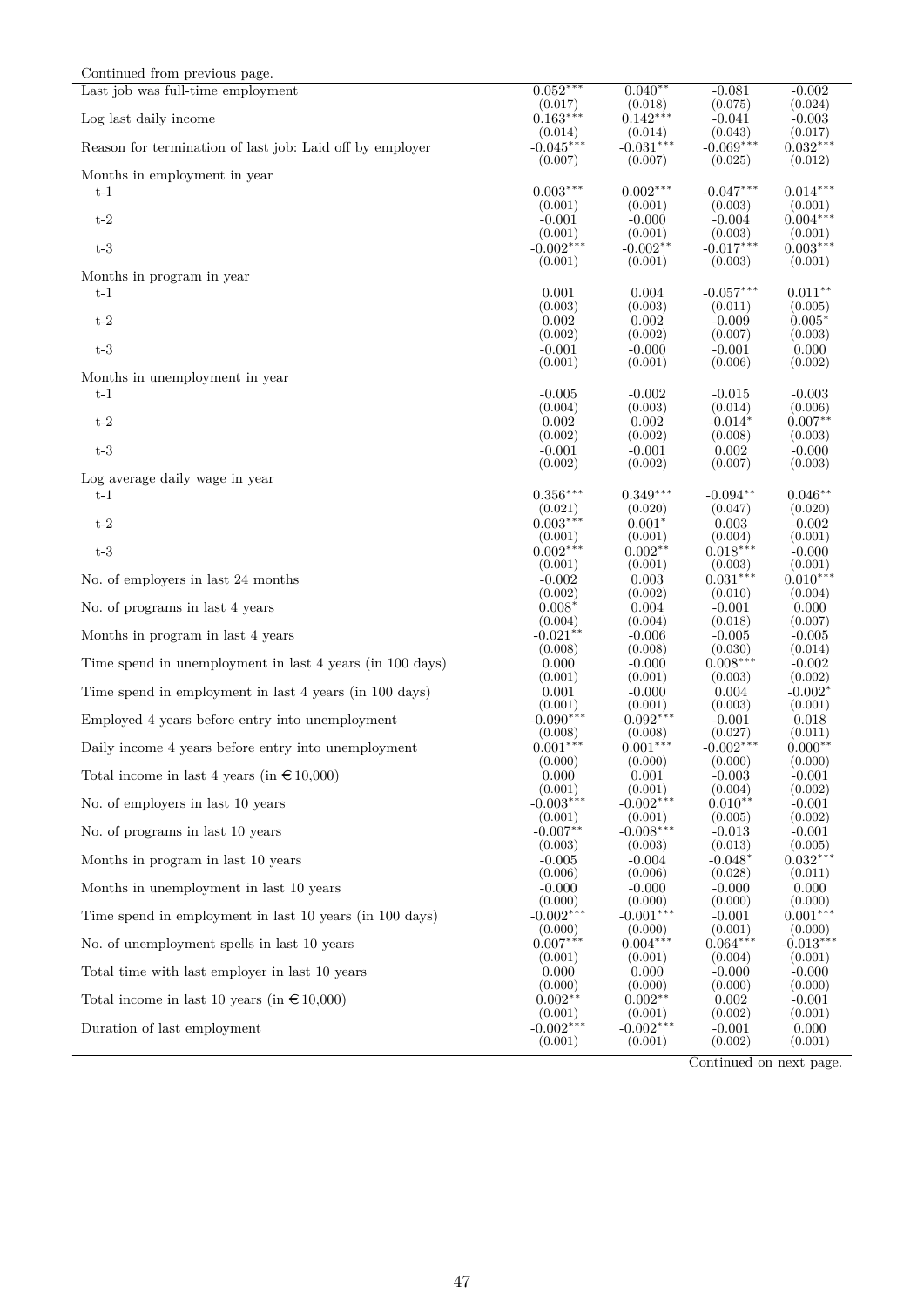| Continued from previous page.                                        |             |             |                      |                          |
|----------------------------------------------------------------------|-------------|-------------|----------------------|--------------------------|
| Information on current unemployment spell                            |             |             |                      |                          |
| Duration of initial unemployment spell (Ref.: 1-3 months)            |             |             |                      |                          |
| 4-6 months                                                           | $-0.025***$ | $-0.029***$ | $0.163***$           | $-0.016***$              |
|                                                                      | (0.003)     | (0.003)     | (0.016)              | (0.007)                  |
| 7-9 months                                                           | $-0.068***$ | $-0.068***$ | $0.150***$           | $-0.018*$                |
|                                                                      | (0.006)     | (0.005)     | (0.025)              | (0.010)                  |
| $10-12$ months                                                       | $-0.124***$ | $-0.109***$ | $0.148***$           | - $0.060^{\ast\ast\ast}$ |
|                                                                      | (0.008)     | (0.008)     | (0.027)              | (0.013)                  |
| more than 12 months                                                  | $-0.129***$ | $-0.122***$ | $0.204***$           | $-0.117***$              |
|                                                                      | (0.008)     | (0.007)     | (0.026)              | (0.010)                  |
| Remaining benefit entitlement (Ref.: 0-3 months)                     |             |             |                      |                          |
| 4-6 months                                                           | $-0.041***$ | $-0.038***$ | 0.036                | 0.005                    |
|                                                                      | (0.007)     | (0.007)     | (0.030)              | (0.013)                  |
| 7-9 months                                                           | $-0.032***$ | $-0.032***$ | $0.079***$           | 0.007                    |
|                                                                      | (0.007)     | (0.006)     | (0.029)              | (0.013)                  |
| $10-12$ months                                                       | $-0.036***$ | $-0.031***$ | $0.049**$            | 0.008                    |
|                                                                      | (0.006)     | (0.005)     | (0.023)              | (0.011)                  |
| more than 12 months                                                  | $-0.024***$ | $-0.023***$ | $0.099***$           | $-0.018$                 |
|                                                                      | (0.008)     | (0.007)     | (0.033)              | (0.014)                  |
| Any form of non-compliance with benefit conditions                   | $-0.035***$ | $-0.043***$ | $0.408***$           | $-0.115***$              |
|                                                                      | (0.004)     | (0.005)     | (0.016)              | (0.008)                  |
| Daily unemployment benfits (in $\text{\large\ensuremath{\in}} 100$ ) | $0.130***$  | $0.127***$  | $0.196***$           | $-0.076*$                |
|                                                                      | (0.018)     | (0.016)     | (0.064)              | (0.031)                  |
| Year of entry $(=2006)$                                              | $0.013***$  | 0.010       | $0.049*$             | $-0.033***$              |
|                                                                      | (0.006)     | (0.007)     | (0.026)              | (0.009)                  |
| Month of entry into unemployment (Ref.: Jan.-Mar.)                   |             |             |                      |                          |
| Apr.-Jun.                                                            | $-0.014**$  | $-0.001$    | $-0.004$             | 0.002                    |
|                                                                      | (0.006)     | (0.005)     | (0.018)              | (0.006)                  |
| Jul.-Sep.                                                            | $-0.017***$ | $-0.003$    | $0.037*$             | $-0.005$                 |
|                                                                      | (0.005)     | (0.005)     | (0.019)              | (0.008)                  |
| Oct.-Dec.                                                            | $0.008*$    | $0.012***$  | $0.123***$           | $-0.055***$              |
|                                                                      | (0.004)     | (0.004)     | (0.020)              | (0.008)                  |
| Any vacancy referral                                                 | $-0.025***$ | $-0.014***$ | -0.034 $^{\ast\ast}$ | $0.019***$               |
|                                                                      | (0.003)     | (0.003)     | (0.014)              | (0.006)                  |
| Participation in other ALMP program                                  | $-0.007$    | 0.002       | $-0.131***$          | $0.032***$               |
|                                                                      | (0.006)     | (0.006)     | (0.019)              | (0.008)                  |
| Regional characteristics                                             |             |             |                      |                          |
| Living in East-Germany                                               | $-0.074***$ | $-0.091***$ | $0.115***$           | $-0.006$                 |
|                                                                      | (0.008)     | (0.008)     | (0.027)              | (0.010)                  |
| Local unemployment rate                                              | 0.018       | $-0.047$    | 0.376                | $-0.158$                 |
|                                                                      | (0.082)     | (0.076)     | (0.325)              | (0.099)                  |
| GDP per capita in $\in$ 10000                                        | 0.001       | $-0.000$    | 0.004                | 0.003                    |
|                                                                      | (0.003)     | (0.003)     | (0.008)              | (0.002)                  |
| Local vacancy rate                                                   | 0.053       | 0.104       | $-0.032$             | 0.008                    |
|                                                                      | (0.091)     | (0.095)     | (0.317)              | (0.083)                  |
| Share of working population in (Ref.: Agriculture)                   |             |             |                      |                          |
| Industry sector                                                      | $-0.000$    | 0.000       | $-0.005**$           | $-0.000$                 |
|                                                                      | (0.001)     | (0.001)     | (0.002)              | (0.001)                  |
| Service sector                                                       | $-0.001$    | $-0.000$    | $-0.005***$          | $-0.001$                 |
|                                                                      | (0.001)     | (0.001)     | (0.002)              | (0.001)                  |
| No. of observations                                                  | 30,397      | 30,397      | 30,397               | 30,397                   |

*Note*: OLS estimation of the outcome equation. \*\*\*/\*\*/\* indicate statistically significance at the 1%/5%/10%-level. Standard errors are in parenthesis and clustered at LEA-level.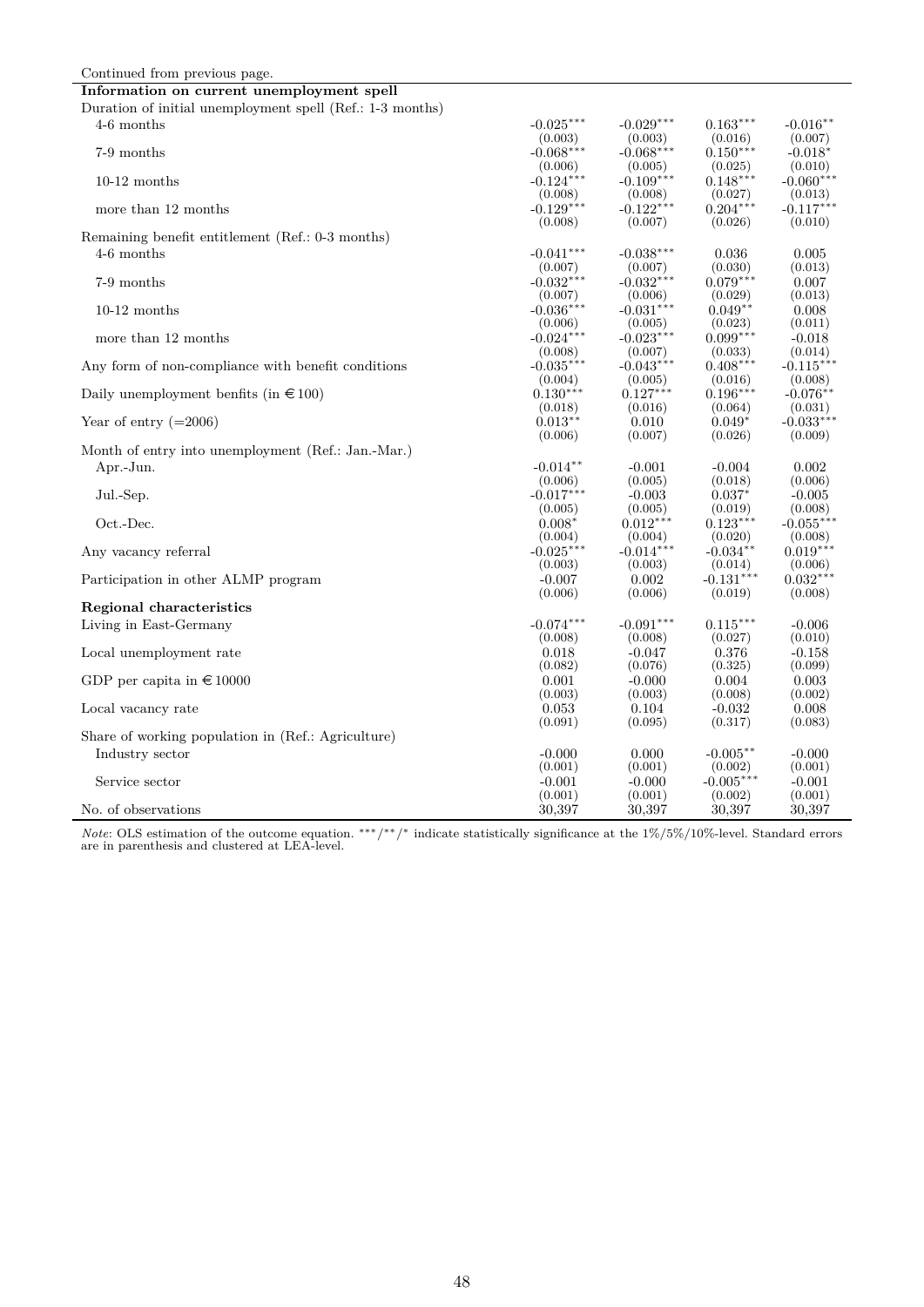| Table B.4: Baseline Results: IV Estimation with LEA Fixed Effects |  |  |  |  |
|-------------------------------------------------------------------|--|--|--|--|
|-------------------------------------------------------------------|--|--|--|--|

|                                                                  | $Log$ first            | Log average            | No. of                 | Employed               |
|------------------------------------------------------------------|------------------------|------------------------|------------------------|------------------------|
|                                                                  | daily wage             | daily wage             | job quits              | in $t_{ue+24}$         |
|                                                                  | (1)                    | $\overline{(2)}$       | $\overline{(3)}$       | $\overline{(4)}$       |
| Relocation assistance                                            | $0.245***$             | $0.163**$              | $-1.027***$            | $0.243**$              |
| Age in years                                                     | (0.088)<br>$-0.008***$ | (0.079)<br>$-0.008***$ | (0.309)<br>0.010       | (0.100)<br>0.004       |
|                                                                  | (0.002)                | (0.002)                | (0.007)                | (0.003)                |
| Age in years <sup>2</sup> (div. by 100)                          | $0.008***$             | $0.006***$             | $-0.005$               | $-0.009**$             |
| School leaving degree (Ref.: None)                               | (0.003)                | (0.003)                | (0.009)                | (0.004)                |
| Lower sec. degree                                                | $0.014***$             | $0.019***$             | $-0.015$               | 0.015                  |
|                                                                  | (0.006)                | (0.007)                | (0.028)                | (0.011)                |
| Middle sec. degree                                               | $0.019***$             | $0.031***$             | $-0.056*$              | $0.021^*$              |
|                                                                  | (0.007)                | (0.007)                | (0.029)                | (0.012)                |
| Upper sec. degree                                                | $0.064***$<br>(0.010)  | $0.084***$<br>(0.010)  | $-0.094***$<br>(0.033) | 0.016<br>(0.013)       |
| Vocational degree (Ref.: None)                                   |                        |                        |                        |                        |
| In-firm training                                                 | $0.020***$             | $0.024***$             | $-0.088***$            | $0.050***$             |
|                                                                  | (0.005)                | (0.005)                | (0.021)                | (0.008)                |
| External training                                                | $0.019**$<br>(0.008)   | $0.031***$<br>(0.008)  | $-0.104***$<br>(0.030) | $0.073***$<br>(0.013)  |
| Technical college education                                      | 0.008                  | 0.024                  | $-0.189***$            | $0.045***$             |
|                                                                  | (0.016)                | (0.015)                | (0.048)                | (0.020)                |
| University degree                                                | $0.111***$             | $0.134***$             | $-0.084***$            | $0.063***$             |
|                                                                  | (0.013)                | (0.013)                | (0.033)                | (0.014)                |
| Children                                                         | $0.011***$<br>(0.003)  | $0.012***$<br>(0.002)  | $-0.002$<br>(0.011)    | 0.006<br>(0.004)       |
| Children $\leq$ 3 years                                          | $-0.018**$             | $-0.021***$            | 0.036                  | $-0.032***$            |
|                                                                  | (0.009)                | (0.008)                | (0.030)                | (0.012)                |
| Children $\leq 10$ years                                         | $-0.005$               | $-0.011**$             | $-0.002$               | $-0.012$               |
| Married                                                          | (0.005)<br>0.005       | (0.005)<br>0.006       | (0.025)<br>$-0.037***$ | (0.009)<br>$0.026***$  |
|                                                                  | (0.004)                | (0.004)                | (0.014)                | (0.007)                |
| Lone parent                                                      | $-0.035**$             | $-0.021$               | 0.008                  | 0.001                  |
|                                                                  | (0.016)                | (0.016)                | (0.058)                | (0.026)                |
| Health problems                                                  | $-0.020***$            | $-0.030***$            | $-0.019$               | $-0.028***$            |
| Migration background                                             | (0.006)<br>$-0.012**$  | (0.006)<br>$-0.018***$ | (0.023)<br>$0.097***$  | (0.010)<br>$-0.041***$ |
|                                                                  | (0.005)                | (0.005)                | (0.022)                | (0.008)                |
| Professional qualification                                       | $0.036***$             | $0.038***$             | $-0.051***$            | 0.004                  |
|                                                                  | (0.004)<br>$-0.013***$ | (0.003)<br>$-0.017***$ | (0.010)<br>$0.057***$  | (0.004)<br>$-0.020***$ |
| Any professional experience                                      | (0.005)                | (0.005)                | (0.018)                | (0.008)                |
| Labor market history                                             |                        |                        |                        |                        |
| Share of jobs involve commuting in last 5 years                  | $0.017***$             | $0.028***$             | $-0.083***$            | $-0.001$               |
|                                                                  | (0.005)                | (0.004)                | (0.016)                | (0.007)                |
| Previous participation in mobility program                       | $-0.028***$            | $-0.013*$              | 0.019                  | $-0.011$               |
| Last contact to employment agency (Ref.: more than 3 months ago) | (0.008)                | (0.007)                | (0.038)                | (0.013)                |
| 2-3 months ago                                                   | 0.013                  | 0.007                  | $-0.014$               | 0.026                  |
|                                                                  | (0.019)                | (0.021)                | (0.067)                | (0.029)                |
| 1-2 months ago                                                   | 0.022                  | 0.010                  | $-0.001$               | 0.029                  |
|                                                                  | (0.020)                | (0.019)                | (0.063)                | (0.028)                |
| within last month                                                | $-0.000$<br>(0.018)    | $-0.004$<br>(0.018)    | 0.044<br>(0.060)       | 0.020<br>(0.025)       |
| no previous contact                                              | 0.026                  | 0.026                  | 0.022                  | 0.022                  |
|                                                                  | (0.018)                | (0.017)                | (0.063)                | (0.026)                |
| Occupational group of previous job (Ref.: Agriculture)           |                        |                        |                        |                        |
| Manufacturing                                                    | $0.018***$             | $0.029***$             | $-0.242***$            | $0.061***$             |
| Technical occupation                                             | (0.006)<br>$0.035***$  | (0.006)<br>$0.061***$  | (0.039)<br>$-0.274***$ | (0.013)<br>$0.085***$  |
|                                                                  | (0.012)                | (0.011)                | (0.046)                | (0.016)                |
| Service                                                          | $0.019***$             | $0.036***$             | $-0.246***$            | $0.066***$             |
|                                                                  | (0.007)                | (0.007)                | (0.038)                | (0.014)                |
| Other                                                            | $-0.009$<br>(0.021)    | 0.027<br>(0.021)       | $-0.213***$<br>(0.085) | 0.061<br>(0.038)       |
|                                                                  |                        |                        |                        |                        |

Continued on next page.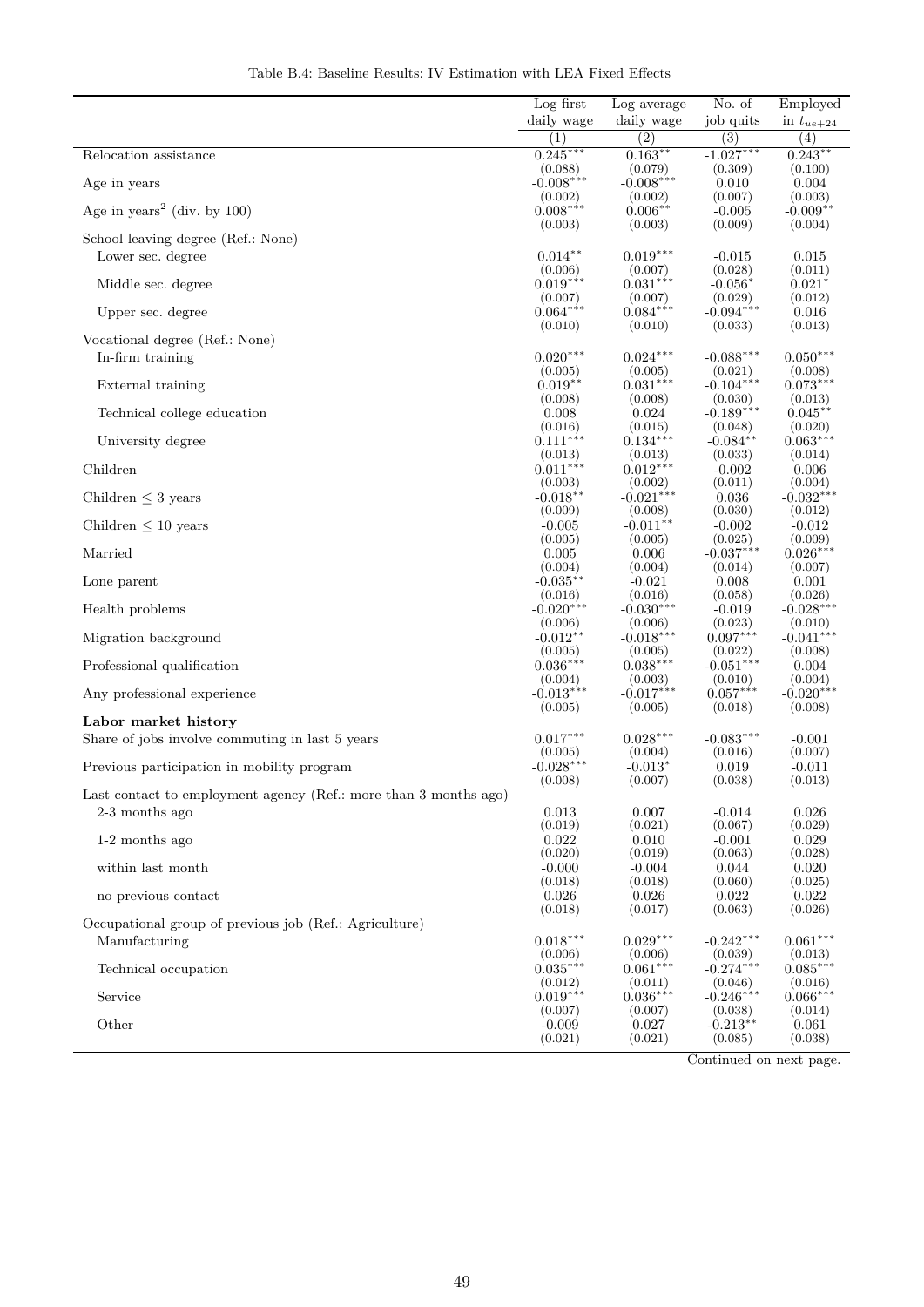| Continued from previous page.                            |                        |                         |                        |                       |
|----------------------------------------------------------|------------------------|-------------------------|------------------------|-----------------------|
| Last job was full-time employment                        | $0.053***$             | $0.041**$               | $-0.090$               | $-0.001$              |
| Log last daily income                                    | (0.016)<br>$0.162***$  | (0.018)<br>$0.140***$   | (0.076)<br>$-0.043$    | (0.024)<br>$-0.002$   |
|                                                          | (0.014)                | (0.014)                 | (0.042)                | (0.017)               |
| Reason for termination of last job: Laid off by employer | $-0.046***$<br>(0.008) | $-0.031***$<br>(0.007)  | $-0.077***$<br>(0.025) | $0.034***$<br>(0.012) |
| Months in employment in year                             |                        |                         |                        |                       |
| $t-1$                                                    | $0.003***$             | $0.002***$              | $-0.045***$            | $0.014***$            |
| $t-2$                                                    | (0.001)<br>$-0.001$    | (0.001)<br>$-0.000$     | (0.003)<br>$-0.004$    | (0.001)<br>$0.004***$ |
|                                                          | (0.001)                | (0.001)                 | (0.003)                | (0.001)               |
| $t-3$                                                    | $-0.002**$<br>(0.001)  | $-0.001**$<br>(0.001)   | $-0.017***$<br>(0.003) | $0.003***$<br>(0.001) |
| Months in program in year                                |                        |                         |                        |                       |
| $t-1$                                                    | 0.001                  | 0.004                   | $-0.055***$            | $0.010*$              |
| $t-2$                                                    | (0.003)<br>0.002       | (0.003)<br>0.002        | (0.011)<br>$-0.009$    | (0.005)<br>$0.005*$   |
|                                                          | (0.002)                | (0.002)                 | (0.007)                | (0.003)               |
| $t-3$                                                    | $-0.001$<br>(0.001)    | $-0.000$<br>(0.001)     | $-0.002$<br>(0.006)    | 0.001<br>(0.003)      |
| Months in unemployment in year                           |                        |                         |                        |                       |
| $t-1$                                                    | $-0.005$               | $-0.002$                | $-0.016$               | $-0.003$              |
| $t-2$                                                    | (0.004)<br>0.002       | (0.003)<br>0.002        | (0.014)<br>$-0.015*$   | (0.006)<br>$0.007***$ |
|                                                          | (0.002)                | (0.002)                 | (0.008)                | (0.003)               |
| $t-3$                                                    | $-0.001$<br>(0.002)    | $-0.000$<br>(0.002)     | 0.002<br>(0.007)       | 0.000<br>(0.003)      |
| Log average daily wage in year                           |                        |                         |                        |                       |
| $t-1$                                                    | $0.353***$             | $0.346***$              | $-0.082*$              | $0.041**$             |
| $t-2$                                                    | (0.022)<br>$0.003***$  | (0.020)<br>$0.001*$     | (0.047)<br>0.002       | (0.021)<br>$-0.002$   |
|                                                          | (0.001)                | (0.001)                 | (0.004)                | (0.001)               |
| $t-3$                                                    | $0.002***$<br>(0.001)  | $0.002^{**}$<br>(0.001) | $0.017***$<br>(0.003)  | $-0.000$<br>(0.001)   |
| No. of employers in last 24 months                       | $-0.002$               | 0.002                   | $0.034***$             | $0.009**$             |
| No. of programs in last 4 years                          | (0.002)<br>$0.008*$    | (0.002)<br>0.004        | (0.009)<br>$-0.003$    | (0.004)<br>0.000      |
|                                                          | (0.004)                | (0.004)                 | (0.018)                | (0.007)               |
| Months in program in last 4 years                        | $-0.022***$<br>(0.008) | $-0.007$<br>(0.008)     | $-0.002$<br>(0.030)    | $-0.006$<br>(0.014)   |
| Time spend in unemployment in last 4 years (in 100 days) | 0.000                  | $-0.000$                | $0.009***$             | $-0.002$              |
|                                                          | (0.001)<br>0.001       | (0.001)                 | (0.003)                | (0.002)<br>$-0.002**$ |
| Time spend in employment in last 4 years (in 100 days)   | (0.001)                | $-0.000$<br>(0.001)     | 0.004<br>(0.003)       | (0.001)               |
| Employed 4 years before entry into unemployment          | $-0.090***$            | $-0.092***$             | $-0.002$               | $0.019*$              |
| Daily income 4 years before entry into unemployment      | (0.008)<br>$0.001***$  | (0.008)<br>$0.001***$   | (0.027)<br>$-0.002***$ | (0.011)<br>$0.000**$  |
|                                                          | (0.000)                | (0.000)                 | (0.000)                | (0.000)               |
| Total income in last 4 years (in $\in$ 10,000)           | 0.001<br>(0.002)       | 0.001<br>(0.001)        | $-0.003$<br>(0.004)    | $-0.001$<br>(0.002)   |
| No. of employers in last 10 years                        | $-0.003***$            | $-0.003***$             | $0.012**$              | $-0.001$              |
| No. of programs in last 10 years                         | (0.001)<br>$-0.007**$  | (0.001)<br>$-0.008***$  | (0.005)<br>$-0.015$    | (0.002)<br>$-0.001$   |
|                                                          | (0.003)                | (0.003)                 | (0.013)                | (0.005)               |
| Months in program in last 10 years                       | $-0.005$<br>(0.007)    | $-0.004$<br>(0.006)     | $-0.042$<br>(0.028)    | $0.030***$<br>(0.011) |
| Months in unemployment in last 10 years                  | $-0.000$               | $-0.000$                | $-0.000$               | 0.000                 |
| Time spend in employment in last 10 years (in 100 days)  | (0.000)<br>$-0.002***$ | (0.000)<br>$-0.001***$  | (0.000)                | (0.000)<br>$0.001***$ |
|                                                          | (0.000)                | (0.000)                 | $-0.001$<br>(0.001)    | (0.000)               |
| No. of unemployment spells in last 10 years              | $0.007***$             | $0.004***$              | $0.060***$             | $-0.012***$           |
| Total time with last employer in last 10 years           | (0.001)<br>0.000       | (0.001)<br>0.000        | (0.004)<br>$-0.000$    | (0.001)<br>$-0.000$   |
|                                                          | (0.000)                | (0.000)                 | (0.000)                | (0.000)               |
| Total income in last 10 years (in $\in$ 10,000)          | $0.002*$<br>(0.001)    | $0.002*$<br>(0.001)     | 0.002<br>(0.002)       | $-0.001$<br>(0.001)   |
| Duration of last employment                              | $-0.002***$            | $-0.002***$             | $-0.001$               | 0.000                 |
|                                                          | (0.001)                | (0.001)                 | (0.002)                | (0.001)               |

 $\overline{a}$ 

Continued on next page.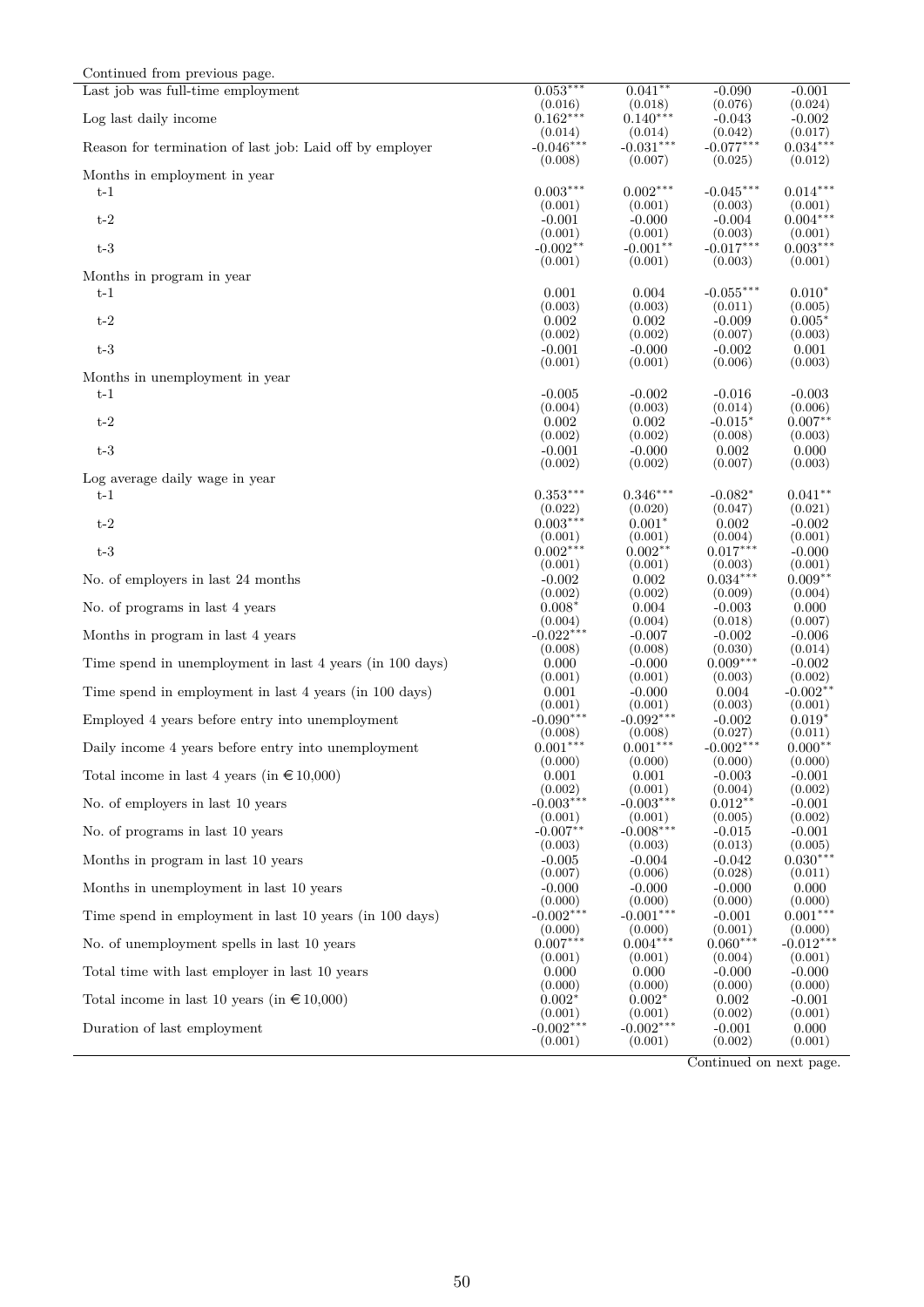| Continued from previous page.                             |              |             |              |                      |
|-----------------------------------------------------------|--------------|-------------|--------------|----------------------|
| Information on current unemployment spell                 |              |             |              |                      |
| Duration of initial unemployment spell (Ref.: 1-3 months) |              |             |              |                      |
| $4-6$ mon                                                 | $-0.026***$  | $-0.029***$ | $0.161***$   | $-0.015***$          |
|                                                           | (0.003)      | (0.003)     | (0.016)      | (0.007)              |
| 7-9 months                                                | $-0.069***$  | $-0.069***$ | $0.159***$   | $-0.021**$           |
|                                                           | (0.006)      | (0.005)     | (0.025)      | (0.010)              |
| $10-12$ months                                            | $-0.124***$  | $-0.110***$ | $0.153***$   | $-0.062***$          |
|                                                           | (0.008)      | (0.008)     | (0.028)      | (0.013)              |
| more than 12 months                                       | $-0.129***$  | $-0.124***$ | $0.208***$   | $-0.118***$          |
|                                                           | (0.007)      | (0.007)     | (0.026)      | (0.010)              |
| Remaining benefit entitlement (Ref.: 0-3 months)          |              |             |              |                      |
| 4-6 months                                                | $-0.040***$  | $-0.037***$ | 0.027        | 0.006                |
|                                                           | (0.007)      | (0.007)     | (0.031)      | (0.012)              |
| 7-9 months                                                | $-0.032***$  | $-0.032***$ | $0.075***$   | 0.006                |
|                                                           | (0.007)      | (0.006)     | (0.029)      | (0.013)              |
| $10-12$ months                                            | $-0.036***$  | $-0.031***$ | $0.043*$     | 0.009                |
|                                                           | (0.006)      | (0.005)     | (0.024)      | (0.011)              |
| more than 12 months                                       | $-0.023***$  | $-0.022***$ | $0.095***$   | $-0.018$             |
|                                                           | (0.008)      | (0.007)     | (0.033)      | (0.014)              |
| Any form of non-compliance with benefit conditions        | $-0.035***$  | $-0.043***$ | $0.413***$   | -0.116***            |
|                                                           | (0.004)      | (0.004)     | (0.017)      | (0.008)              |
| Daily unemployment benefits (in $\in$ 100)                | $0.127***$   | $0.126***$  | $0.216***$   | $-0.077**$           |
|                                                           | (0.018)      | (0.016)     | (0.064)      | (0.031)              |
| Year of entry $(=2006)$                                   | $0.024***$   | $0.026***$  | $0.049*$     | - $0.023^{\ast\ast}$ |
|                                                           | (0.007)      | (0.007)     | (0.028)      | (0.011)              |
| Month of entry into unemployment (Ref.: Jan.-Mar.)        |              |             |              |                      |
| Apr.-Jun.                                                 | $-0.015***$  | $-0.002$    | $-0.002$     | 0.006                |
|                                                           | (0.007)      | (0.006)     | (0.021)      | (0.007)              |
| Jul.-Sep.                                                 | $-0.017***$  | $-0.003$    | 0.034        | 0.003                |
|                                                           | (0.007)      | (0.006)     | (0.024)      | (0.010)              |
| Oct.-Dec.                                                 | 0.008        | $0.012**$   | $0.108***$   | $-0.042***$          |
|                                                           | (0.007)      | (0.005)     | (0.025)      | (0.010)              |
| Any vacancy referral                                      | $-0.024***$  | $-0.013***$ | $-0.028***$  | $0.019***$           |
|                                                           | (0.003)      | (0.003)     | (0.014)      | (0.006)              |
| Participation in other ALMP program                       | $-0.009$     | 0.002       | $-0.121***$  | $0.030***$           |
|                                                           | (0.006)      | (0.006)     | (0.020)      | (0.008)              |
| Regional characteristics                                  |              |             |              |                      |
| Living in East-Germany                                    | $-0.074***$  | $-0.083***$ | $-0.240**$   | $-0.085***$          |
|                                                           | (0.027)      | (0.021)     | (0.099)      | (0.043)              |
| Local unemployment rate                                   | $-0.007$     | $-0.105$    | $-0.589$     | 0.311                |
|                                                           | (0.189)      | (0.145)     | (0.578)      | (0.290)              |
| GDP per capita in $\epsilon$ 10000                        | 0.001        | $-0.001$    | $-0.003$     | $0.007***$           |
|                                                           | (0.003)      | (0.002)     | (0.007)      | (0.003)              |
| Local vacancy rate                                        | $-0.013$     | 0.044       | $-0.189$     | $-0.133$             |
|                                                           | (0.126)      | (0.120)     | (0.495)      | (0.148)              |
| Share of working population in (Ref.: Agriculture)        |              |             |              |                      |
| Industry sector                                           | $-0.002***$  | $-0.001**$  | $-0.006**$   | $-0.000$             |
|                                                           | (0.001)      | (0.001)     | (0.003)      | (0.001)              |
| Service sector                                            | $-0.002***$  | $-0.002***$ | $-0.005***$  | $-0.002**$           |
|                                                           | (0.001)      | (0.001)     | (0.002)      | (0.001)              |
| LEA fixed effects                                         | $\checkmark$ | ✓           | $\checkmark$ | $\checkmark$         |
| Number of observations                                    | 30,397       | 30,397      | 30,397       | 30,397               |
| F-statistic for weak identification                       | 16.89        | 16.89       | 16.89        | 16.89                |
|                                                           |              |             |              |                      |

*Note*: 2-SLS estimation of the outcome equation including LEA fixed effects. \*\*\*/\*\*/\* indicate statistically significance at the 1%/5%/10%-level. Standard errors are in parenthesis and clustered ad LEA-level.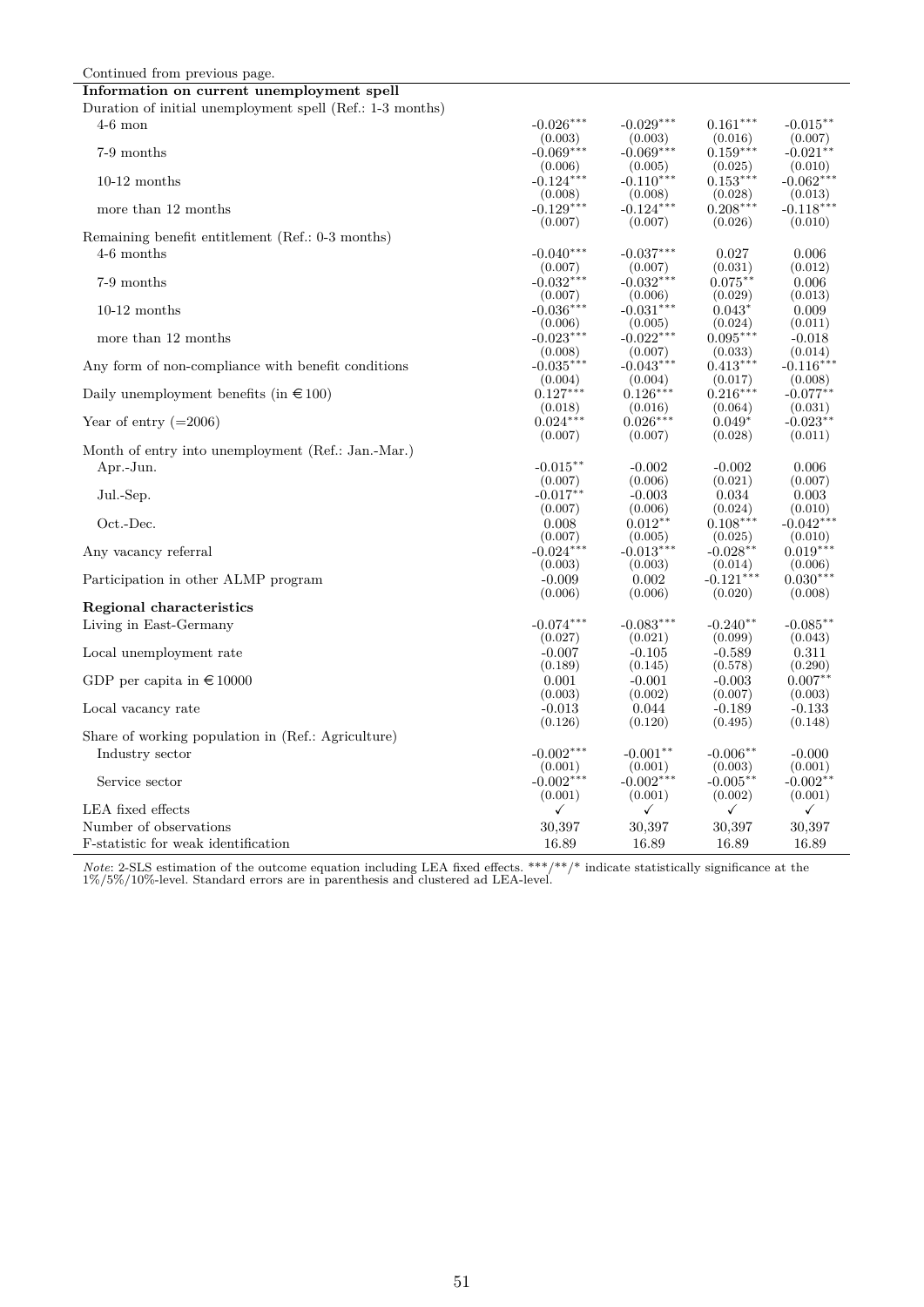|                                                                                      | Mean non-<br>participants | <b>OLS</b><br>(1)                | IV<br>(2)                        | <b>IV</b><br>(3)                 |
|--------------------------------------------------------------------------------------|---------------------------|----------------------------------|----------------------------------|----------------------------------|
| A) Baseline Results                                                                  |                           |                                  |                                  |                                  |
| Log first daily wage in $t_{ue+1}$                                                   | 66.35                     | $0.129***$<br>(0.016)            | $0.504***$<br>(0.116)            | $0.262***$<br>(0.081)            |
| Log average daily wage from $t_{ue+1}$ to $t_{ue+24}$                                | 68.64                     | $0.139***$                       | $0.395***$                       | $0.192***$                       |
| No. of job quits from $t_{ue+1}$ to $t_{ue+24}$                                      | 0.926                     | (0.015)<br>$-0.127***$           | (0.106)<br>$-0.854***$           | (0.069)<br>$-0.936***$           |
| Employed in $t_{ue+24}$                                                              | 0.710                     | (0.038)<br>0.019<br>(0.020)      | (0.316)<br>$0.359***$<br>(0.126) | (0.296)<br>$0.259**$<br>(0.102)  |
| B) Better Economic Conditions or Upward Job Mobility?                                |                           |                                  |                                  |                                  |
| Relative rank of first daily wage in $t_{ue+1}$ within the overall wage distribution |                           |                                  |                                  |                                  |
| within LEA district                                                                  | 0.501                     | $0.061***$                       | $0.375***$                       | $0.209***$                       |
| within LEA district and sector                                                       | 0.513                     | (0.011)<br>$0.059***$<br>(0.011) | (0.078)<br>$0.266***$<br>(0.074) | (0.056)<br>$0.115***$<br>(0.056) |
| Control variables                                                                    |                           |                                  |                                  |                                  |
| Socio-demographic characteristics                                                    |                           |                                  |                                  |                                  |
| Labor market history                                                                 |                           |                                  |                                  |                                  |
| Regional information<br>Information on current unemployment spell                    |                           |                                  |                                  |                                  |
| LEA fixed effects                                                                    |                           |                                  |                                  |                                  |
| No. of observations<br>F-statistic for weak identification                           |                           | 28,773                           | 28,773<br>26.72                  | 28,773<br>14.88                  |

### Table B.5: Sensitivity Analysis: Alternative Employment Definition

*Note:* Depicted are causal treatment effects using OLS and 2-SLS estimation. All estimations include several control variables for socio-demographic characteristics, short- and long-term labor market history, benefit entitlement, local macroeconomic conditions at entry into unemployment and the initial unemployment duration. \*/\*\*/\*\*\* indicate statistically significance at the 10%/5%/1%-level. Standard errors are in parenthesis and clustered at the LEA level.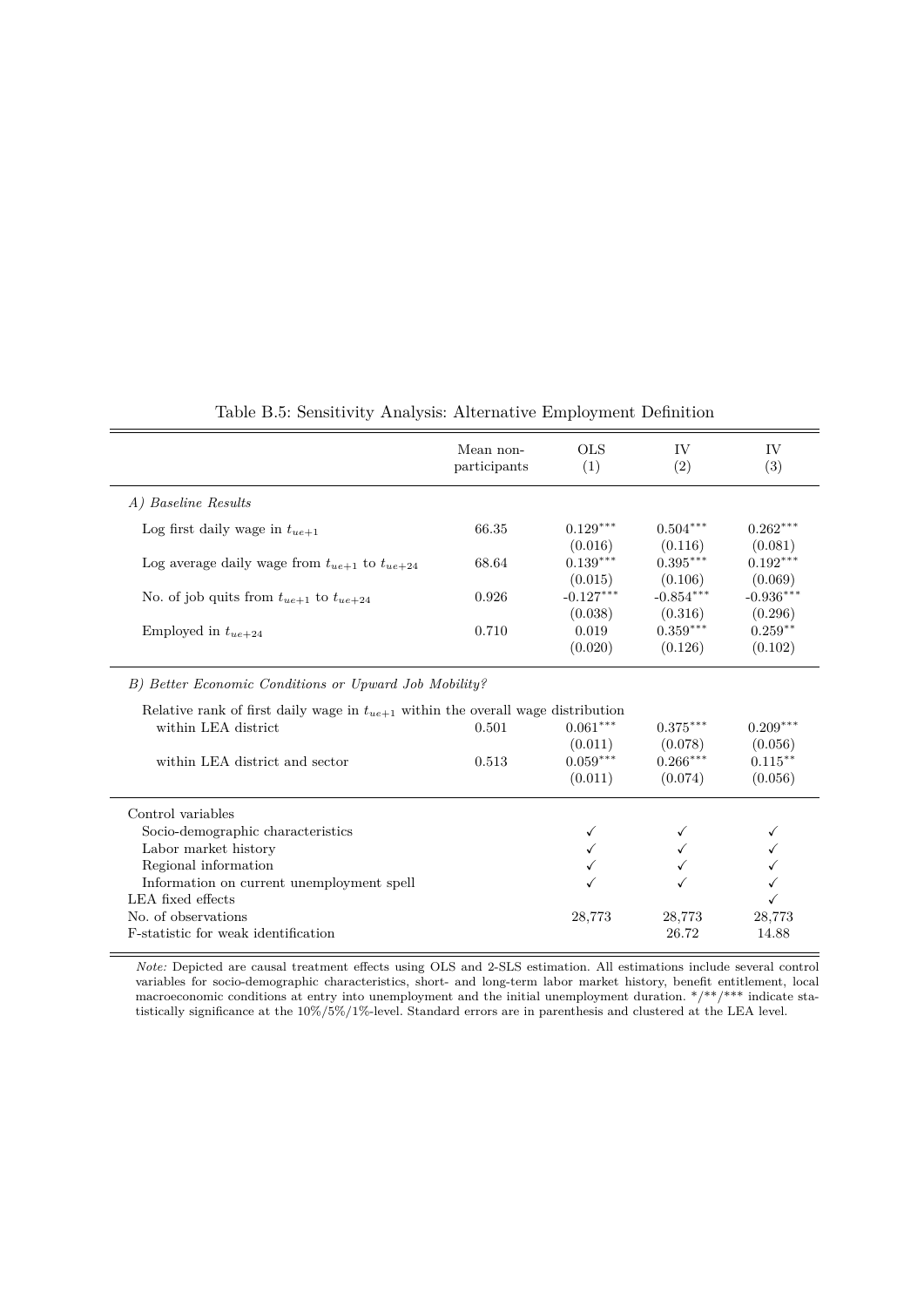|                                                     | Baseline estimation sample |                                           |      |          | Extended estimation sample                |          |  |
|-----------------------------------------------------|----------------------------|-------------------------------------------|------|----------|-------------------------------------------|----------|--|
|                                                     |                            | Non-<br>Participants participants p-value |      |          | Non-<br>Participants participants p-value |          |  |
| No. of observations                                 | 538                        | 29,859                                    |      | 562      | 43,242                                    |          |  |
| Outcome variables                                   |                            |                                           |      |          |                                           |          |  |
| Employed                                            |                            |                                           |      |          |                                           |          |  |
| in $t_{24}$                                         | 0.81                       | 0.81                                      | 0.99 | 0.78     | 0.61                                      | 0.00     |  |
| in $t_{48}$                                         | 0.75                       | 0.73                                      | 0.23 | 0.75     | 0.59                                      | 0.00     |  |
| Months in employment                                |                            |                                           |      |          |                                           |          |  |
| from $t_0$ to $t_{24}$                              | 15.26                      | 15.89                                     | 0.02 | 14.64    | 11.57                                     | 0.00     |  |
| from $t_0$ to $t_{48}$                              | 33.68                      | 33.90                                     | 0.67 | 32.90    | 25.75                                     | 0.00     |  |
| Total income in $\in 1,000$                         |                            |                                           |      |          |                                           |          |  |
| from $t_0$ to $t_{24}$                              | 37.93                      | 31.15                                     | 0.00 | 36.36    | 22.53                                     | 0.00     |  |
| from $t_0$ to $t_{48}$                              | 87.19                      | 68.47                                     | 0.00 | 84.92    | 51.52                                     | 0.00     |  |
| Regional information                                |                            |                                           |      |          |                                           |          |  |
| Local unemployment rate                             | 0.14                       | 0.13                                      | 0.00 | 0.14     | 0.13                                      | 0.00     |  |
| Local vacancy rate                                  | 0.05                       | $0.06\,$                                  | 0.00 | $0.05\,$ | $0.06\,$                                  | 0.00     |  |
| Living in East-Germany                              | 0.49                       | 0.31                                      | 0.00 | 0.48     | 0.29                                      | $0.00\,$ |  |
| Share of working population in industry sector      | 0.20                       | 0.22                                      | 0.00 | 0.20     | 0.22                                      | 0.00     |  |
| GDP per capita in $\in 1,000$                       | 24.77                      | 25.95                                     | 0.01 | 24.96    | 26.79                                     | 0.00     |  |
| Socio-demographic characteristics                   |                            |                                           |      |          |                                           |          |  |
| Age in years                                        | 37.71                      | 38.54                                     | 0.02 | 37.78    | 38.73                                     | $0.01\,$ |  |
| (Spec.) Upper sec. degree                           | $0.39\,$                   | 0.14                                      | 0.00 | 0.39     | 0.17                                      | $0.00\,$ |  |
| University degree                                   | 0.28                       | 0.07                                      | 0.00 | 0.28     | 0.09                                      | 0.00     |  |
| Children                                            | 0.33                       | 0.40                                      | 0.00 | 0.33     | 0.38                                      | $0.02\,$ |  |
| Married                                             | 0.49                       | 0.58                                      | 0.00 | 0.49     | $0.56\,$                                  | 0.00     |  |
| Migration background                                | 0.25                       | 0.22                                      | 0.10 | 0.25     | 0.23                                      | 0.12     |  |
| Labor market history                                |                            |                                           |      |          |                                           |          |  |
| Last daily income in $\in$                          | 74.33                      | 67.20                                     | 0.00 | 74.31    | 68.06                                     | 0.00     |  |
| Occupational group of previous job                  |                            |                                           |      |          |                                           |          |  |
| Manufacturing                                       | 0.36                       | 0.57                                      | 0.00 | 0.36     | 0.53                                      | 0.00     |  |
| Technical occupation                                | 0.09                       | 0.04                                      | 0.00 | 0.10     | 0.04                                      | 0.00     |  |
| <b>Services</b>                                     | 0.52                       | 0.33                                      | 0.00 | 0.52     | 0.38                                      | 0.00     |  |
| Time spend in unemployment in last 10 years in days | 360                        | 480                                       | 0.00 | 362      | 488                                       | 0.00     |  |
| Total gross income in last 10 years in $\in 1,000$  | 167                        | 187                                       | 0.02 | 167      | 192                                       | $0.01\,$ |  |
| Daily amount of unemployment benefits in $\in$      | 22.54                      | 19.09                                     | 0.00 | 22.35    | 18.71                                     | 0.00     |  |
| Share of jobs involve commuting in last 5 years     | $0.45\,$                   | 0.29                                      | 0.00 | 0.45     | 0.30                                      | $0.00\,$ |  |
| Previous participation in mobility programs         | 0.25                       | 0.06                                      | 0.00 | 0.25     | 0.05                                      | 0.00     |  |

Table B.6: Selected Descriptive Statistics: Baseline vs. Extended Sample

*Note:* All numbers are percentages unless otherwise indicated. Regional information, socio-demographic characteristics and labor market histories are measured at entry into unemployment (*t*0). P-values are based on a two-tailed t-test on equal means between participants and non-participants.